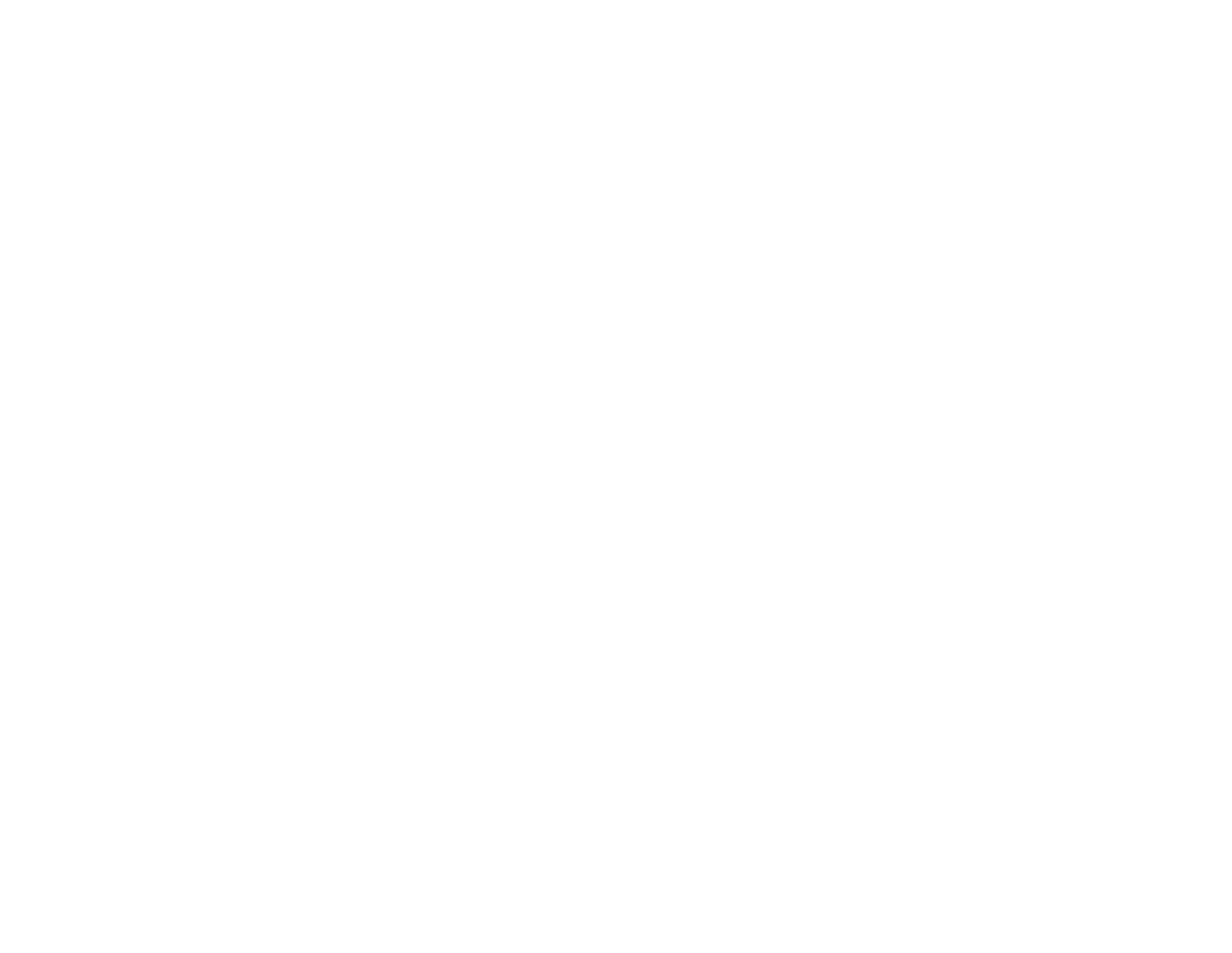# **NATIONAL INSTITUTE OF TECHNOLOGY, TIRUCHIRAPPALLI -620 015**

### **ANNUAL STATEMENT OF ACCOUNTS – 2010-11**

## **CONTENTS**

|                                                               | Page No.  |
|---------------------------------------------------------------|-----------|
| <b>TABLE OF CONTENTS</b>                                      |           |
| <b>BALANCE SHEET AS ON 31-03-2011</b>                         | $2 - 3$   |
| SIGNIFICANT ACCOUNTING POLICIES &<br><b>NOTES ON ACCOUNTS</b> | $4 - 7$   |
| <b>INCOME AND EXPENDITURE ACCOUNT</b>                         | $8-10$    |
| RECEIPTS AND PAYMENTS ACCOUNT                                 | $11 - 13$ |
| <b>SCHEDULES</b>                                              | $14 - 49$ |
|                                                               |           |

---------------------------------------------------------------------------------------------------------------------------------------

# **NATIONAL INSTITUTE OF TECHNOLOGY, TIRUCHIRAPPALLI – 620 015 BALANCE SHEET AS ON 31-03-2011**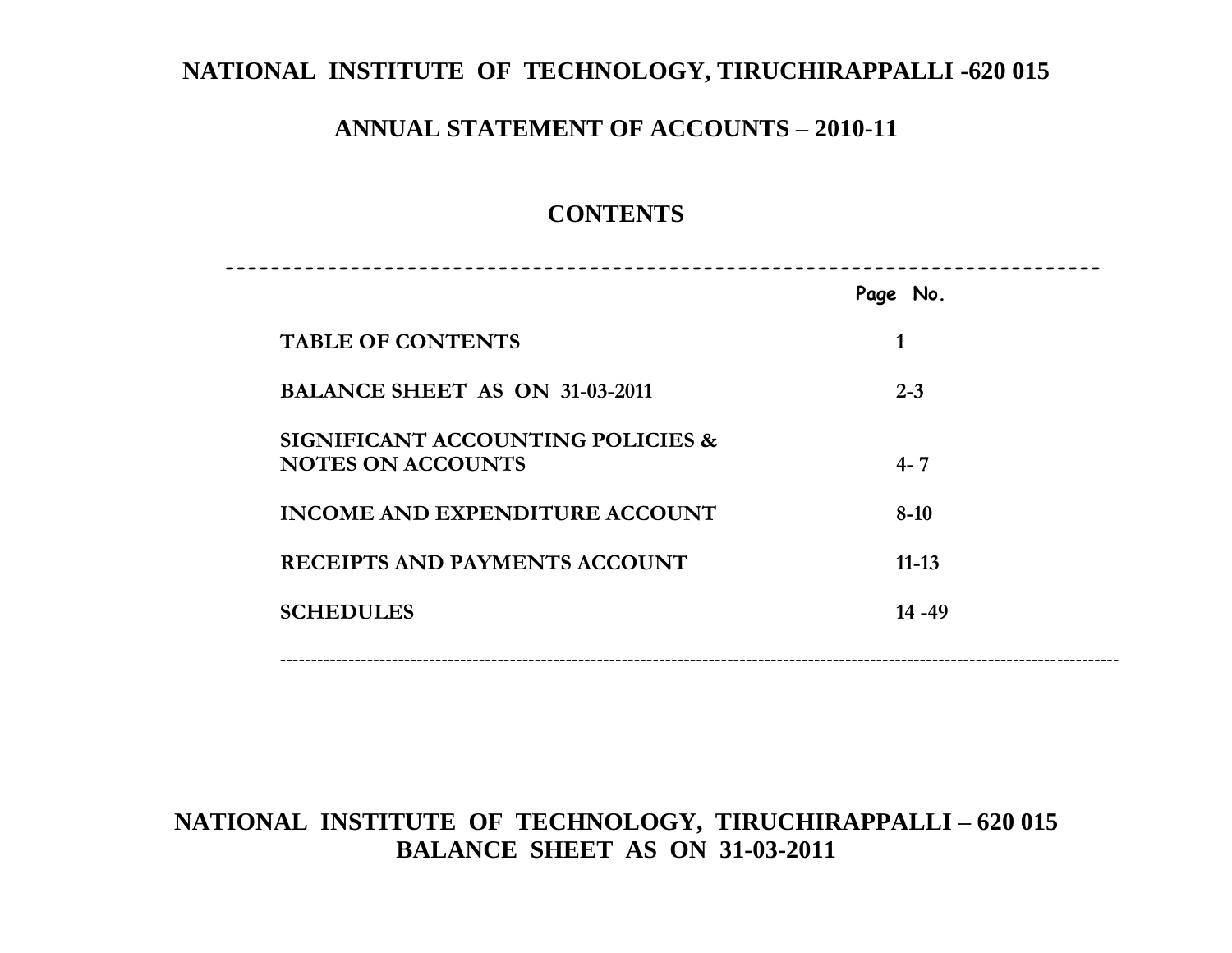| Sl.No. | <b>LIABILITIES</b>              | Sch.No         | <b>CURRENT YEAR</b><br>2010-2011 |                 | <b>PREVIOUS YEAR</b><br>2009-2010 |                 |
|--------|---------------------------------|----------------|----------------------------------|-----------------|-----------------------------------|-----------------|
| 1.     | <b>CAPITAL &amp;OTHER FUNDS</b> |                |                                  | 251,69,43,023   |                                   | 201,67,95,740   |
| 2.     | UNUTILISED MHRD GRANTS          | IA             |                                  | 10,42,74,811    |                                   | 15,51,66,818    |
| 3      | UNUTILISED GRANTS FROM          | $\overline{2}$ |                                  | 7,16,18,211     |                                   | 11,95,14,784    |
|        | <b>VARIOUS AGENCIES</b>         |                |                                  |                 |                                   |                 |
| 4.     | <b>OTHER ADJUSTABLE FUND</b>    | 3              |                                  | 2,22,34,817     |                                   | 1,87,84,346     |
| 5.     | RETIREMENT BENEFIT FUND         | 3A             |                                  | 11,57,02,386    |                                   | 13, 19, 28, 848 |
| 6      | <b>REFUNDABLE DEPOSITS</b>      | 4              |                                  | 5, 37, 41, 078  |                                   | 7, 10, 11, 305  |
| 7.     | <b>SUNDRY CREDITORS</b>         | 4              |                                  | 12, 17, 82, 988 |                                   | 25, 26, 12, 494 |
| 8      | <b>ENDOWMENT FUND</b>           | 5              |                                  | 19,72,848       |                                   | 8,83,748        |
| 9.     | <b>DONATIONS</b>                | 6              |                                  | 83,27,107       |                                   | 83,27,107       |
|        | <b>TOTAL</b>                    |                |                                  | 301,65,97,269   |                                   | 277,50,25,190   |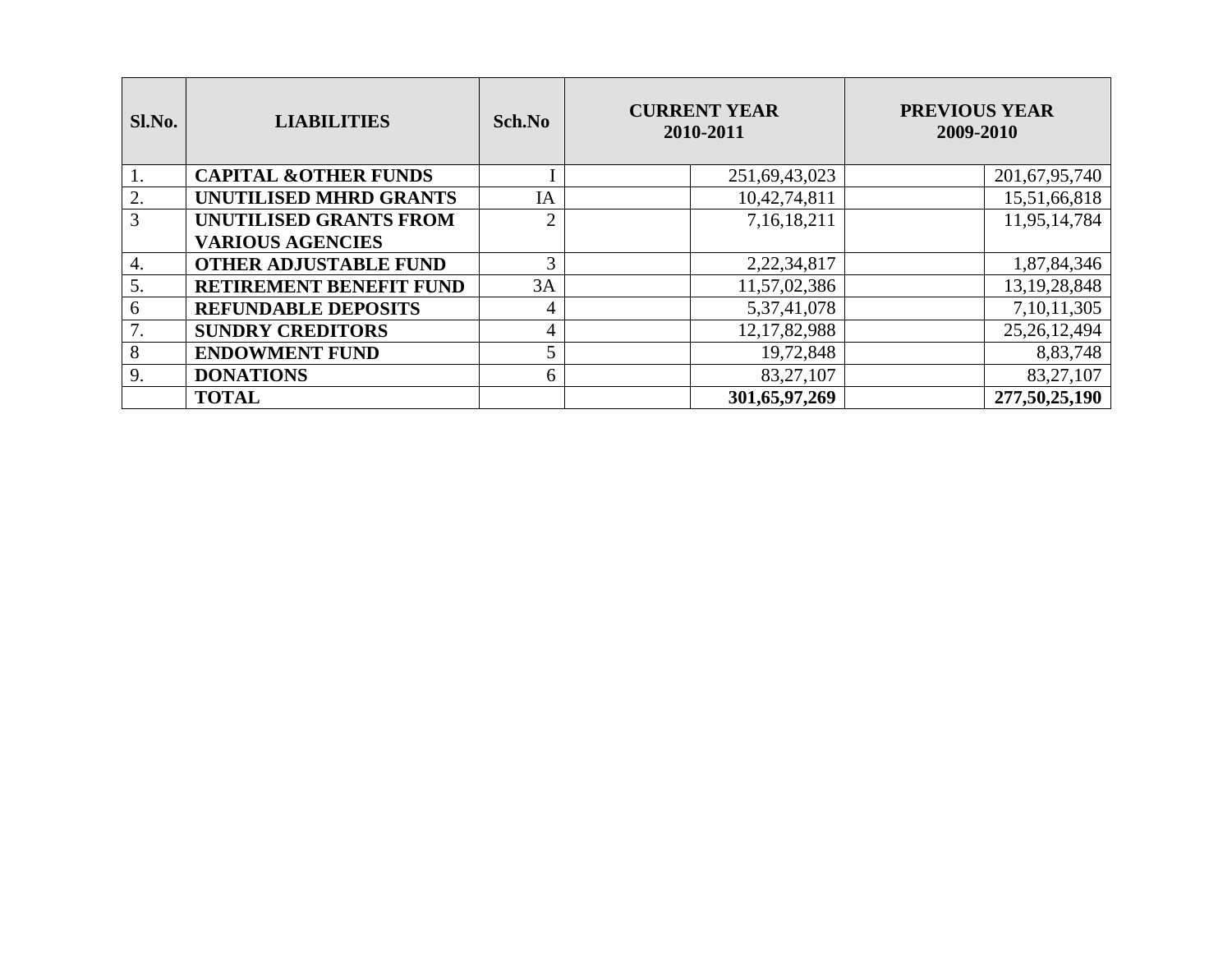# **NATIONAL INSTITUTE OF TECHNOLOGY, TIRUCHIRAPPALLI – 620 015 BALANCE SHEET AS ON 31-03-2011**

|                  | <b>ASSETS</b>                        | Sch.No          |              | <b>CURRENT YEAR</b> | <b>PREVIOUS YEAR</b> |                 |
|------------------|--------------------------------------|-----------------|--------------|---------------------|----------------------|-----------------|
| Sl.No.           |                                      |                 |              | 2010-2011           | 2009-2010            |                 |
| $\overline{I}$ . | <b>FIXED ASSETS:</b>                 |                 |              |                     |                      |                 |
|                  | a. Land                              | I               |              | 47,09,795           |                      | 47,09,795       |
|                  | <b>b.</b> Buildings                  |                 |              |                     |                      |                 |
|                  | i. Works Completed                   | $\overline{7}$  |              | 36,13,04,000        |                      | 36, 84, 78, 521 |
|                  | ii. Works in Progress                | <b>7A</b>       |              | 117,07,92,312       |                      | 75,88,09,666    |
|                  | iii. Deposit with CPWD               | <b>7A</b>       |              | 16,45,24,530        |                      | 12,81,43,517    |
| $\sim$           | c. Equipment                         |                 |              |                     |                      |                 |
|                  | 1. Department/Centre                 | $8\,$           |              | 10,26,08,463        |                      | 10,49,19,835    |
|                  | 2. Office Equipments                 | 9               |              | 1,73,04,882         |                      | 1,34,54,999     |
|                  | 3. R&D Labs./Workshop                | 10              |              | 11,30,36,237        |                      | 5,80,80,541     |
|                  | 4. Spl.grants/TEQIP etc.             | 14              |              | 16,19,61,634        |                      | 17, 11, 99, 878 |
|                  | d. Furniture & Fixtures              | 11              |              | 3,15,62,626         |                      | 2,92,38,583     |
|                  | e. Library (Books/e materials)       |                 |              |                     |                      |                 |
|                  | 1. Non Plan                          | 12              |              | 4,69,214            |                      | 8,25,500        |
|                  | 2. Plan                              | 15              |              | 22,639              |                      | 56,598          |
|                  | 3. Indo – UK project                 | 15A             |              | 737                 |                      | 1,842           |
|                  | 4. TEQIP                             | 15B             |              | 2,77,31,981         |                      | 2,77,31,981     |
|                  | f. Vehicle                           | 14A             |              | 20,37,680           |                      | 18,88,271       |
|                  | g. TREC-STEP Nursery Shed            | 13              |              | 3,57,256            |                      | 3,96,950        |
| $\mathbf{I}$     | <b>CURRENT ASSETS:</b>               |                 |              |                     |                      |                 |
|                  | a. Advances                          | 16              |              | 84,50,129           |                      | 67,87,154       |
|                  | <b>b. Recoverable Deposits/Stock</b> | 17              |              | 4,02,43,990         |                      | 3,91,08,278     |
|                  | c. Fixed Deposits/ Investment        | 18              |              | 49, 38, 52, 433     |                      | 53,81,79,202    |
|                  | d. Prepaid Expenses/Grants due       | 19              |              | 3,70,949            |                      | 13,05,870       |
|                  | e. Sundry Debtors                    | 19A             |              | 4,15,98,562         |                      | 7,06,64,673     |
|                  | f. Grant sanctioned and due          | 19 <sub>B</sub> |              | 4,00,00,000         |                      |                 |
| III              | Closing Balance: Cash in hand        | 20              | 27,579       |                     | 2,22,535             |                 |
|                  | Cash with Bank                       |                 | 23,36,29,641 | 23, 36, 57, 220     | 45,08,21,001         | 45, 10, 43, 536 |
|                  | <b>TOTAL</b>                         |                 |              | 301,65,97,269       |                      | 277,50,25,190   |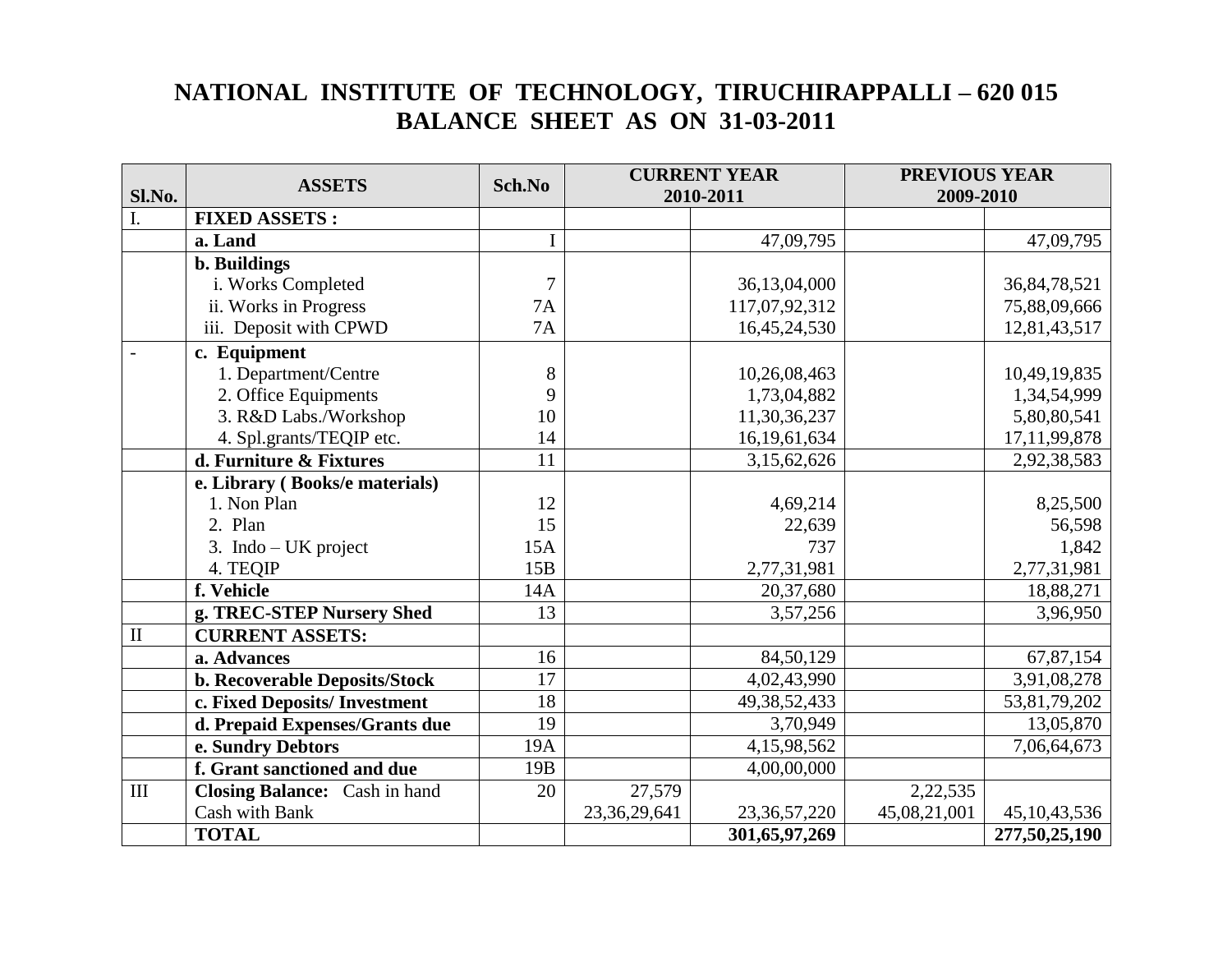#### **SIGNIFICANT ACCOUNTING POLICIES AND NOTES ON ANNUAL ACCOUNTS 2010-11**

#### **INTRODUCTORY :**

The National Institute of Technology, Tiruchirappalli is one among the Institutions of National Importance set up under an Act of Parliament viz. The National Institutes of Technology Act,2007 (No.29 of 2007) and notified by the Gazette of India Extraordinary, Part II-Section No.34 Dt. 6.6.2007 and supplemented by first statute prepared and declared by Government of India, Ministry of Human Resource Development , New Delhi vide Gazette of India Part II Section 3 (sub section (1) No 243 Dt. 23.4.2009

The Government of India, Ministry of Human Resource Development, New Delhi releases funds to the Institute for both Plan and Non Plan expenses.

The Institute prepare its annual accounts as per the format provided by the Ministry in consultation with the Comptroller and Auditor General of the India and communicated to all NITs vide letter Nos.F.3-2/2006-IFD dt.06.02.2006 and 01.03.2006.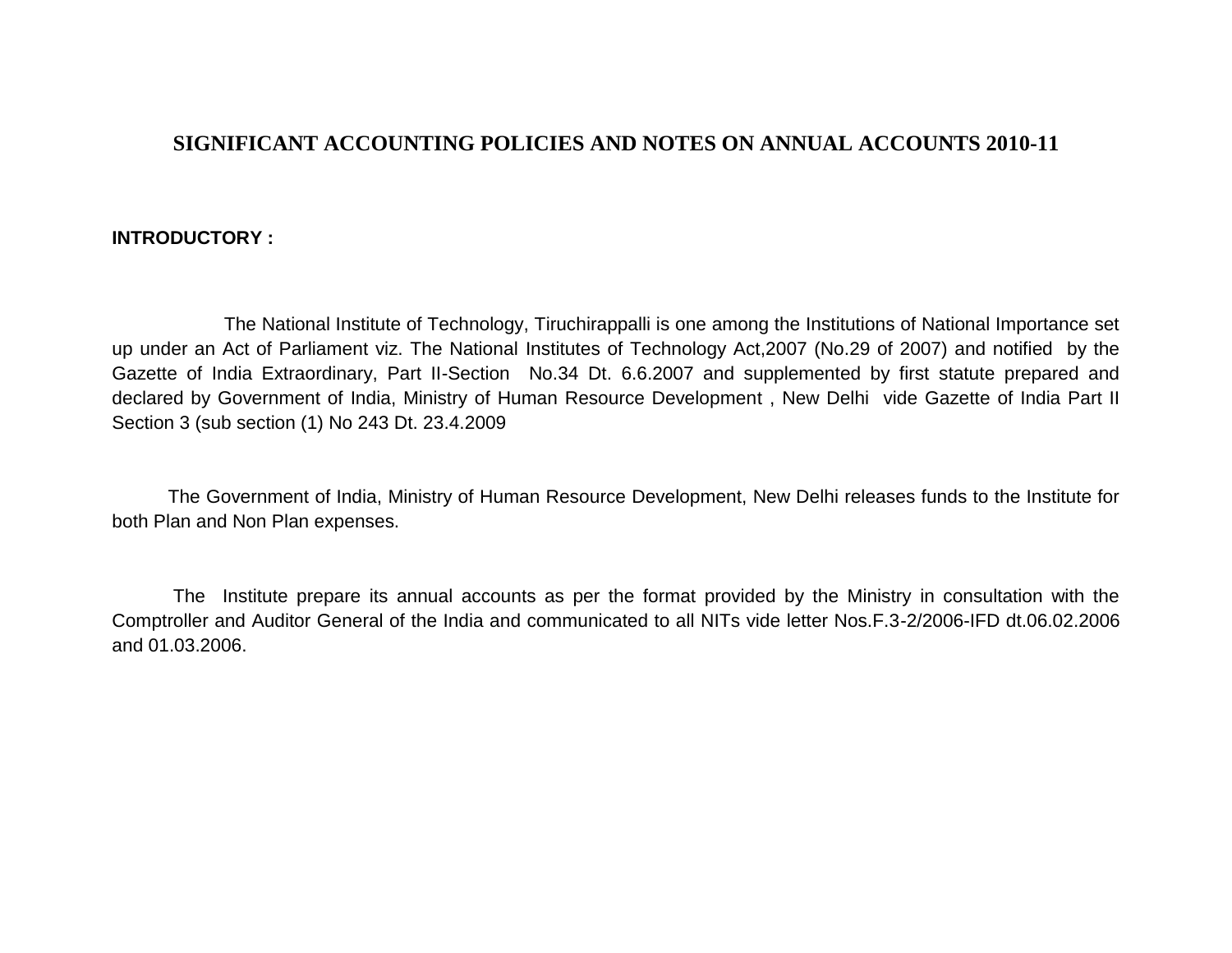| SI.NO.         |            |   | <b>HEAD OF ACCOUNT</b>                              | <b>NAME OF THE BANK</b>             | <b>SAVINGS A/C. NO.</b> |
|----------------|------------|---|-----------------------------------------------------|-------------------------------------|-------------------------|
| 1.             | Account A  |   | PLAN (Non Recurring) Building, Equipment,           | S.B.I. NITT Branch                  | 10023882957             |
|                |            |   | Furniture etc.                                      |                                     |                         |
| 2.             | Account    | B | <b>NON PLAN</b> (Recurring) Salary, Contingencies,  | <b>SBI NITT Branch</b>              | 10023882946             |
|                |            |   | Deposits, Endowment, Advances etc.                  |                                     |                         |
| 3.             | Account    | C | Quality<br><b>TEQUIP:</b><br>Technical<br>Education | a) SBI<br><b>NITT</b>               | 10023883008             |
|                |            |   | Improvement Programme (TEQIP) World Bank            | <b>Branch</b>                       |                         |
|                |            |   | <b>Scheme</b>                                       |                                     |                         |
|                |            |   |                                                     | Bank,<br>Canara<br>b)               | 36127                   |
|                |            |   |                                                     | Railway                             |                         |
|                |            |   |                                                     | <b>Junction Branch</b>              |                         |
|                |            |   |                                                     | Trichy,                             |                         |
| 4.             | Account    | D | <b>ECC</b> : Engg.Consultancy Centre                | <b>SBI NITT Branch</b>              | 10023883064             |
| $\overline{5}$ | Account    | F | <b>CORPUS</b> : Corpus & Other funds                | <b>SBI NITT Branch</b>              | 10023883097             |
| 6.             | Account    | G | Research & Development Funds                        | <b>SBI NITT Branch</b>              | 10023883042             |
| 7.             | Account    | H | <b>SCHOLARSHIPS</b> : Scholarships from various     | <b>SBI NITT Branch</b>              | 10023883019             |
|                |            |   | Agencies                                            |                                     |                         |
| 8.             | Account    |   | <b>NPS</b> : New Pension Scheme                     | <b>SBI NITT Branch</b>              | 30066015622             |
| 9.             | Account    | J | <b>GPF</b> : General Provident Fund                 | <b>SBI NITT Branch</b>              | 10023883100             |
| 10             | Account    |   | <b>Foreign Exchange Transactions</b>                | <b>HEK</b><br><b>SBI</b><br>Branch, | 10891414445             |
|                | <b>HEK</b> |   |                                                     | Trichy                              |                         |

The Institute is maintaining the following accounts separately for each Head :

Consolidated Income & Expenditure Account and Balance Sheet were prepared based on the Annual Trail Balance of each of the above said accounts as on 31.3.2011

#### **1. BASIS FOR PREPARATION OF ACCOUNTS :**

The accounts are prepared under the historical cost of convention unless otherwise stated and generally in the accrual method of accounting except for TEQIP account.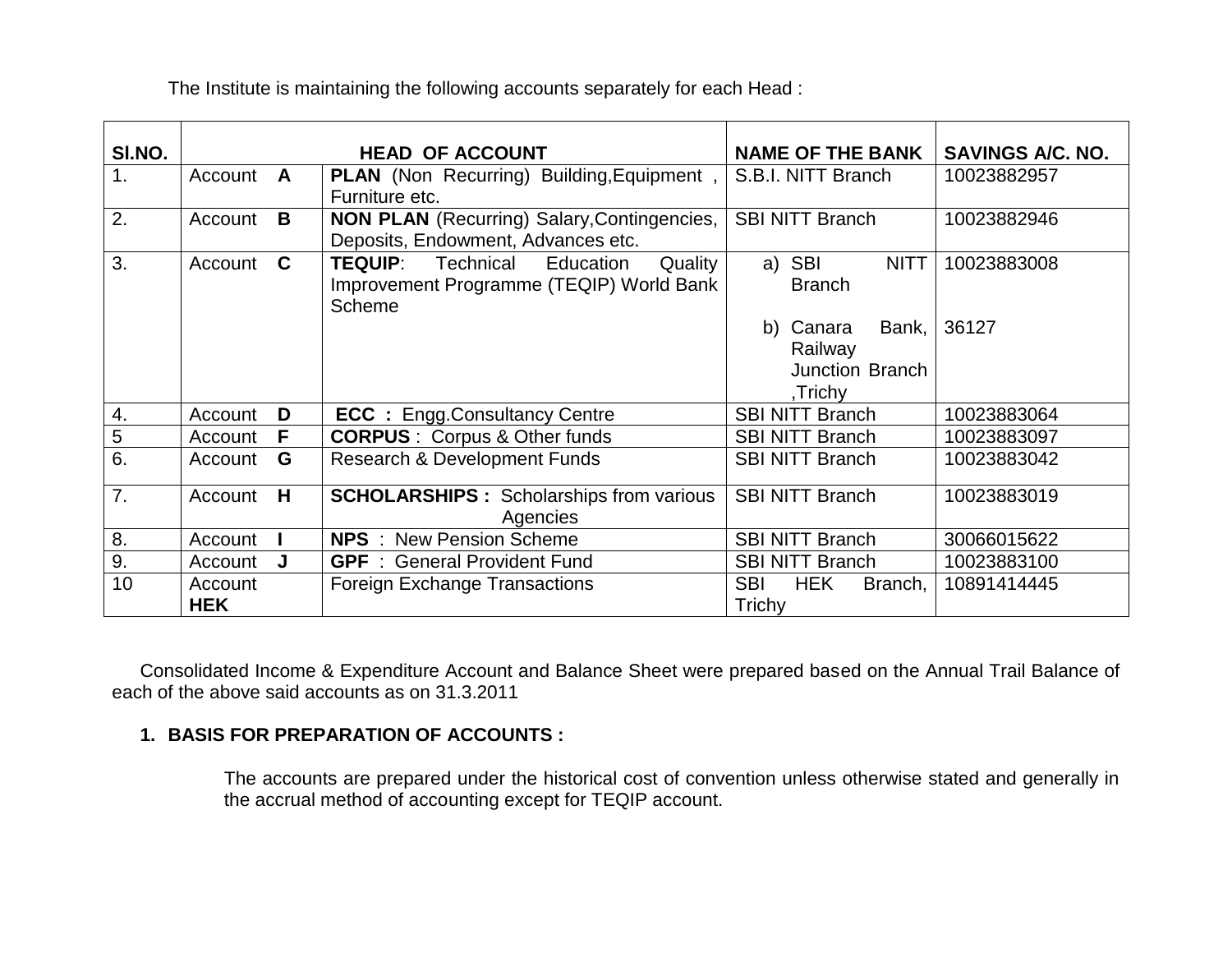#### **2. REVENUE RECOGNITION :**

Tuition Fee payable by the students is accounted for on accrual basis and all other fees on cash basis. Sale of application / tender forms and interest on savings accounts are accounted on cash basis. Interest on term deposits is accounted on accrual basis.

Insurance on Equipment and Buildings is accounted on accrual basis.

Interest earnings on Staff Advances like Moped/Motor Car Advance, House Building Advance etc. are accounted on cash basis.

Income from shopping centre lease rent, land lease etc. are accounted on accrual basis.

#### **3. FIXED ASSESTS :**

The Government of Tamil Nadu had provided land during 1964-65 for the formation of the Institute and the same was taken over by Government of India during 2003-04. The value fixed by State P.W.D. at its inception was Rs.47.09 lakhs. The same value is exhibited in the accounts.

The cost of Buildings is taken as per Completion reports provided by State P.W.D./CPWD .

The cost of equipment, furniture etc. are stated at cost of acquisition including freight , taxes, installation and commissioning expenses.

Fixed Assets created out of R&D and TEQIP funds are shown separately in the Fixed Assets **Schedule** 

#### **4 . DEPRECIATION :**

The depreciation on fixed assets including gifted /donated assets is provided on written down value method at the rates prescribed under the Income Tax Act as was done in previous years.

No depreciation has been provided for land. The depreciation amount was reduced from Capital Fund in the Liability and also from the respective assets. The depreciation amount of Rs.10.12 Crore worked out for 2010-11 is exhibited under Income and Expenditure Account.

#### **5. INVENTORY VALUATION**

The Institute is booking expenditure on spare parts, laboratory chemicals, consumables and other stores on cash basis as and when purchased and hence no closing stock for the same shown in the Balance Sheet. Franking Stamp on hand alone is exhibited in the stock.

#### 6. **EXPENDITURE ON SALARY, RETIREMENT BENEFITS:**

The salary for the month of March 2011 was booked as expenditure for 2010-11 by crediting bank account instead of Sundry Creditors.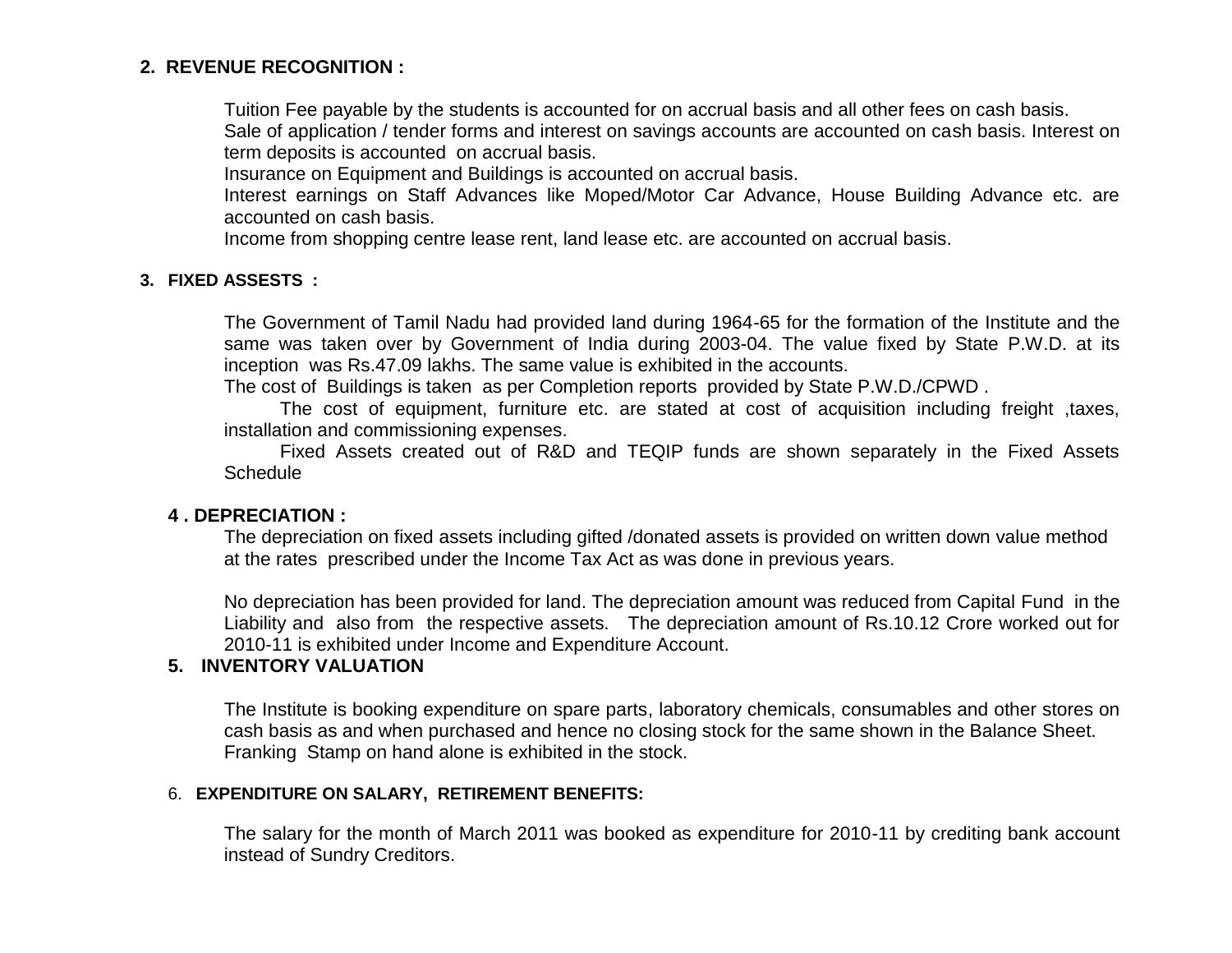#### **7. INVESTMENTS:**

All investments are valued at cost.

#### **8. FUNDS :**

#### **a. CORPUS & OTHER FUNDS :**

Contribution to Corpus Fund by appropriation from Income and Expenditure account is made based on the following policy guidelines framed by the Board of Governors

- a. 50% of NRI and DASA Tuition fee collection
- b. 50% of Regular fee
- c. Overhead charges provided in the R&D sanctions

Entire amount is kept under investments and the interest earnings from investments are added to the Corpus Fund.

#### **b. Endowment Fund**

Endowment Funds and interest earned on their investment are shown separately.

#### 9**. INCOME TAX**

The income of the Institute is exempt from income tax under Section 10 (23 e) of the Income Tax Act 1961 and hence no provision has been made for income tax.

#### **10.CONTINGENT LIABILITY**

NIL

#### **11.CAPITAL COMMITMENTS:**

All major construction works are being executed by the CPWD,Trichy Central Division functioning in the Campus on deposit work basis as per the directive of MHRD, New Delhi.

#### **12.FOREIGN EXCHANGE TRANSACTIONS:**

Expenditure and Earnings are recorded at the prevailing rate on the date of the transaction based on the demands raised by State Bank of India , Heavy Electricals, Kailasapuram branch.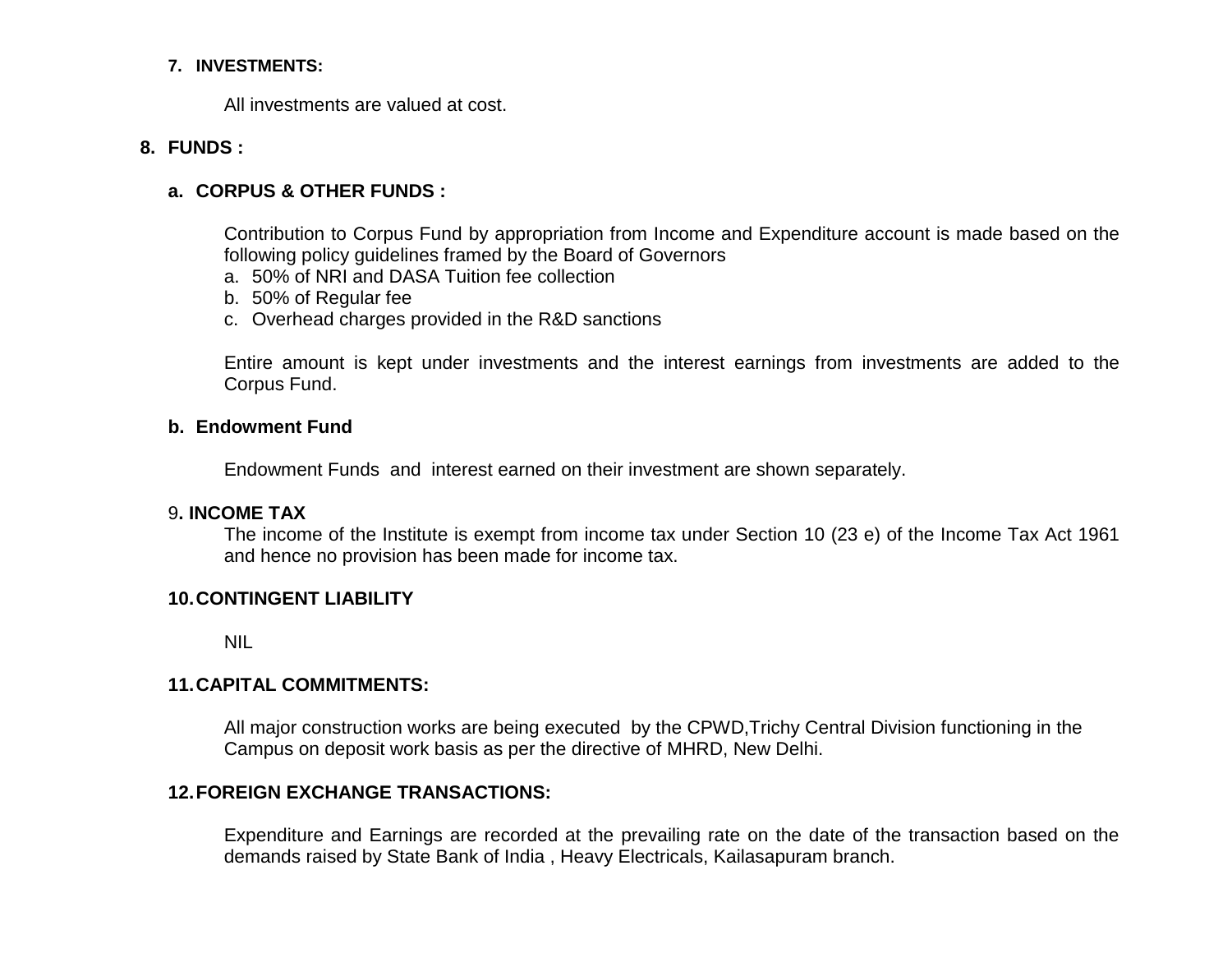# INCOME AND EXPENDITURE ACCOUNT FOR THE YEAR ENDED 31.03.2011

| SL.No                                                                           | <b>PARTICULARS</b>                                                                                                                                                                                                                                                                     | Schedule/<br>Column                                    | Current year<br>2010-2011                                                              | <b>Previous Year</b><br>2009-2010                                                       |
|---------------------------------------------------------------------------------|----------------------------------------------------------------------------------------------------------------------------------------------------------------------------------------------------------------------------------------------------------------------------------------|--------------------------------------------------------|----------------------------------------------------------------------------------------|-----------------------------------------------------------------------------------------|
| $\mathbf{1}$<br>2.                                                              | <b>I. NON-PLAN (RECURRING)</b><br><b>INCOME</b><br>Grant-in-aid from Government of India<br>Non-Plan<br>i. Grant in aid released During the year<br>ii. Sanctioned and Due                                                                                                             | 1A/4<br>19B/5                                          | 29,00,00,000                                                                           | 37,07,25,000                                                                            |
| $\mathfrak{Z}$<br>$\frac{4}{5}$<br>$\sqrt{6}$<br>$\overline{7}$<br>$\, 8$<br>9. | Fees from Students<br>Other receipts from students<br>All India Entrance Examination<br>Other Income &Miscellaneous receipts<br><b>Interest on Savings Bank Account</b><br>Interest on TDRS<br>Prior period Income<br>Excess of Expenditure over income<br>transferred to Capital Fund | 21/5<br>22/5<br>23/5<br>24/5<br>24A/3<br>24B/3<br>22/5 | 17,38,14,742<br>2,50,02,641<br>3,60,04,269<br>30, 36, 795<br>16,59,663<br>15,06,70,284 | 14, 56, 57, 383<br>2,44,78,410<br>2,70,78,684<br>21,23,856<br>31,51,878<br>11,86,07,046 |
|                                                                                 | <b>Total</b>                                                                                                                                                                                                                                                                           |                                                        | 68,01,88,394                                                                           | 69, 18, 22, 257                                                                         |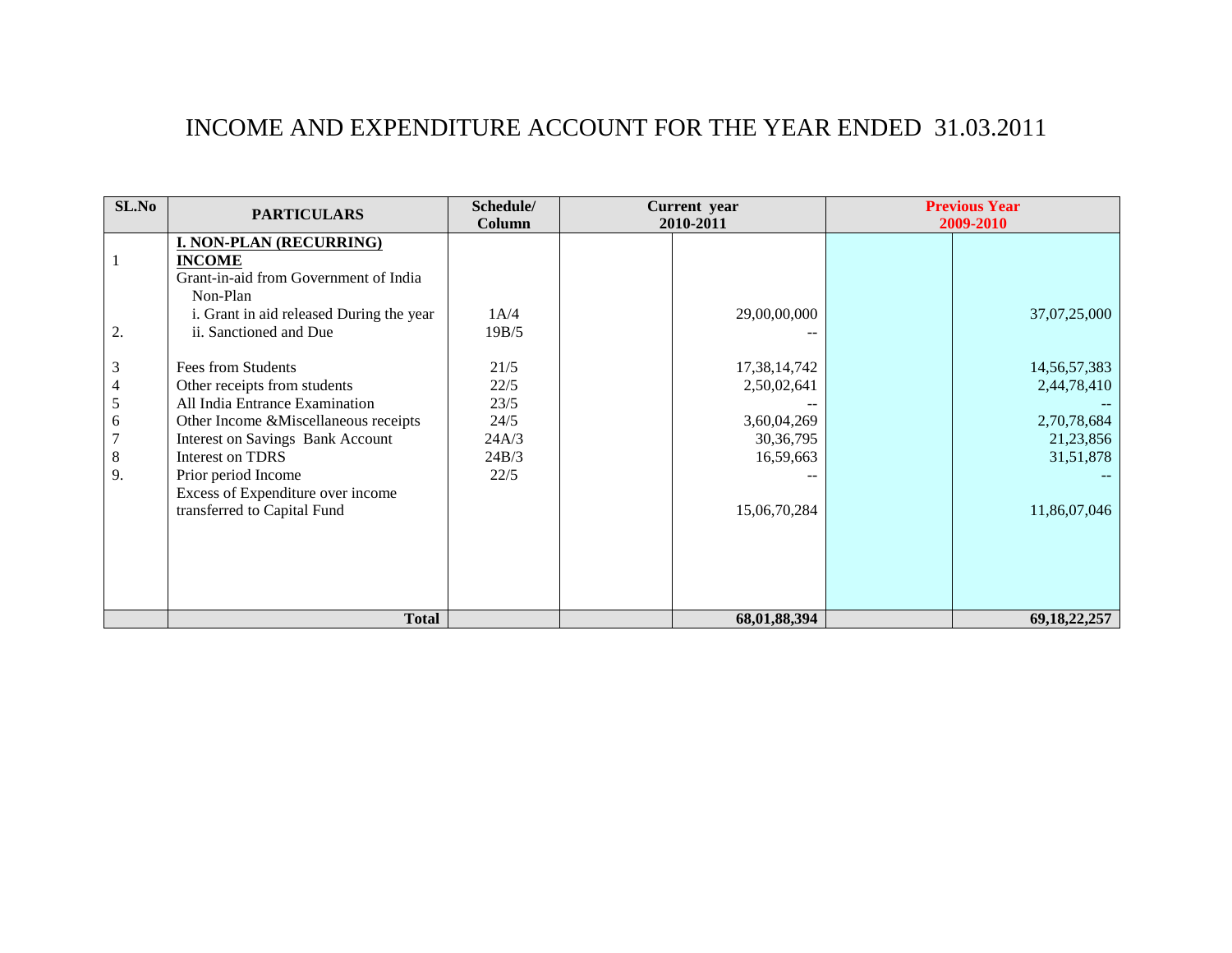| SL.No |                                                        | Schedule/<br>Column |                | <b>Current Year</b><br>2010-2011 |              | <b>Previous Year</b><br>2009-2010 |
|-------|--------------------------------------------------------|---------------------|----------------|----------------------------------|--------------|-----------------------------------|
|       | <b>EXPENDITURE</b>                                     |                     |                |                                  |              |                                   |
|       | 1. Pay and Allowances                                  |                     |                |                                  |              |                                   |
|       | Teaching staff<br>a)                                   | 25                  | 17,52,88,692   |                                  | 22,96,89,669 |                                   |
|       | <b>Technical Staff</b><br>b)                           | 26                  | 2,66,38,410    |                                  | 2,71,41,840  |                                   |
|       | <b>General Administration Staff</b><br>$\mathcal{C}$ ) | 27                  | 2, 17, 57, 738 |                                  | 2,73,24,909  |                                   |
|       | Other Service Staff<br>$\mathbf{d}$                    | 28                  | 3,77,22,587    |                                  | 3,86,96,506  |                                   |
|       | <b>Other Allowances</b>                                | 29                  | 2,39,26,541    | 28,53,33,968                     | 1,53,24,665  | 33,81,77,589                      |
|       | 3. Retirement Benefits                                 | 30                  |                | 5,23,40,984                      |              | 5,90,41,197                       |
|       | 4. Administrative Expenses                             |                     |                |                                  |              |                                   |
|       | <b>General Expenses</b><br>a)                          | 31                  | 5,20,22,925    |                                  | 3,91,49,612  |                                   |
|       | <b>Other Contingent Expenses</b><br>b)                 | 32                  | 1,85,49,876    |                                  | 4,32,12,986  |                                   |
|       | <b>Other Educational Expenses</b><br>c)                | 33                  | 83,44,664      | 7,89,17,465                      | 1,25,03,261  | 9,48,65,859                       |
|       | 5. Departmental Expenses                               |                     |                |                                  |              |                                   |
|       | Academic Departments/Centers<br>a)                     | 35                  | 79,87,565      |                                  | 62,95,754    |                                   |
|       | P.G. Contingent Expenses<br>b)                         | 36                  | 16,45,184      |                                  | 2,57,817     |                                   |
|       | Maintenance & Repairs of Equipment<br>$\mathbf{c})$    | 37                  | 45,98,705      | 1,42,31,454                      | 35,08,563    | 1,00,62,134                       |
|       | <b>Student Activity Expenses</b><br>6.                 | 40A                 | 1,47,23,268    |                                  | 1,03,57,950  |                                   |
|       | Stipend/Scholarship                                    | 38                  | 8,80,68,646    |                                  | 5,70,23,333  |                                   |
|       | <b>Health Facilities</b><br>8.                         | 39                  | 77,56,154      | 11,05,48,068                     | 34,79,074    | 7,08,60,357                       |
|       | 9. New Pension Scheme Contribution                     | 30                  |                | 80,73,374                        |              | 84,60,029                         |
|       | 10. Corpus fund payment                                | 32                  |                | 2,90,00,000                      |              | 2,52,00,000                       |
|       | 11 Prior Period Expenses                               | 32                  |                |                                  |              | 88,268                            |
|       | 12. Depreciation                                       | 15C                 |                | 10,17,43,081                     |              | 8,50,66,824                       |
|       |                                                        |                     |                |                                  |              |                                   |
|       | <b>Total</b>                                           |                     |                | 68,01,88,394                     |              | 69, 18, 22, 257                   |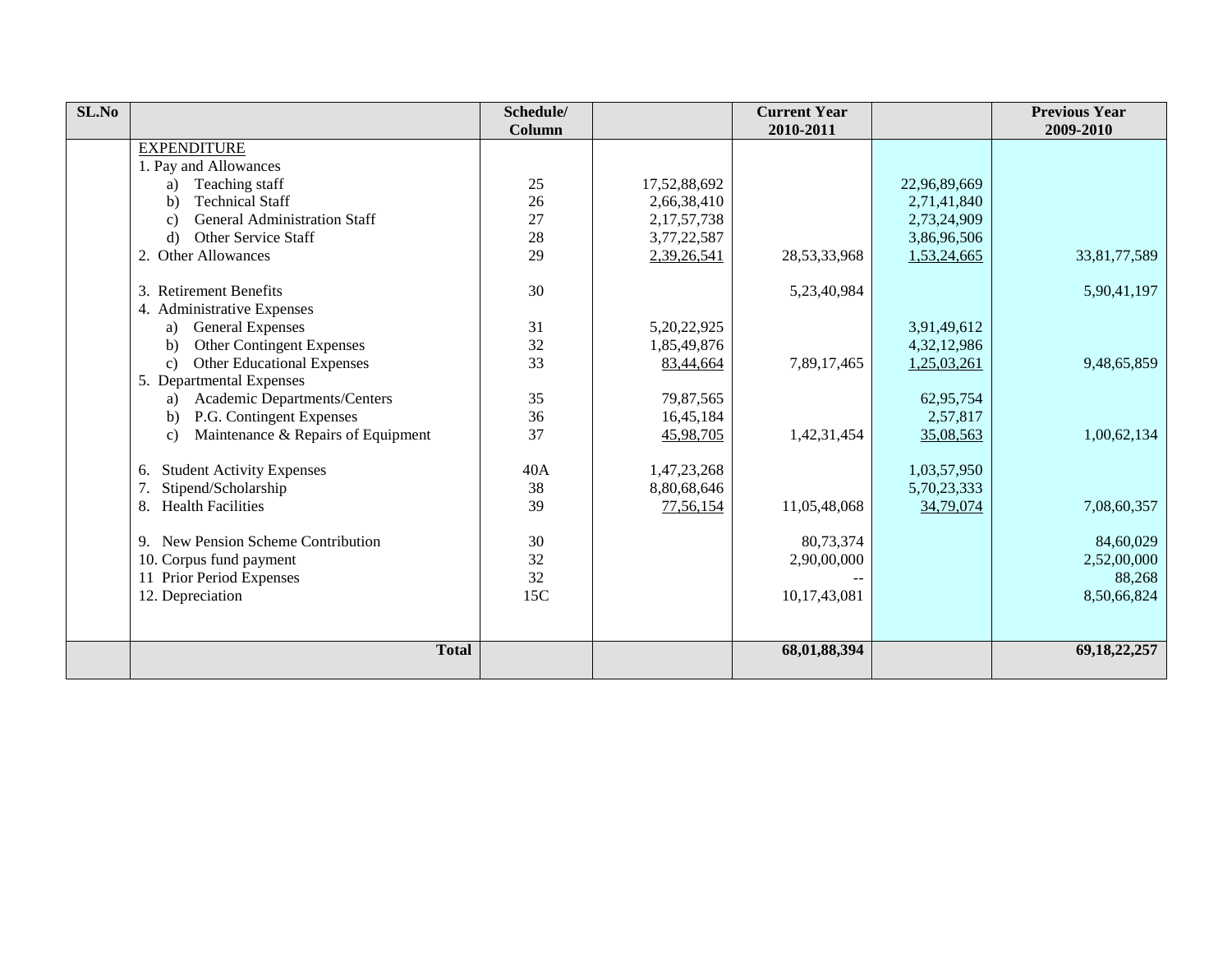| SL.No | <b>PARTICULARS</b>                                                                                                                                        | Schedule/<br>Schedule/<br>Colmn | <b>Current</b> year<br>2010-2011<br>Rs.                 |              |                                                    | <b>Previous year</b><br>2009-2010<br>Rs. |
|-------|-----------------------------------------------------------------------------------------------------------------------------------------------------------|---------------------------------|---------------------------------------------------------|--------------|----------------------------------------------------|------------------------------------------|
|       | <b>II. PLAN</b><br>(A) NON-RECURRING (REGULAR)<br>Opening Balance B/Fd                                                                                    | 1A/3                            | $(-)$ 48,00,937                                         |              | $-54,31,380$                                       |                                          |
|       | Grant Received during 2010-11                                                                                                                             | 1A/4                            | 11,00,00,000                                            |              | 2,00,00,000                                        |                                          |
|       | Interest Earnings during 2010-11                                                                                                                          | 1A/4                            | 80, 31, 241                                             |              | 1,24,86,062                                        |                                          |
|       | Non-Recurring Expenditure<br>Less:                                                                                                                        | 1A/5                            | 11,32,30,304<br>4,87,92,965                             | 6,44,37,339  | 2,70,54,682<br>3,18,55,619<br>____________________ | $-48,00,937$                             |
|       | $(B)$ PLAN $(OBC)$<br><b>Opening Balance B/Fd.</b><br>Recurring<br>Non-Recurring                                                                          | $1 A$ $3$                       | 2,16,16,440<br>13, 19, 57, 805<br>--------------------- |              | 14,69,75,232<br>7,28,00,000<br>15,00,00,000        |                                          |
|       | Sanction during 2010-11(Non-Recurring)<br>Interest Earning $-2010-11$                                                                                     |                                 | 15, 35, 74, 245<br>37,00,00,000                         |              | 36, 97, 75, 232<br>$---$                           |                                          |
|       | LESS:<br>Expr.incurred during 2010-11(Recurring)<br>(Non Recurring)                                                                                       |                                 | 52, 35, 74, 245<br>2,16,16,440<br>46, 84, 78, 963       | 3,34,78,842  | 5,11,83,560<br>16,50,17,427<br>_________________   | 15, 35, 74, 245                          |
|       | <b>III. Technical Education Quality Improvement</b><br>Programme (world Bank Project)<br>Opening Balance B/Fd<br>Add: Interest & Regn. Fee 2010-11 Colln. | 1A/3<br>24A/3                   | 6,27,749<br>7,220<br>$- - - - - - - -$<br>6,34,969      |              | 14,68,407<br>19,688<br>14,88,095                   |                                          |
|       | Less: Non-Recurring Expenditure Incurred<br>Recurring Expenditure                                                                                         | 7 & 15B<br>1A/5                 | 42,100<br>----------------------                        | 5,92,869     | 8,60,346<br>_____________________                  | 6,27,749                                 |
|       | <b>SCHEME: FUNDS</b>                                                                                                                                      |                                 |                                                         | 57,65,761    |                                                    | 57,65,761                                |
|       |                                                                                                                                                           |                                 |                                                         | 10,42,74,811 |                                                    | 15,51,66,818                             |
|       |                                                                                                                                                           |                                 |                                                         |              |                                                    |                                          |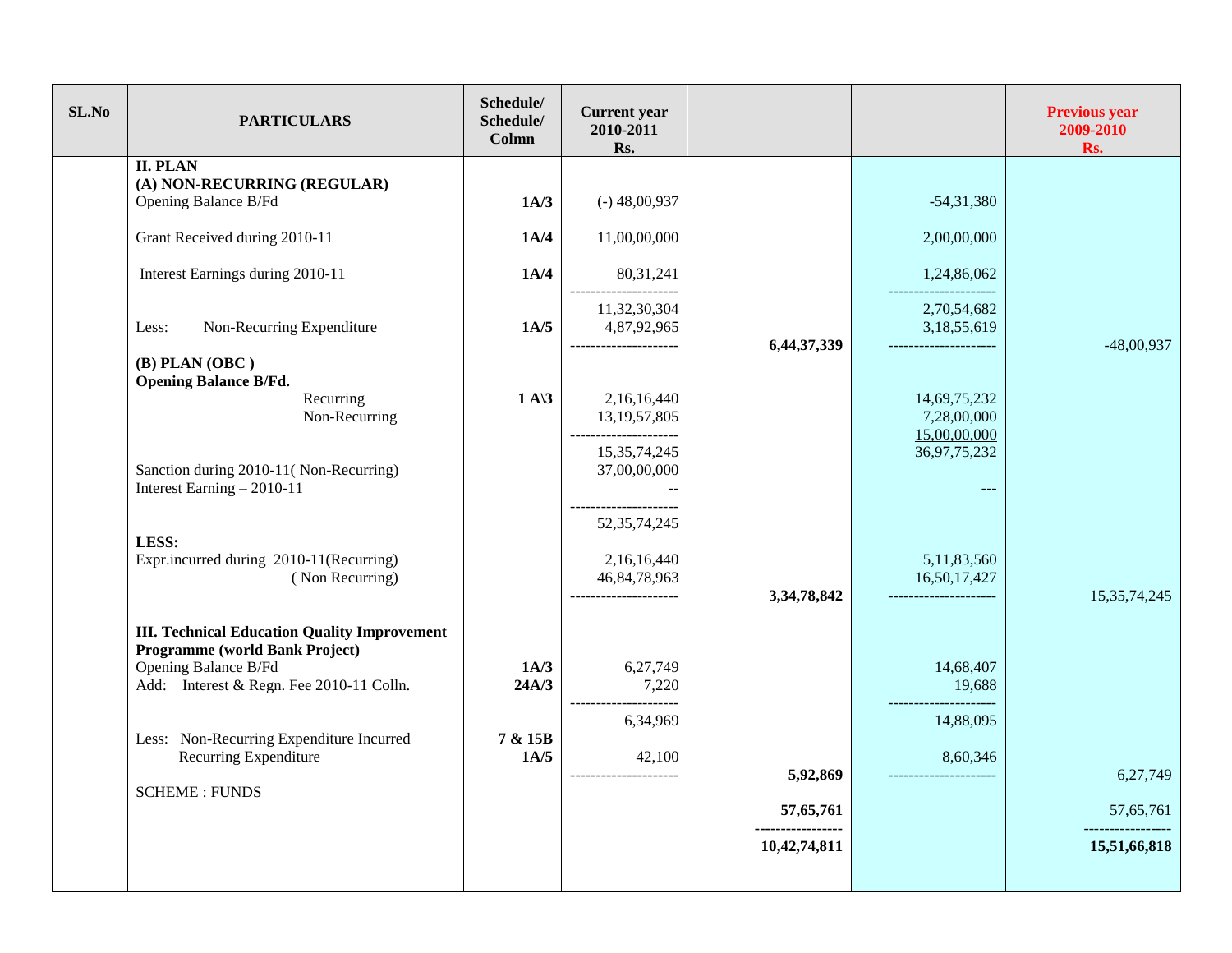#### **NATIONAL INSTITUTE OF TECHNOLOGY, TIRUCHIRAPPALLI RECEIPTS AND PAYMENTS ACCOUNT FOR THE PERIOD FROM 1.4.2010TO 31.3.2011**

| SI.No.          | <b>RECEIPTS</b>                          | Sche/<br>Colm | <b>Current Year</b><br>$2010 - 2011$ |                | <b>PAYMENTS</b>                                       | Sche/<br>Colm  | <b>Current Year</b><br>2010-2011 |
|-----------------|------------------------------------------|---------------|--------------------------------------|----------------|-------------------------------------------------------|----------------|----------------------------------|
| 1               | Opening Balance:                         |               |                                      |                |                                                       |                |                                  |
|                 | Cash in Hand & at Bank                   | 43/4          | 45,10,43,536                         | $\mathbf{1}$   | <b>Capital Expenditure</b>                            |                |                                  |
| $\overline{2}$  | GRANT IN AID - 2008-09(MHRD)             |               |                                      | i)             | Equipment & tools<br><b>Academic &amp; Centres</b>    | 8/4            | 2,82,61,326                      |
| i)              | Non-Plan (Recurring)                     | 1A/4          | 29,00,00,000                         | ii)            | Equipment & Tools other sec.                          | 9/4            | 67,94,367                        |
| ii)             | Plan (Recurring & Non-Recurring)         | 1A/4          |                                      | iii)           | Augmentation of Lab. Workshop                         | 10/4           | 7,49,03,266                      |
|                 | Plan (Non-Recurring)                     | 1A/4          | 37,00,00,000                         |                |                                                       |                |                                  |
|                 | Plan (OBC Recurring)                     | 1A/4          |                                      | iv)            | Furniture & Fixtures                                  | 11/4           | 52,81,994                        |
|                 | Plan Normal(Non-Recurring)               | 1A/4          | 7,00,00,000                          | V)             | Library Books & Journals                              | 15/4           | 1,67,972                         |
| 3               | Fees from students                       | 21/3          | 16,96,75,422                         | vi)            | <b>Motor Vehicles</b>                                 | 14/A           | 5,09,000                         |
| 4               | Other Receipts from students             | 22/3          | 2,07,95,742                          | vii)           | <b>MHRD Projects</b>                                  | 42             | 55,396                           |
| 5               | All India Entrance Examinations (NIMCET) | 23/3          | $\overline{\phantom{a}}$             | vii)           | Building & works                                      |                |                                  |
| 6               | Other income & Misc. receipts            | 24/3          | 3,60,04,269                          |                | a) Works completed(TEQIP)<br><b>Other Works</b><br>b) | $\overline{7}$ | 2,01,15,304                      |
| 7               | Interest on Savings Account              | 24A/3         | 30,79,024                            |                | b) Works in progress                                  | $\overline{7}$ | 44,83,63,659                     |
|                 | Interest on short term deposits          | 24B           | 1,64,16,768                          | $\overline{2}$ | <b>Project and Consultancy</b>                        |                |                                  |
| 9               | Leave Salary and pension contribution    |               |                                      | a)             | Equipment & Tools(TEQIP)                              | 14/4           |                                  |
| 10              | Receipts from Continuing Education Prog. |               |                                      | b)             | Books & Journals(TEQIP)                               | 15B/4          |                                  |
| 11              | Grants from other organizations          | 2/4           | 4,92,51,335                          | $\mathbf{3}$   | <b>Revenue Expenditure</b>                            |                |                                  |
| 12 <sup>°</sup> | Adjustable Accounts                      | 3/4           | 59,23,802                            |                | <b>OBC Recurring (PLAN)</b>                           |                |                                  |
| i)              | <b>Advances Accounts</b>                 | 16/5          | 1,60,25,676                          | a)i            | Pay & Allowance                                       |                |                                  |
| ii)             | Other accounts                           |               |                                      | i)             | <b>Teaching Staff</b>                                 | 25/3           | 19,56,73,943                     |
| iii)            | <b>Refundable Deposits</b>               | 4/4           | 12,64,76,841                         | $\mathsf{ii}$  | <b>Technical Staff</b>                                | 26/3           | 2,64,65,623                      |
| iv)             | Endowment fund                           | 5/4           | 10,99,800                            | iii)           | <b>General Admn.staff</b>                             | 27/3           | 2,15,63,198                      |
| V)              | <b>Recoverable Deposits</b>              | 17/5          | 1,42,39,943                          | iv)            | <b>Other Service Staff</b>                            | 28/3           | 3,74,83,014                      |
| vi)             |                                          |               |                                      | b)             | <b>Other Allowances</b>                               | 29/3           | 1,73,79,372                      |
|                 | Misc. Deposits                           | 19/5          |                                      | $\mathbf{C}$   | Retirement Benefits(Pension etc.)                     | 30/3           | 5,66,99,899                      |
|                 | C/O                                      |               | 164,00,32,158                        |                | C/O                                                   |                | 93, 97, 17, 333                  |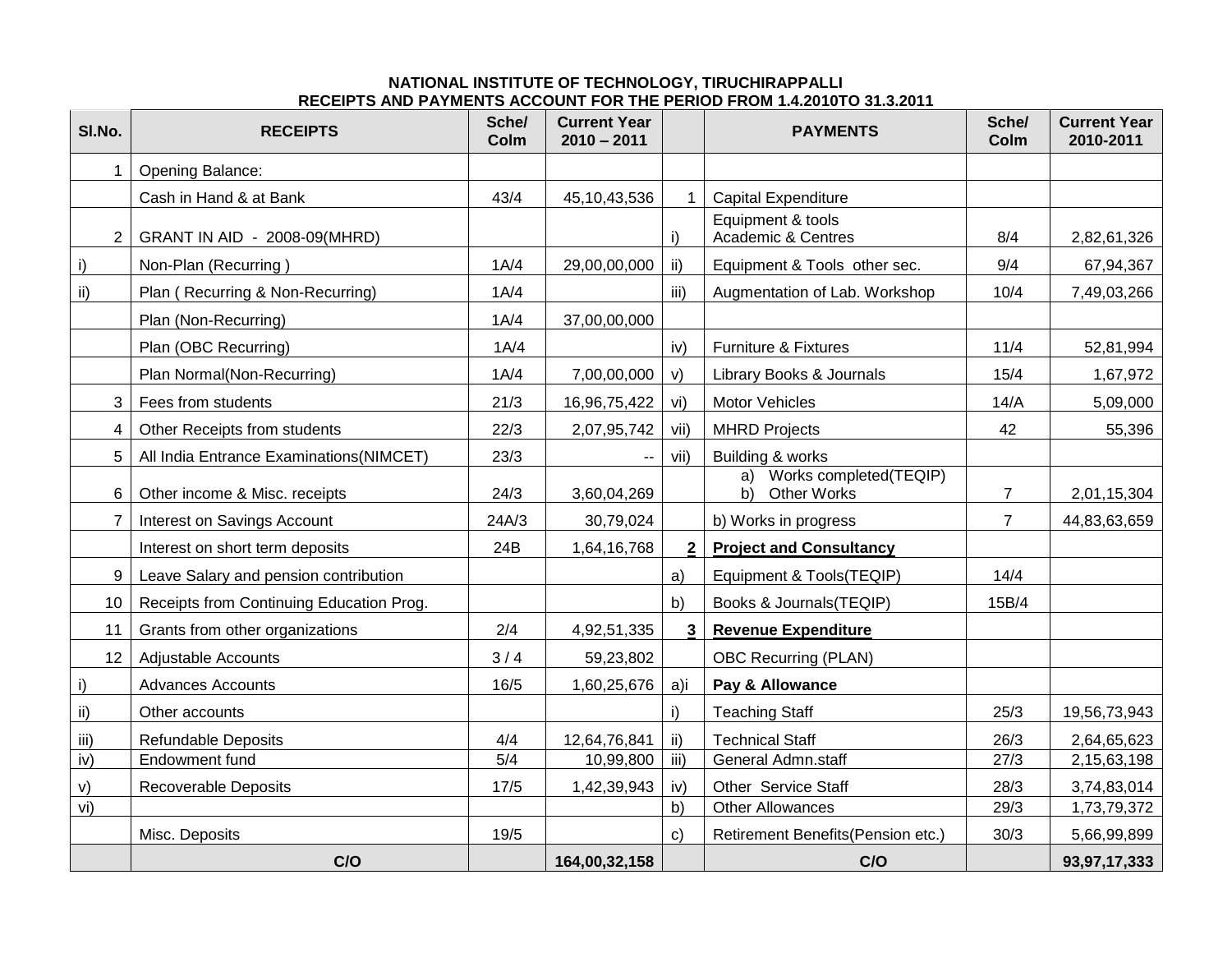|      | <b>B/fd</b>                        |                       | 164,00,32,158 |              | <b>B/fd</b>                       |                | 93,97,17,333     |
|------|------------------------------------|-----------------------|---------------|--------------|-----------------------------------|----------------|------------------|
| 13   | <b>Sundry Debtors</b>              | 19A/5                 | 6,34,34,283   | $\mathbf{d}$ | <b>Administrative Expenses</b>    |                |                  |
| 14   | Grant -in-aid due in 2007-08       | 19B                   |               | i)           | <b>General Expenses</b>           | 31/3           | 5, 14, 18, 405   |
| 15   | <b>Retirement Benefit Funds</b>    |                       |               | ii)          | Other Contingency expenses        | 32/3           | 4,37,30,443      |
| i)   | <b>General Provident Fund</b>      | 3A                    | 5,03,27,966   | iii)         | <b>Other Educational Expenses</b> | 33/3           | 83,16,164        |
| ii)  | New Pension Fund Scheme            | 3A                    | 1,67,14,535   | iv)          | All India Entrance Examinations   | 34             |                  |
| iii) | Misc. recovery (Prepaid)           | 19                    |               |              |                                   |                |                  |
| 16   | Corpus & Other Funds with Interest | $1\langle 1 $         | 5,85,86,977   | $\mathsf E$  | <b>Departmental Expenses</b>      |                |                  |
| 17   | ECC (ICSR)                         | $1\langle ii \rangle$ | 99,70,889     | i)           | DOC/Consumable/ Academic          |                |                  |
|      |                                    |                       |               |              | Dept. & Centres                   | 35/3           | 77,70,627        |
| 18   | <b>Fixed Deposit Encashed</b>      | 18/5                  | 21,81,20,997  | ii)          | DOC/ Other Contingent Exp.        |                |                  |
|      |                                    |                       |               |              | Academic Dept. & Centres          | 36/3           | 15,50,256        |
|      |                                    |                       |               | iii)         | Maintenance & Repairs to          |                |                  |
|      |                                    |                       |               |              | <b>Equipments &amp; Tools</b>     | 37/3           | 43,59,628        |
|      |                                    |                       |               | F            | <b>Students Activity Expenses</b> | 40 A           | 1,42,31,054      |
|      |                                    |                       |               | G            | Scholarships                      | 38/3           | 8,03,51,352      |
|      |                                    |                       |               | Η            | <b>Health Facilities</b>          | 39/3           | 63,17,026        |
|      |                                    |                       |               |              | Renovation works (Plan/MHRD)      | $\overline{7}$ | 40,76,581        |
|      |                                    |                       |               | J            | <b>MHRD Projects</b>              | 42             |                  |
|      |                                    |                       |               | 4            | ICSR projects Expr.(Recurring)    | 2/6            | 1,85,44,949      |
|      |                                    |                       |               | i)           | <b>Advances Staff Accounts</b>    | 16/4           | 1,76,88,651      |
|      |                                    |                       |               | ii)          | Other Adj. Advance accounts       | 3/5            | 56,29,013        |
|      |                                    |                       |               | iii)         | <b>Refundable Deposits</b>        | 4/6            | 14, 36, 97, 447  |
|      |                                    |                       |               | iv)          | <b>Endowment funds</b>            | 5/6            | 10,700           |
|      |                                    |                       |               | V)           | <b>Recoverable Deposits</b>       | 17/4           | 2,58,31,911      |
|      | C/O                                |                       | 205,71,87,805 |              | C/O                               |                | 137, 32, 41, 540 |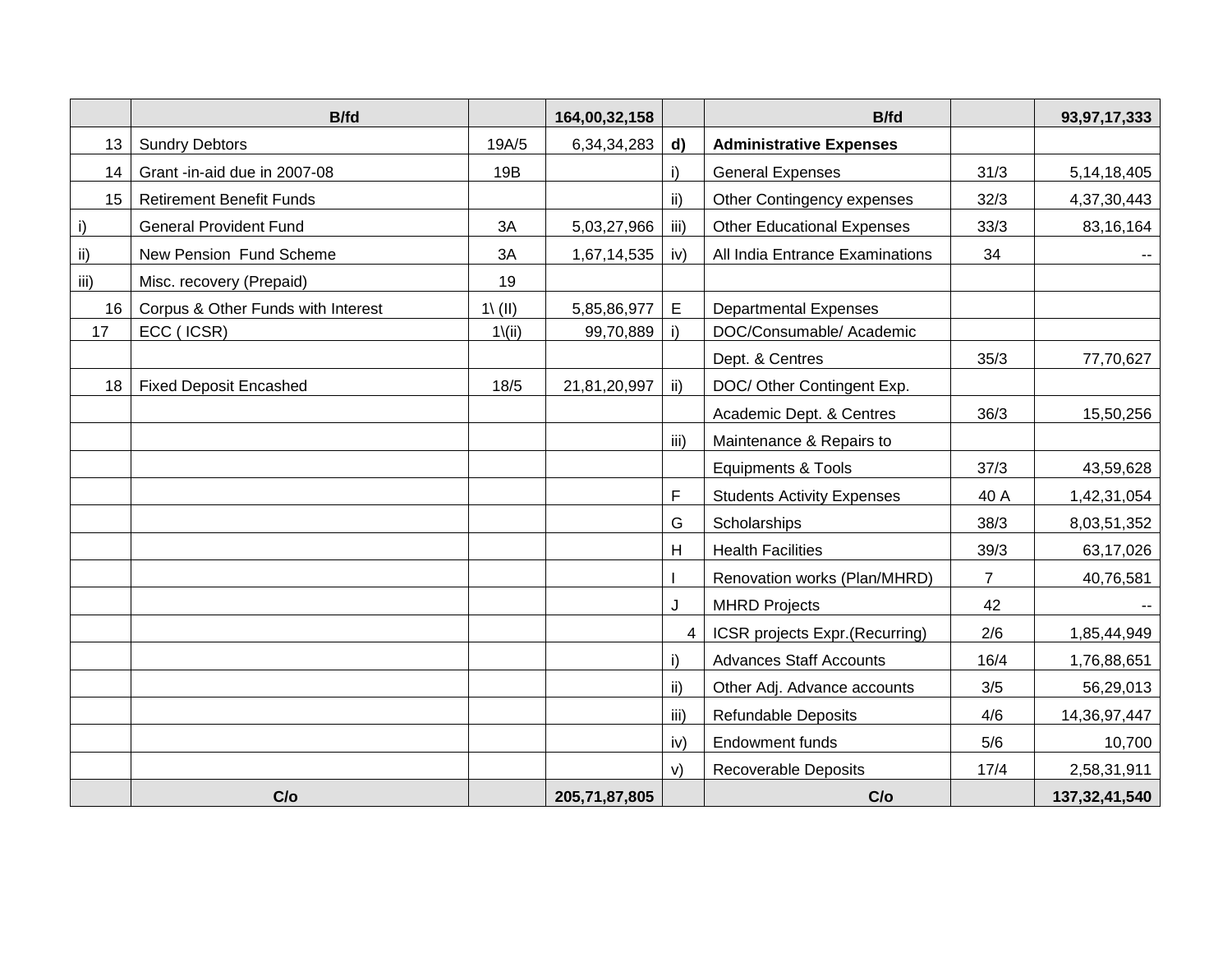| <b>B/fd</b>        | 205,71,87,805 |      | <b>B/fd</b>                   |       | 137, 32, 41, 540 |
|--------------------|---------------|------|-------------------------------|-------|------------------|
|                    |               | vi)  | Misc. Expenses                | 19    | 2,92,913         |
|                    |               |      | <b>Sundry Debtors</b>         | 19A   | 44,05,513        |
|                    |               | 6    | Retirement Benefit Scheme A/c |       |                  |
|                    |               | i)   | <b>General Provident Fund</b> | 3A/5  | 2,96,75,934      |
|                    |               | ii)  | Interest payment to GPF       | 3A/5  | 1,17,75,807      |
|                    |               | iii) | New Pension Scheme Fund       | 3A/5  | 4, 18, 17, 222   |
|                    |               |      | Project Recurring (TEQIP)     | 1A/5  | 42,100           |
|                    |               | 8    | ECC (ICSR)                    | I(II) | 68,02,040        |
|                    |               | 9    | <b>Sundry Creditors</b>       | 4/6   | 18, 16, 83, 288  |
|                    |               | 10   | <b>Fixed Deposit</b>          | 18/4  | 17,37,94,228     |
|                    |               | 11   | <b>Closing Balance</b>        |       |                  |
|                    |               |      | Cash in Hand & at Bank        | 20/5  | 23, 36, 57, 220  |
|                    |               |      |                               |       |                  |
| <b>GRAND TOTAL</b> | 205,71,87,805 |      | <b>GRAND TOTAL</b>            |       | 205,71,87,805    |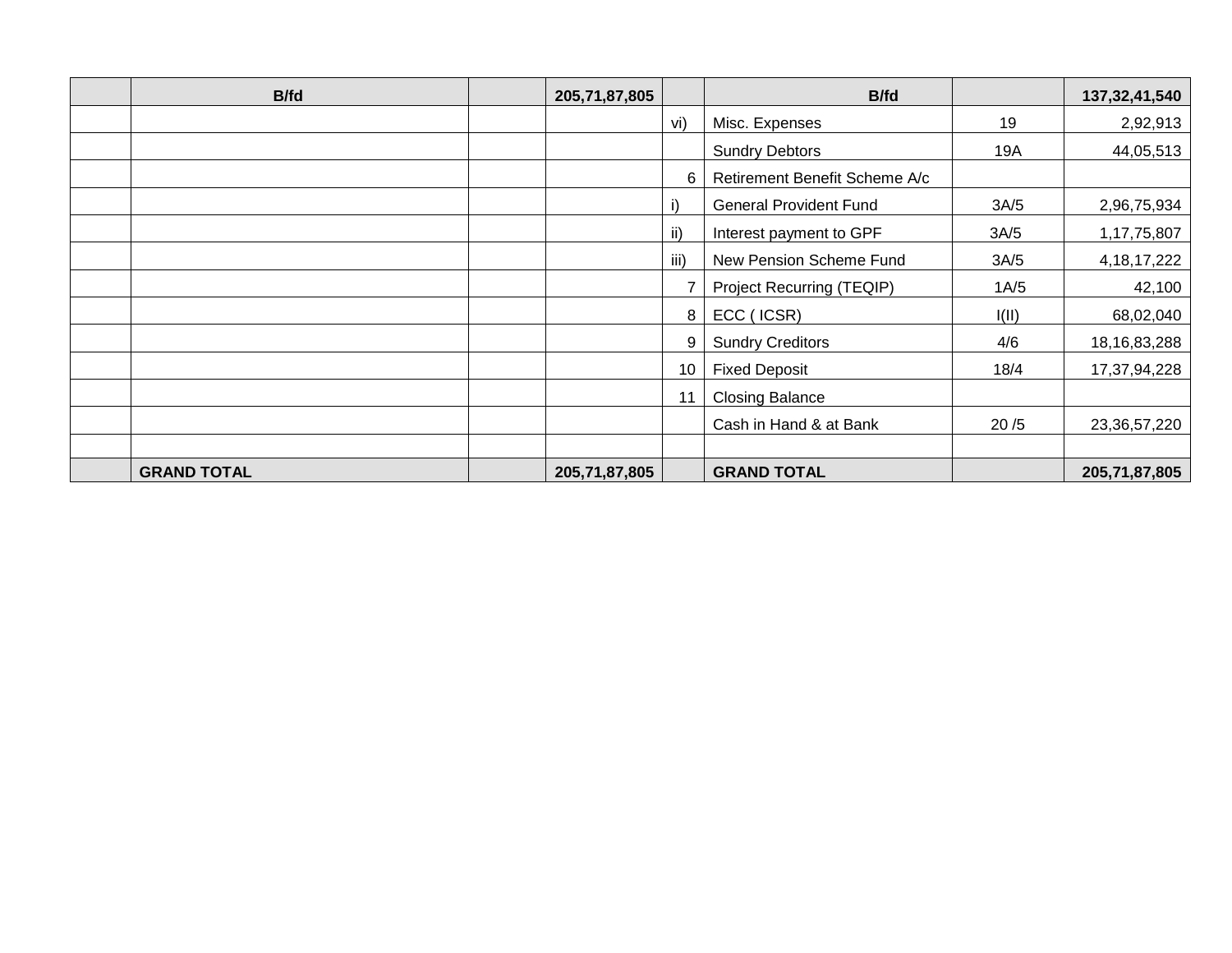|                  | <b>SCHEDULE : 1 : CAPITAL &amp; OTHER FUNDS</b> |           |                                      |                                  |                                                    | (Amount in Rs.                  |
|------------------|-------------------------------------------------|-----------|--------------------------------------|----------------------------------|----------------------------------------------------|---------------------------------|
| Sl.No.           | <b>Particular</b>                               |           | <b>Opening B/s</b><br>As on 1.4.2010 | <b>Current Year</b><br>2010-2011 | <b>GROSS</b><br><b>BLOCK</b><br>As on<br>31.3.2011 | <b>GROSS BLOCK</b><br>2009-2010 |
|                  | <b>I. CAPITAL FUND</b>                          |           |                                      |                                  |                                                    |                                 |
| 1.               | Land                                            |           | 47,09,795                            |                                  | 47,09,795                                          | 47,09,795                       |
| 2.               | Buildings: a) Grants                            | (Sch.7)   | 137,91,81,705                        | 47, 32, 78, 474                  | 185, 24, 60, 179                                   | 137,91,81,705                   |
|                  | b) Loans                                        |           | 82, 25, 159                          |                                  | 82, 25, 159                                        | 82, 25, 159                     |
|                  | TREC STEP shed                                  | (Sch.13)  | 6,00,000                             |                                  | 6,00,000                                           | 6,00,000                        |
| 3.               | Equipment : Dept/Centres                        | (Sch.8)   | 28, 50, 76, 515                      | 3,08,61,918                      | 31, 59, 38, 433                                    | 28,50,76,515                    |
| $\overline{4}$ . | Equipment : Others & Office                     | (Sch.9)   | 3,00,09,849                          | 69,03,686                        | 3,69,13,535                                        | 3,00,09,849                     |
| 5.               | <b>Augmentation of Labs</b>                     | (Sch.10)  | 10,39,84,464                         | 7,49,03,266                      | 17,88,87,730                                       | 10,39,84,464                    |
| 6.               | Furniture & Fixtures                            | (Sch.11)  | 3,87,17,711                          | 53,71,314                        | 4,40,89,025                                        | 3,87,17,711                     |
| 7.               | Library (Plan & Non-Plan)                       | (Sch.12)  | 39,29,877                            | 3,47,536                         | 42,77,413                                          | 39,29,877                       |
| 8.               | <b>Special Grant from MHRD</b>                  | (Sch.14)  | 15,90,37,462                         |                                  | 15,90,37,462                                       | 15,90,37,462                    |
| 9.               | Equipment Donation from U.K.                    |           | 1,62,02,177                          |                                  | 1,62,02,177                                        | 1,62,02,177                     |
| 10.              | Equipment (TEQIP - World Bank)                  |           | 10,92,97,675                         | --                               | 10,92,97,675                                       | 10,92,97,675                    |
| 11.              | Project / Consultancy                           |           | 1,04,96,350                          | 55,396                           | 1,05,51,746                                        | 1,04,96,350                     |
| 12.              | Vehicles                                        | (Sch.14A) | 41,08,649                            | 5,09,000                         | 46,17,649                                          | 41,08,649                       |
| 13.              | Library out of Plan                             | (Sch.15)  | 99,58,272                            | --                               | 99,58,272                                          | 99,58,272                       |
| 14               | Library donation (UK)                           | (Sch.15A) | 11,24,545                            |                                  | 11,24,545                                          | 11,24,545                       |
| 15               | Library TEQIP                                   | (Sch.15B) | 2,77,31,981                          |                                  | 2,77,31,981                                        | 2,77,31,981                     |
|                  | <b>TOTAL</b>                                    |           | 219,23,92,186                        | 59,22,30,590                     | 278, 46, 22, 776                                   | 219,23,92,186                   |
|                  |                                                 |           |                                      |                                  |                                                    |                                 |

**LESS :** DEPRECIATION AS ON 31.3.2011 62,62,88,055

--------------------

**215,83,34,721**

--------------------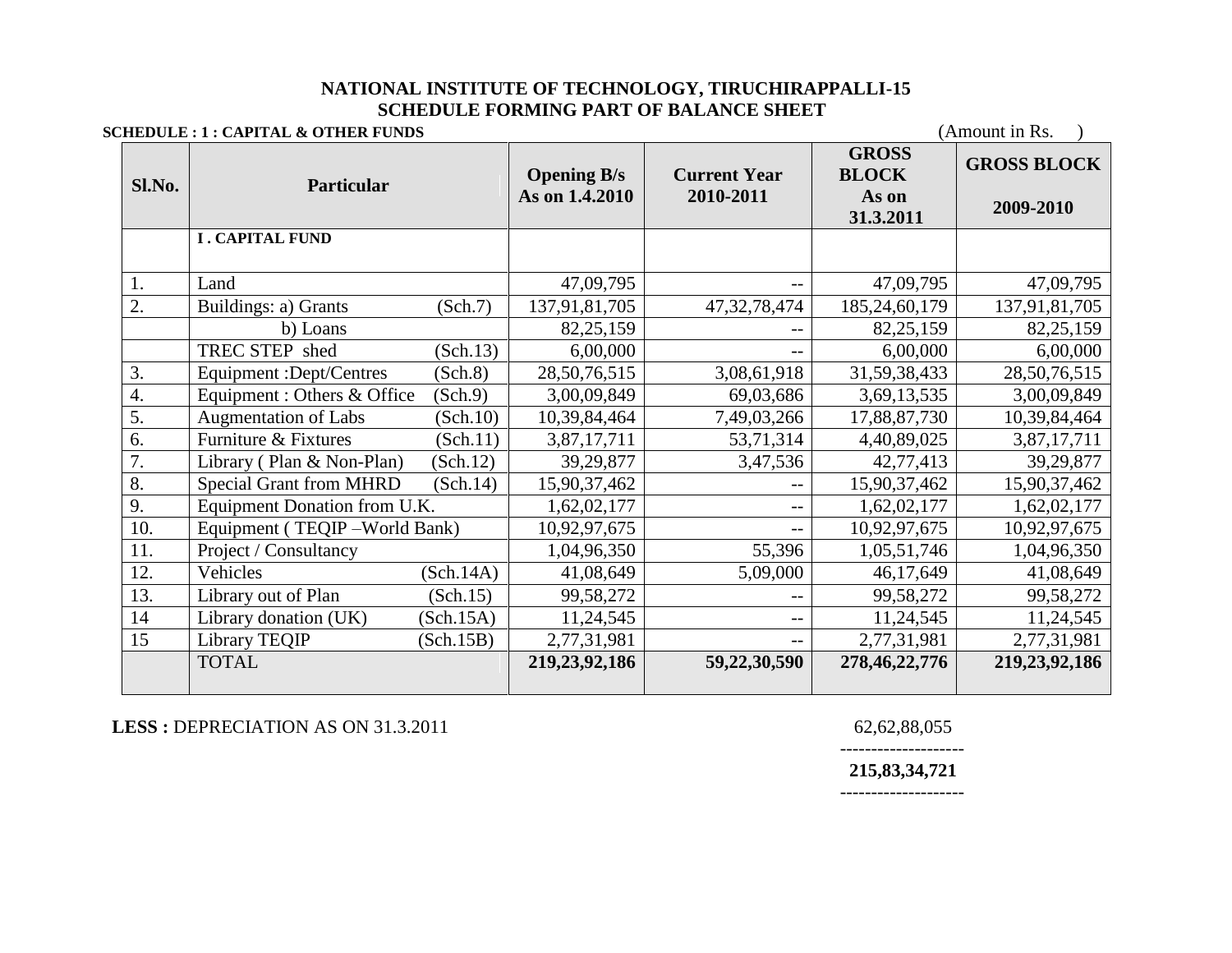| Sl.No. | <b>Particular</b>           | <b>Opening B/s</b><br>As on<br>1.4.2010 | Receipt<br>2010-2011 | <b>Payment</b><br>2010-11    | J.E.<br><b>Adjustments</b> | Closing B/s.<br><b>as</b><br>on 31.3.2011 | <b>Previous year</b><br>2009-2010 |
|--------|-----------------------------|-----------------------------------------|----------------------|------------------------------|----------------------------|-------------------------------------------|-----------------------------------|
|        | <b>II OTHER FUNDS</b>       |                                         |                      |                              |                            |                                           |                                   |
| 1.     | Corpus Fund                 | 23,78,41,927                            | 5,85,86,977          | $- -$                        | $\sim$ $\sim$              | 29,64,28,094                              | 23,78,41,927                      |
| 2.     | <b>Staff Development</b>    | 1,39,00,000                             |                      |                              |                            | 1,39,00,000                               | 1,39,00,000                       |
|        | fund                        |                                         |                      |                              |                            |                                           |                                   |
| 3      | Maintenance Fund            | 7,00,000                                |                      |                              |                            | 7,00,000                                  | 7,00,000                          |
| 4.     | Depreciation Fund           | 7,00,000                                |                      |                              |                            | 7,00,000                                  | 7,00,000                          |
| 5.     | <b>Student Welfare Fund</b> | 1,05,00,000                             |                      |                              |                            | 1,05,00,000                               | 1,05,00,000                       |
| 6.     | E.CC. Fund                  | 1,06,88,236                             |                      |                              |                            | 1,06,88,236                               | 1,06,88,236                       |
|        | (ICSR)                      |                                         |                      |                              |                            |                                           |                                   |
|        | <b>TOTAL</b>                | 27,43,30,163                            | 5,85,86,977          | $\qquad \qquad \blacksquare$ | $\mathbf{u}$               | 33, 29, 17, 140                           | 27,43,30,163                      |

### **ABSTRACT**

| I.           | <b>CAPITAL FUND</b>                                   | 215, 83, 34, 721      |
|--------------|-------------------------------------------------------|-----------------------|
| $\mathbf{I}$ | <b>CORPUS/OTHER FUNDS</b>                             | 33, 29, 17, 140       |
| III          | <b>EXCESS OF INCOME OVER EXPTR.</b>                   |                       |
|              | (I & E ACCOUNT)                                       |                       |
|              | <b>Opening Balance(-) 15,97,34,347</b>                |                       |
|              | I&E A/c Excess (-) 15,06,70,284                       | 31,04,04,631<br>$(-)$ |
|              | <b>DEPRECIATION FUND (2007-08 &amp; 2008-09 &amp;</b> |                       |
|              | 2009-10 & 2010-11)                                    | 33,60,95,793          |
|              |                                                       |                       |
|              | <b>Total fund</b>                                     | 251,69,43,023         |
|              |                                                       |                       |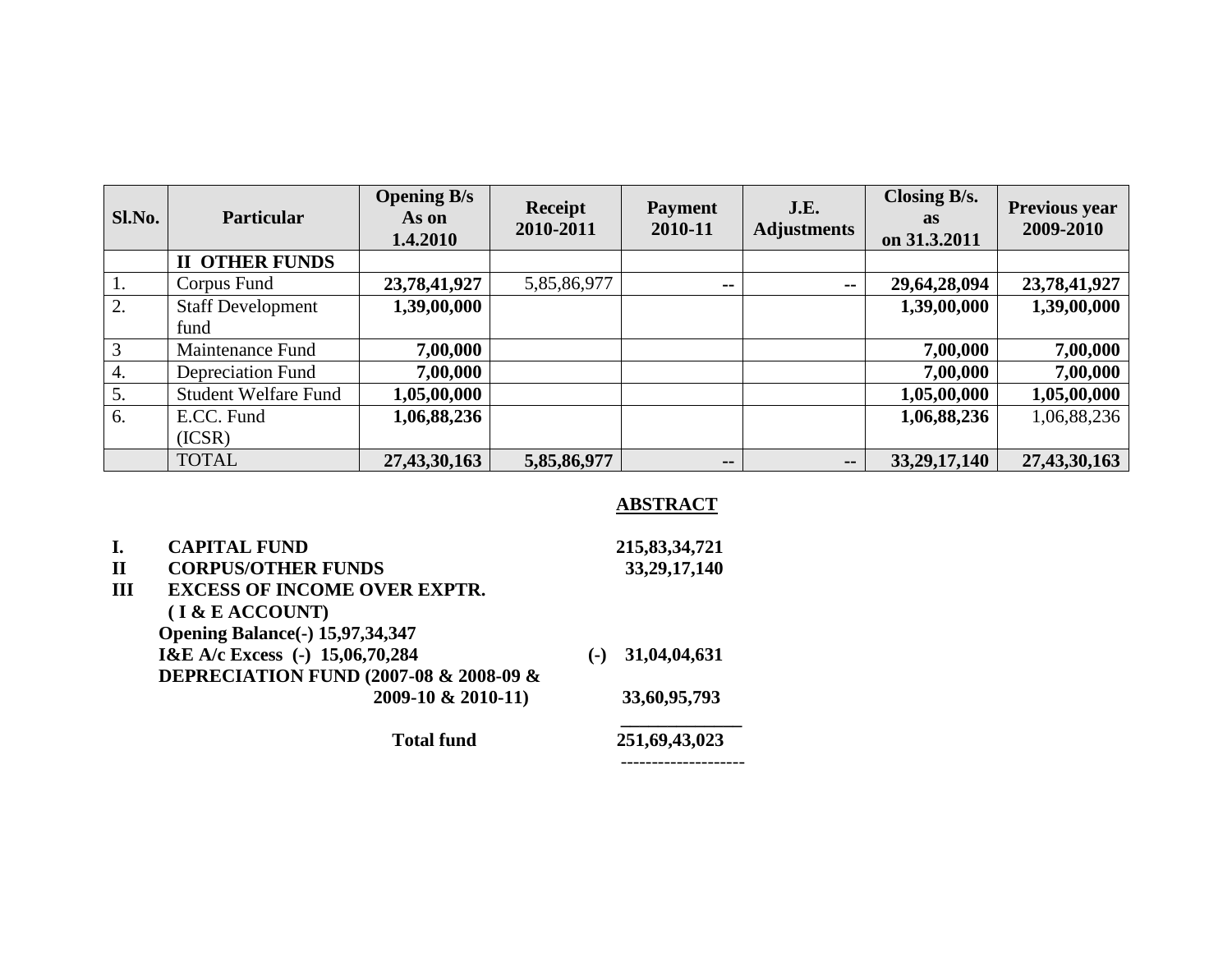#### **SCHEDULE : 1 A :UNUTILISED GRANTS FROM MHRD**

(Amount in Rs. ) **Sl.No. Particular Opening B/s As on 1.4.2010 Current Year Receipts 2010-2011 Expenditure 2010-11 J.E. Adjust Closing B/s. as On 31.3.2011 Previous year 2009-2010** 1. **Plan :**  A. Grant( Regular)  $-1,72,86,999 \mid 11,00,00,000 \mid 4,50,91,240 \mid 37,01,725 \mid 4,39,20,036 \mid -1,72,86,999$ **B. Grant ( OBC) Non-Recurring**  13,19,57,805 37,00,00,000 46,84,78,963 -- 3,34,78,842 13,19,57,805 **Grant (OBC) Recurring** 2,16,16,440 -- -- 2,16,16,440 -- 2,16,16,440 **C. Interest earning** 1,24,86,062 80,31,241 -- 2,05,17,303 1,24,86,062 **TOTAL ( Plan) 14,87,73,308 48,80,31,241 51,35,70,203 2,53,18,165 9,79,16,181 14,87,73,308** 2. **Schemes:TAT/MODROB** R & D projects Interest **57,65,761** -- -- -- -- -- -- -- -- 57,65,761 57,65,761 3. **TEQIP**  Interest/Regn.fee 6,27,749 7,220 42,100 - 5,92,869 6,27,749 **TOTAL 15,51,66,818 48,80,38,461 51,36,12,303 2,53,18,165 10,42,74,811 15,51,66,818** 4. **NON PLAN GRANT Grant Ch.in transit Internal Revenue generation 7,46,18,365** 29,00,00,000 23,95,18,110 57,84,45,313 -- **2,56,91,162 7,46,18,365** 5. **U.G.C.,NEW DELHI GRANT FOR FURNITURE -- --**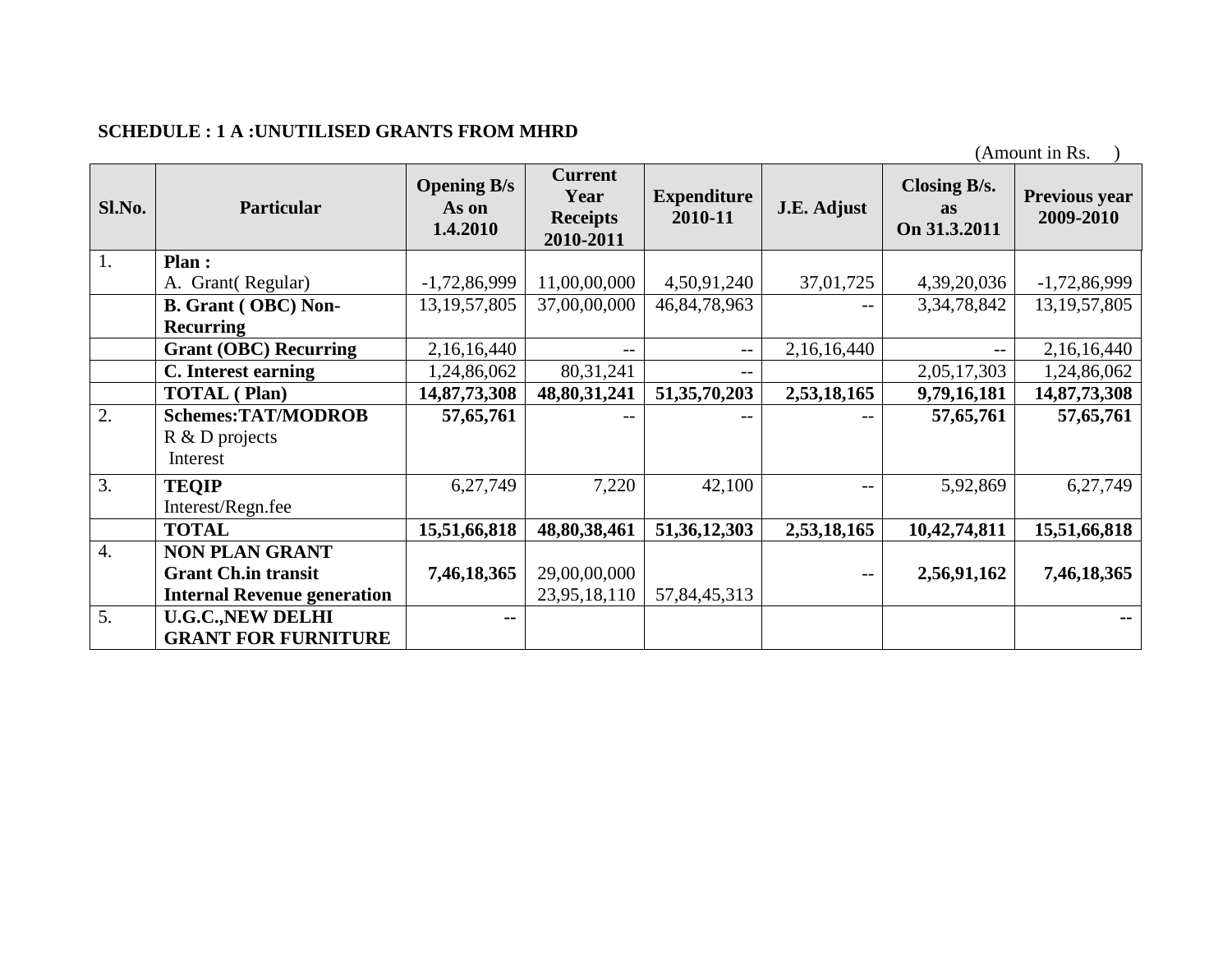#### **NATIONAL INSTITUTE OF TECHNOLOGY, TIRUCHIRAPPALLI-620 015**

#### **SCHEDULE FORMING PART OF BALANCE SHEET**

#### **SCHEDULE : 2 : INDUSTRIAL CONSULTANCY & SPONSORED RESEARCH PROJECTS**

| SI.              | Particulars                                  | <b>Opening Balance</b> | Receipts            | Payments            | <b>Closing Balance as</b> |
|------------------|----------------------------------------------|------------------------|---------------------|---------------------|---------------------------|
| No.              |                                              | As on 01.04.2010       | <b>Current Year</b> | <b>Current Year</b> | on 31.03.2011             |
|                  |                                              |                        | 2010-2011           | 2010-2011           |                           |
| $\overline{I}$ . | DST, New Delhi                               | 8,06,68,035            |                     |                     |                           |
|                  | <b>Sanctions</b>                             |                        |                     |                     |                           |
|                  |                                              |                        |                     |                     |                           |
|                  | DST, New Delhi Sanctions during<br>2010-2011 |                        | 2, 24, 71, 153      | 7,50,36,912         | 2,81,02,276               |
|                  |                                              |                        |                     |                     |                           |
| II.              | CSIR, New Delhi                              | 21,31,069              |                     |                     |                           |
|                  | <b>Sanctions</b>                             |                        |                     |                     |                           |
|                  | Sanctions during 2010-2011                   |                        | 45,72,083           | 36,61,123           | 30,42,029                 |
|                  |                                              |                        |                     |                     |                           |
| III.             | <b>UGC/AICTE</b>                             | 2,60,133               |                     |                     |                           |
|                  |                                              |                        |                     |                     |                           |
|                  | Sanctions during 2010-2011                   |                        | 1,04,914            | 1,11,515            | 2,53,532                  |
|                  |                                              |                        |                     |                     |                           |
|                  |                                              |                        |                     |                     |                           |
|                  |                                              |                        |                     |                     |                           |
|                  |                                              |                        |                     |                     |                           |
|                  |                                              |                        |                     |                     |                           |
|                  |                                              |                        |                     |                     |                           |
|                  |                                              |                        |                     |                     |                           |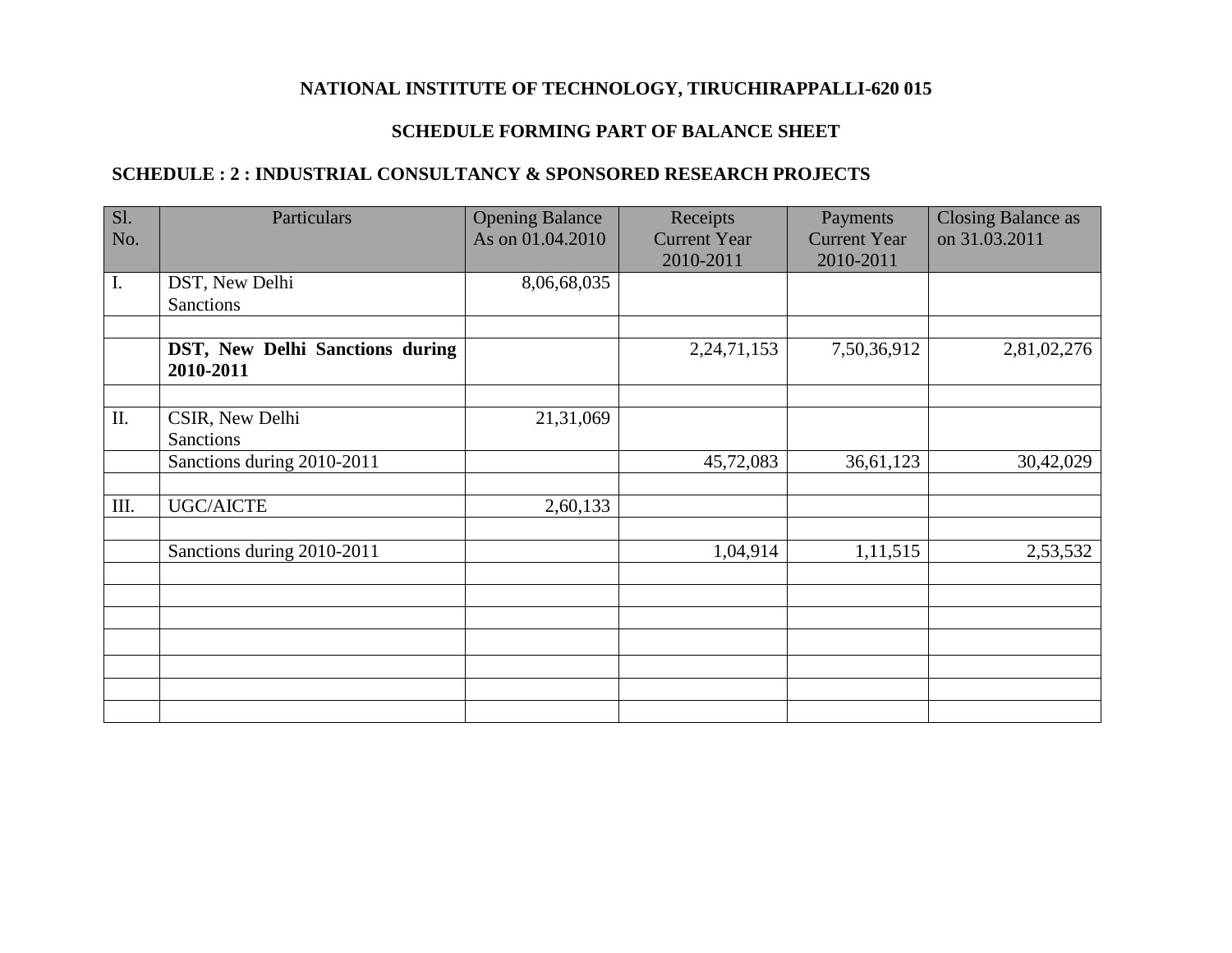| Sl. | Particulars                | <b>Opening Balance</b> | Receipts            | Payments            | <b>Closing Balance</b> |
|-----|----------------------------|------------------------|---------------------|---------------------|------------------------|
| No. |                            | As on 01.04.2010       | <b>Current Year</b> | <b>Current Year</b> | as on                  |
|     |                            |                        | 2010-2011           | 2010-2011           | 31.03.2011             |
| IV. | <b>DRDO</b> Sanctions      | 68,79,464              |                     |                     |                        |
|     |                            |                        |                     |                     |                        |
|     | Sanctions during 2010-2011 |                        | 8,08,600            | 12,15,934           | 64,72,130              |
|     |                            |                        |                     |                     |                        |
| V.  | <b>Misc Sanctions</b>      | 1,99,41,832            |                     |                     |                        |
|     |                            |                        |                     |                     |                        |
|     | Sanctions during 2010-2011 |                        | 1,23,83,372         | 1,34,17,958         | 1,89,07,246            |
|     |                            |                        |                     |                     |                        |
| VI. | <b>Interest Earnings</b>   | 96, 34, 251            | 52,11,520           | 4,773               | 1,48,40,998            |
|     |                            |                        |                     |                     |                        |
|     | <b>TOTAL</b>               |                        |                     |                     |                        |
|     |                            | 11,95,14,784           | 4,55,51,642         | 9,34,48,215         | 7,16,18,211            |

**Non-Recurring Expenditure. Rs. 7,49,03,266 Recurring Expenditure. Rs. 1,85,44,949**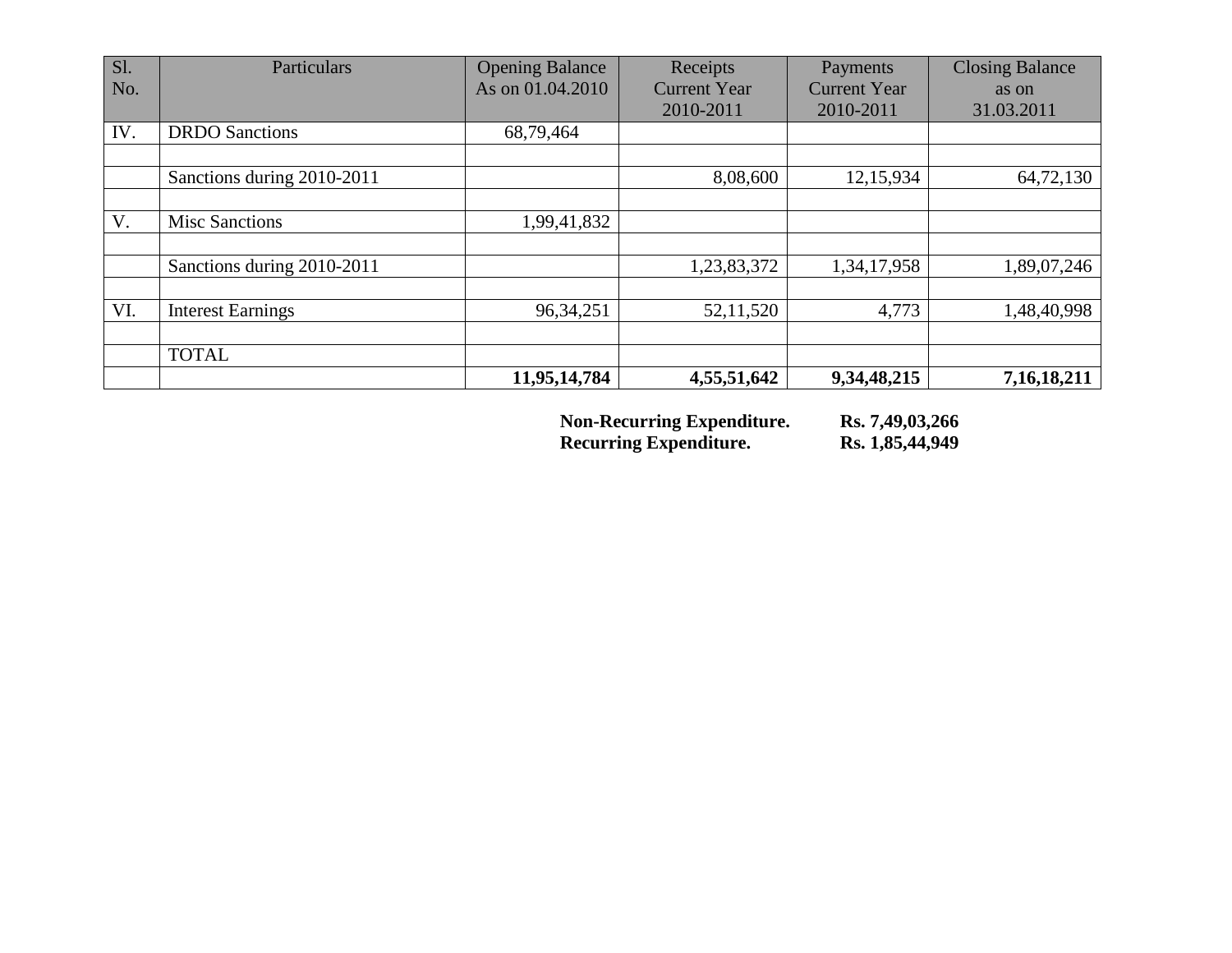#### NATIONAL INSTITUTE OF TECHNOLOGY, TIRUCHIRAPPALLI-15 SCHEDULE FORMING PART OF BALANCE SHEET **SCHEDULE : 3 OTHER ADJUSTABLE ACCOUNTS** (Amount in Rs. )

| Sl.No.         | <b>Particular</b>            | <b>Opening Balance</b><br>As on 1.4.2010 | <b>Receipts</b><br><b>Current</b><br>Year<br>2010-2011 | <b>Payments</b><br><b>Current Year</b><br>2010-2011 | <b>Balance as on</b><br>31.03.2011 |
|----------------|------------------------------|------------------------------------------|--------------------------------------------------------|-----------------------------------------------------|------------------------------------|
| 1.             | Various State Scholarship    | 14,01, 315                               | 28,64,429                                              | 28,09,511                                           | 14,98,462                          |
|                | Scholarship Interest         |                                          | 42,229                                                 |                                                     |                                    |
| $\overline{2}$ | <b>AICTE Gate Fellowship</b> |                                          |                                                        | $\qquad \qquad -$                                   |                                    |
| 3              | <b>QIP</b> Fellowship        | 3,06,657                                 | 17,73,901                                              | 15,16,449                                           | 5,64,109                           |
|                | (Cheque in Transit)          |                                          |                                                        |                                                     |                                    |
| 4.             | <b>BHEL Fellowship</b>       | $- -$                                    | $- -$                                                  | $- -$                                               |                                    |
| 5.             | Death Relief Fund            | 39,146                                   | $-$                                                    | 39,146                                              | --                                 |
| 6.             | <b>Transit House Fund</b>    | 7,00,000                                 | --                                                     |                                                     | 7,00,000                           |
| 7.             | <b>ECC</b> Fund              | 32,90,666                                | 28,31,616                                              | --                                                  | 61,22,282                          |
| 8.             | <b>ICSR Fund</b>             | 2,60,034                                 | 2,81,837                                               |                                                     | 5,41,871                           |
| 9.             | Project& Consultancy Fund    | 1,16,75,300                              |                                                        |                                                     | 1,16,75,300                        |
| 10.            | <b>Income Tax</b>            | 36,124                                   | $- -$                                                  | 36,124                                              |                                    |
| 11.            | <b>NDF</b>                   | 7,002                                    | $- -$                                                  | 7,002                                               | --                                 |
| 12.            | <b>ICSR Fellowships</b>      | 10,68,102                                | 12,85,472                                              | 12,20,781                                           | 11,32,793                          |
|                | <b>TOTAL</b>                 | 1,87,84,346                              | 90,79,484                                              | 56,29,013                                           | 2,22,34,817                        |

|                | <b>SCHEDULE: 3A RETIREMENT BENEFITS</b> |                                          |                                        | (Amount in Rs.)                           |                         |
|----------------|-----------------------------------------|------------------------------------------|----------------------------------------|-------------------------------------------|-------------------------|
| Sl.No.         |                                         | <b>Opening Balance</b><br>As on 1.4.2010 | <b>Receipts</b><br><b>Current Year</b> | <b>Payments</b><br><b>Current</b><br>Year | <b>Balance</b> as<br>on |
|                | <b>Particular</b>                       |                                          | 2010-2011                              | 2010-2011                                 | 31.03.2011              |
|                | <b>General Provident Fund</b>           | 8,57,04,523                              | 3,47,17,536                            | 2,96,75,934                               | 9,07,46,125             |
| $\overline{2}$ | GPF A/c Interest Earnings               | 1,34,62,168                              | 1,56,10,430                            | 1,17,75,807                               | 1,72,96,791             |
| 3              | New Pension Scheme fund                 | 3,05,56,623                              | 1,59,77,762                            | 4, 18, 17, 222                            | 47, 17, 163             |
| $\overline{4}$ | <b>New Pension Scheme Interest</b>      | 22,05,534                                | 7,36,773                               | $- -$                                     | 29,42,307               |
|                | <b>Total</b>                            | 13, 19, 28, 848                          | 6,70,42,501                            | 8,32,68,963                               | 11,57,02,386            |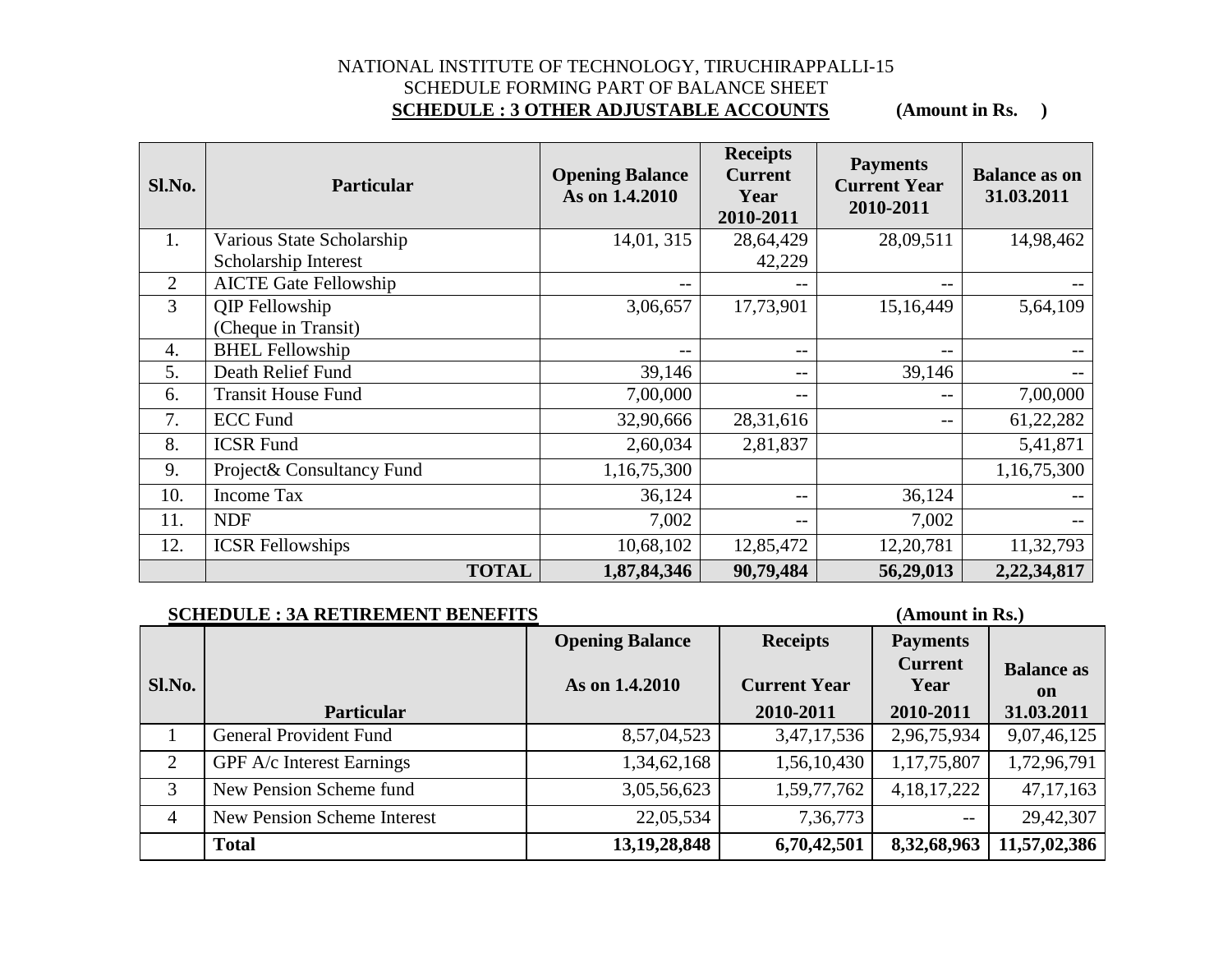#### **SCHEDULE FORMING PART OF BALANCE SHEET**

#### **SCHEDULE : 4 : REFUNDABLE DEPOSITS/SUNDRY CREDITORS**

|                  |                                                      |                                         |                                                        | (Amount in Rs.                                      |                            |                                    |
|------------------|------------------------------------------------------|-----------------------------------------|--------------------------------------------------------|-----------------------------------------------------|----------------------------|------------------------------------|
| Sl.No.           | <b>Particular</b>                                    | <b>Opening B/s</b><br>As on<br>1.4.2010 | <b>Receipts</b><br><b>Current</b><br>Year<br>2010-2011 | <b>Payments</b><br><b>Current Year</b><br>2010-2011 | J.E.<br><b>Adjustments</b> | <b>Balance as on</b><br>31.03.2011 |
| 1.               | Misc. Deposit                                        | 4, 32, 23, 178                          | 11,39,53,495                                           | 13,59,34,334                                        |                            | 2,12,42,339                        |
| 2.               | Book & Instrument<br>Deposit & MCR                   | 14,09,770                               |                                                        |                                                     |                            | 14,09,770                          |
| 3.               | <b>Caution Deposit</b><br><b>Institute Deposit</b>   | 78, 23, 144                             | 53,10,300                                              | 20,58,986                                           |                            | 1,10,74,458                        |
| $\overline{4}$ . | <b>Earnest Money Deposit</b><br><b>ICSR</b> Deposits | 22,93,369<br>21,35,461                  | 5,23,635<br>14,10,000                                  | 79,300<br>15,44,143                                 |                            | 27, 37, 704<br>20,01,318           |
| 5.               | <b>Library Deposit</b>                               | 98,07,620                               | 10,49,500                                              | 38,71,434                                           |                            | 69,85,686                          |
| 6.               | <b>Students Medical Insurance</b>                    | 19,81,513                               | 19,11,600                                              | 2,09,250                                            |                            | 36,83,863                          |
| 7.               | <b>Students Aid Fund</b>                             | 23, 37, 250                             | 9,55,850                                               | --                                                  |                            | 32,93,100                          |
| 8.               | Alumini Membership Fees                              |                                         | 10,59,000                                              | $\overline{\phantom{a}}$                            |                            | 10,59,000                          |
| 9.               | Welfare Fund(DWGWF) /<br><b>WHA</b>                  |                                         | 2,53,840                                               | $- -$                                               |                            | 2,53,840                           |
|                  | <b>TOTAL</b>                                         | 7, 10, 11, 305                          | 12,64,27,220                                           | 14,36,97,447                                        |                            | 5,37,41,078                        |
| 9.               | <b>SUNDRY CREDITORS</b>                              | 25, 26, 12, 494                         | 5,08,53,782                                            | 18, 16, 83, 288                                     |                            | 12, 17, 82, 988                    |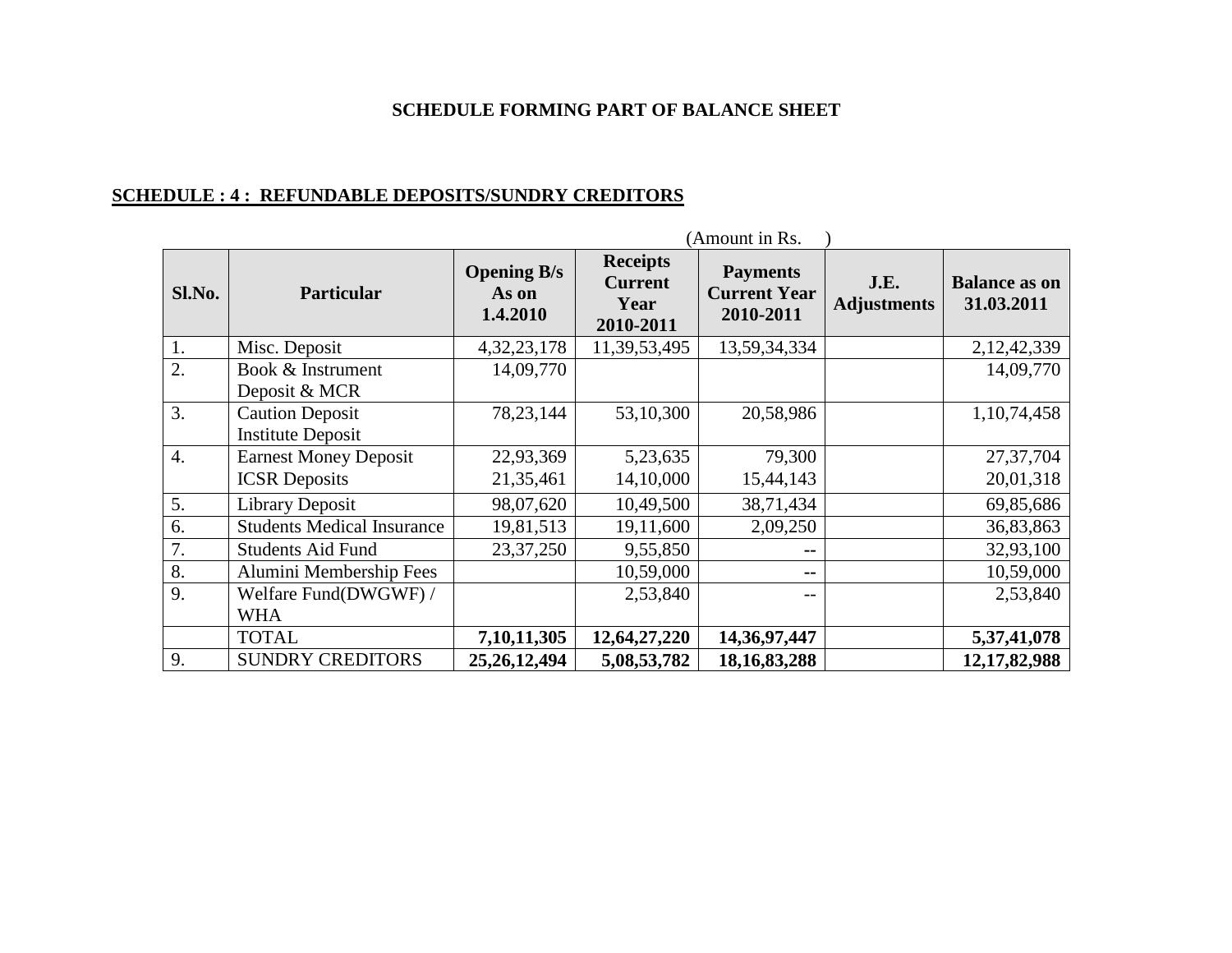#### **SCHEDULE : 5 : ENDOWMENT FUNDS**

| Sl.No.           | <b>Particular</b>                      | Opening<br><b>Balance</b><br>As on<br>1.4.2010 | <b>Receipts</b><br><b>Current Year</b><br>2010-2011 | J.E.<br><b>Adjustments</b> | <b>Payments</b><br><b>Current Year</b><br>2010-2011 | <b>Balance as on</b><br>31.03.2011 |
|------------------|----------------------------------------|------------------------------------------------|-----------------------------------------------------|----------------------------|-----------------------------------------------------|------------------------------------|
| 1.               | Dr. Sargurudas Memorial Fund           | 500                                            |                                                     |                            | $-$                                                 | 500                                |
| 2.               | Kharche Associated Fund                | 10,000                                         |                                                     |                            | $-$                                                 | 10,000                             |
| 3.               | Dr. M. Shanmugam Fund                  | 1,25,000                                       | 75,000                                              |                            | $-$                                                 | 2,00,000                           |
| $\overline{4}$ . | Chetterjee Memorial Fund               | 10,000                                         |                                                     |                            | $-$                                                 | 10,000                             |
| 5.               | Rajalaxmi Trust Fund                   | 3,000                                          |                                                     |                            | $- -$                                               | 3,000                              |
| 6.               | Balakumaran Memorial Fund              | 10,000                                         |                                                     |                            | $\qquad \qquad -$                                   | 10,000                             |
| 7.               | <b>Reunion Fund</b>                    | 44,065                                         |                                                     |                            | $-$                                                 | 44,065                             |
| 8.               | Janardhan Iyengar & Seethamma Fund     | 20,000                                         |                                                     |                            | $-$                                                 | 20,000                             |
| 9.               | Prof. S. Muthukaruppan Fund            | 10,000                                         |                                                     |                            | $-$                                                 | 10,000                             |
| 10               | <b>Avinash Memorial Endowment Fund</b> | 2,00,000                                       |                                                     |                            | $-$                                                 | 2,00,000                           |
| 11.              | Prof. S.H.Ibrahim Endowment Fund       | 25,000                                         |                                                     |                            | $-$                                                 | 25,000                             |
| 12               | Prof.M.Sitaraman Endowment Fund        | 25,000                                         |                                                     |                            | $-$                                                 | 25,000                             |
| 13.              | Prof.Thirumalai Arasan Mem Fund        | 25,000                                         |                                                     |                            | $-$                                                 | 25,000                             |
| 14.              | Dr.B.Sekar , IIM, Bombay               | 1,25,000                                       |                                                     |                            | $-$                                                 | 1,25,000                           |
| 15.              | Karthik Memorial                       | 50,000                                         |                                                     |                            | --                                                  | 50,000                             |
|                  | Fund(Dr.G.Swaminathan)                 |                                                |                                                     |                            |                                                     |                                    |
| 16.              | Vijayalakshmi Kannan Memorial Fund     | 15,000                                         |                                                     |                            | $-$                                                 | 15,000                             |
| 17.              | Dr.Duraisamy Memorial Fund             | 50,000                                         |                                                     |                            | $-$                                                 | 50,000                             |
|                  | (Dr.TSRajan)                           |                                                |                                                     |                            |                                                     |                                    |
| 18.              | <b>RECAL NITT Fund</b>                 |                                                | 45,000                                              |                            |                                                     | 45,000                             |
| 19.              | Ruby & Topaz 84 Batch Endowment        |                                                | 9,76,732                                            |                            |                                                     | 9,76,732                           |
|                  | Fund                                   |                                                |                                                     |                            |                                                     |                                    |
| 20.              | Interest Earnings converted as         | 1,36,183                                       | 3,068                                               |                            | 10,700                                              | 1,28,551                           |
|                  | Endowment                              |                                                |                                                     |                            |                                                     |                                    |
|                  | <b>TOTAL</b>                           | 8,83,748                                       | 10,99,800                                           |                            | 10,700                                              | 19,72,848                          |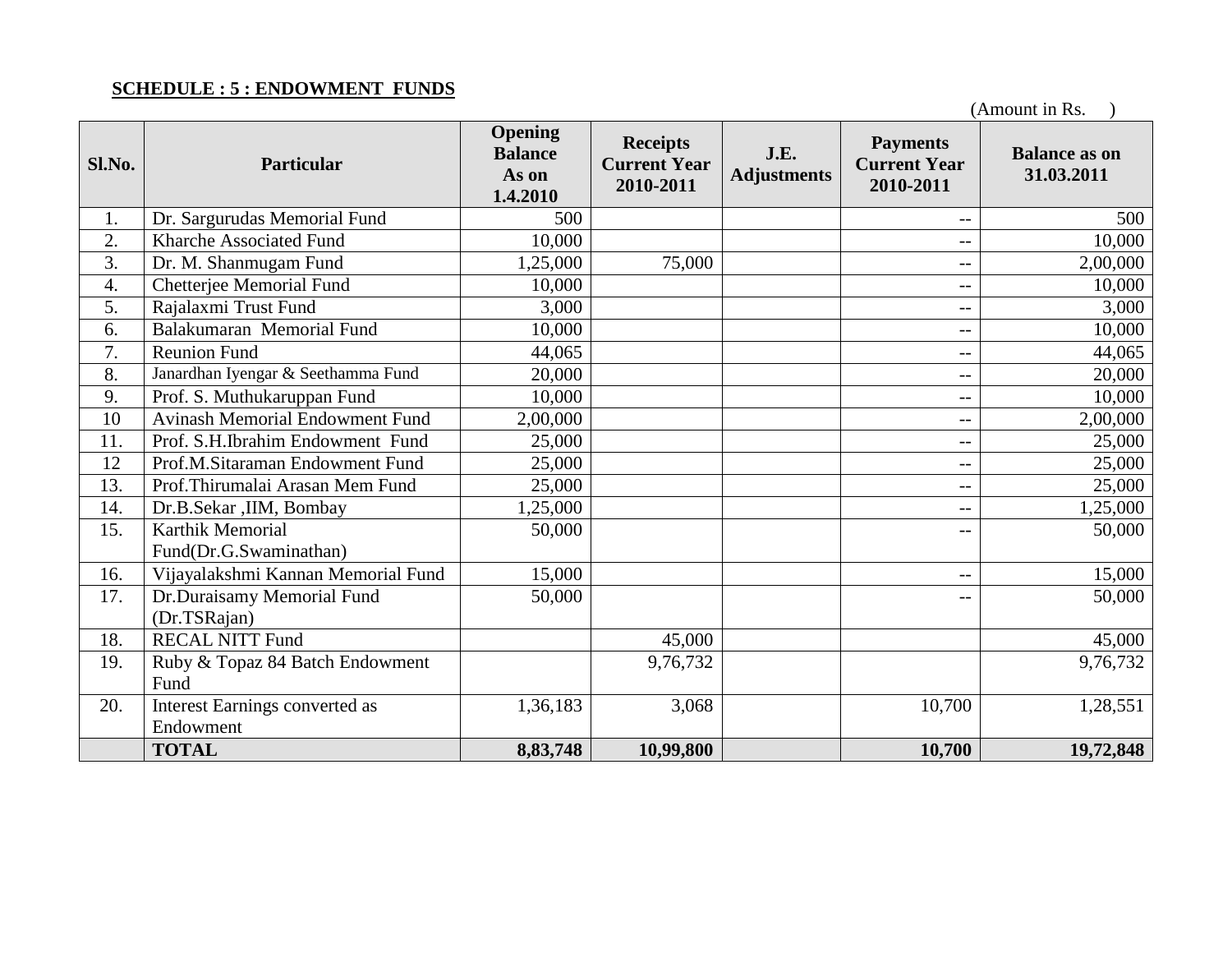#### SCHEDULE FORMING PART OF BALANCE SHEET

|        | <b>SCHEDULE: 6: DONATION FROM OTHER INSTITUTIONS</b> | (Amount in Rs.                           |                                   |                |                                    |
|--------|------------------------------------------------------|------------------------------------------|-----------------------------------|----------------|------------------------------------|
| Sl.No. | <b>Particular</b>                                    | <b>Opening Balance</b><br>As on 1.4.2010 | Current<br>Year<br><b>Receipt</b> | <b>Payment</b> | <b>Balance as on</b><br>31.03.2011 |
|        | M/S. FTD solutions, Singapore                        | 83,27,107                                | $\sim$ $\sim$                     | $\sim$ $\sim$  | 83, 27, 107                        |

#### **NATIONAL INSTITUTE OF TECHNOLOGY, TIRUCHIRAPPALLI-15 SCHEDULE FORMING PART OF BALANCE SHEET : ASSETS**

#### **SCHEDULE: 7 : BUILDING AND WORKS**

|        |                            |                           |                                                      |                          |                 |                                                            | (Amount in Rs.                         |
|--------|----------------------------|---------------------------|------------------------------------------------------|--------------------------|-----------------|------------------------------------------------------------|----------------------------------------|
| Sl.No. | <b>Particular</b>          | Value as on<br>01.04.2010 | <b>Additions</b><br><b>Current year</b><br>2010-2011 | <b>Journal</b>           | <b>TOTAL</b>    | <b>DEPRECIA</b><br><b>TION</b><br><b>UPTO</b><br>31-3-2011 | <b>NET BLOCK</b><br>AS ON<br>31-3-2011 |
|        |                            |                           |                                                      |                          |                 |                                                            |                                        |
|        | <b>Works Completed</b>     |                           |                                                      |                          |                 |                                                            |                                        |
|        | 1. Buildings: A.Office     | 26,66,53,928              | 1,46,83,117                                          | 4,90,603                 | 28, 18, 27, 648 | 10,66,68,745                                               | 17,51,58,903                           |
|        | <b>B.Residential</b>       | 16,69,89,707              | 13,87,235                                            |                          | 16,83,76,942    | 4,39,06,355                                                | 12,44,70,587                           |
|        | 2. TEQIP Buildings         | 1,24,61,820               | $- -$                                                |                          | 1,24,61,820     | --                                                         | 1,24,61,820                            |
|        | 3. Elect. Installation     | 93,96,355                 | 40,44,952                                            | 1,07,267                 | 1,35,48,574     | 45,94,871                                                  | 93,03,676                              |
|        | 4.TEQIP(Elect.)            | 3,49,973                  | $\qquad \qquad -$                                    | $\overline{\phantom{a}}$ | 3,49,973        |                                                            |                                        |
|        | <b>5. Renovation Works</b> | 4,46,01,898               | 40,76,581                                            | 1,25,060                 | 4,88,03,539     | 88,94,525                                                  | 3,99,09,014                            |
|        |                            | 50,04,53,681              | 2,41,91,885                                          | 7,22,930                 | 52, 53, 68, 496 | 16,40,64,496                                               | 36,13,04,000                           |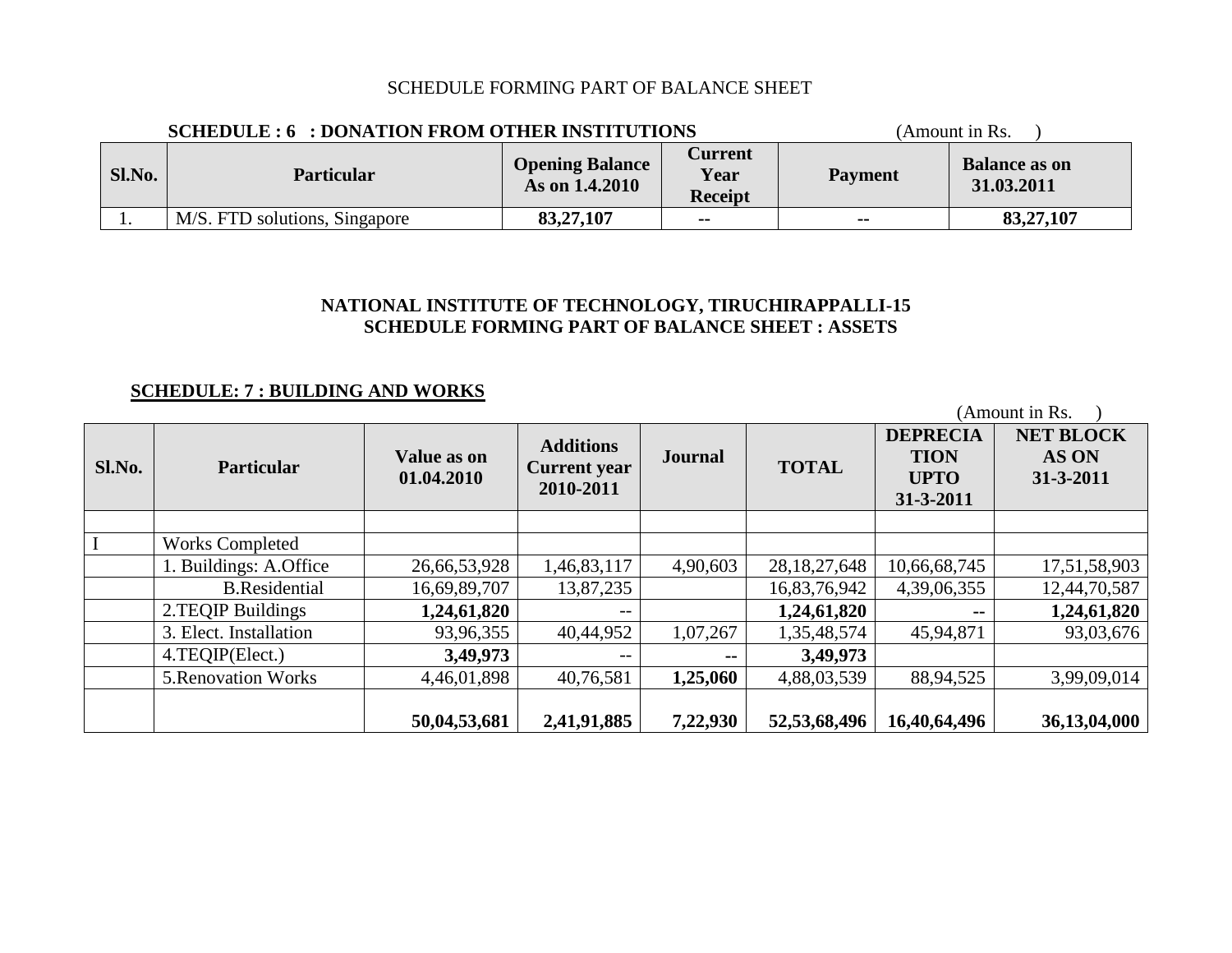#### **SCHEDULE : 7 A : BUILDING WORKS IN PROGRESS & DEPOSIT WITH CPWD**

|        |                             |                           |                                                      |                |                                                 | (Amount in Rs.                                      |
|--------|-----------------------------|---------------------------|------------------------------------------------------|----------------|-------------------------------------------------|-----------------------------------------------------|
| Sl.No. | <b>Particular</b>           | Value as on<br>01.04.2010 | <b>Additions</b><br><b>Current</b> year<br>2010-2011 | <b>TOTAL</b>   | <b>ADJUSTMENT</b><br><b>DURING</b><br>2010-2011 | <b>CLOSING</b><br><b>BALANCE AS</b><br>ON 31.3.2011 |
|        | <b>Works In Progress</b>    | 75,88,09,666              | 42, 18, 41, 353                                      | 1,18,06,51,019 | 98,58,707                                       | 1,17,07,92,312                                      |
|        |                             |                           |                                                      |                |                                                 |                                                     |
| III    | Deposit with<br><b>CPWD</b> | 12,81,43,517              | 45,82,22,366                                         | 58,63,65,883   | 42, 18, 41, 353                                 | 16,45,24,530                                        |
|        | <b>TOTAL</b>                | 88, 69, 53, 183           | 88,00,63,719                                         | 1,76,70,16,902 | 43,17,00,060                                    | 1,33,53,16,842                                      |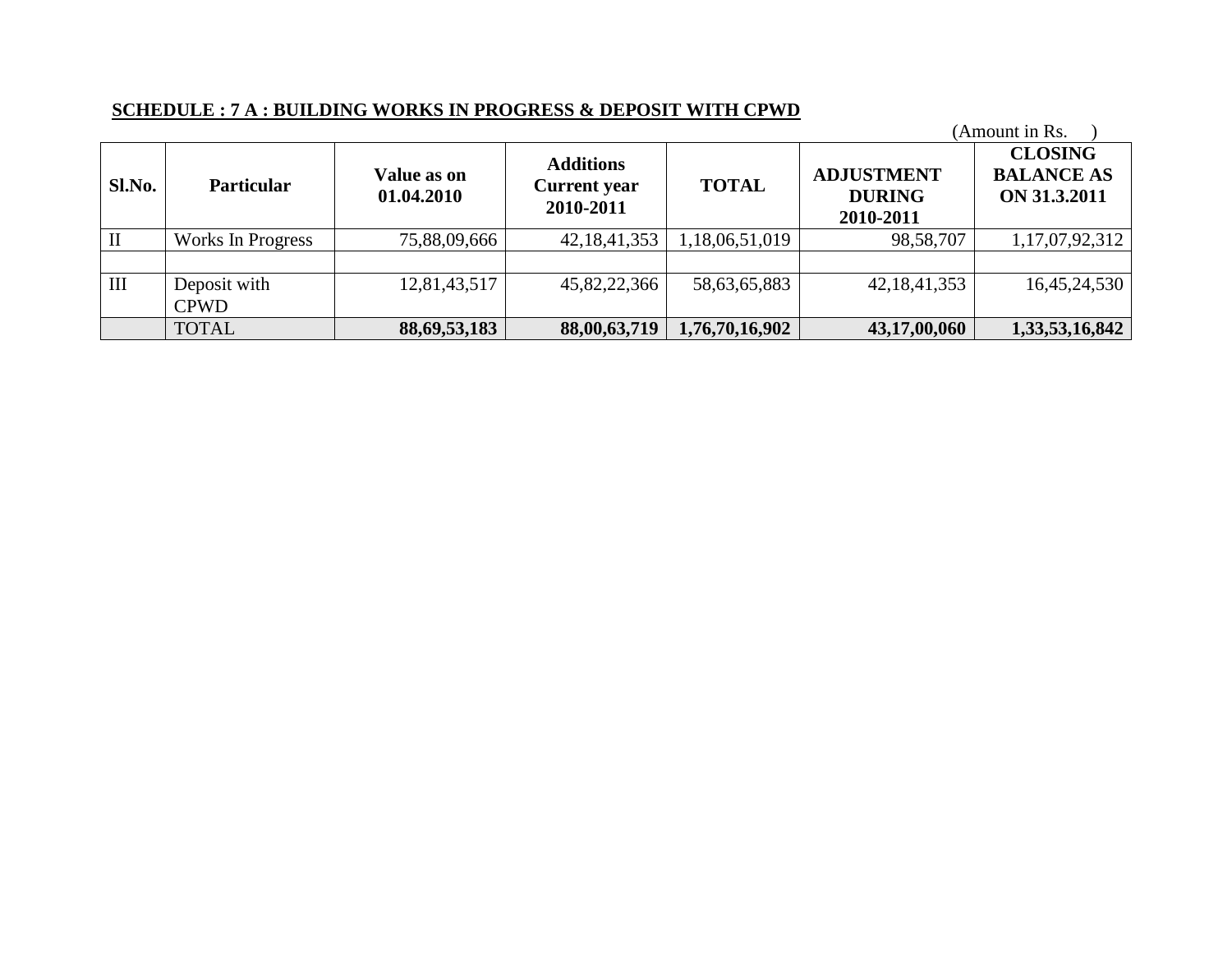#### **SCHEDULE : 8 : EQUIPMENT AND TOOLS ACADEMIC DEPARTMENT AND CENTRES**

|                |                                    |                 |                          |                   |              | (Amount in Rs.      |                  |
|----------------|------------------------------------|-----------------|--------------------------|-------------------|--------------|---------------------|------------------|
|                |                                    | Value as on     | <b>Addition</b>          | <b>Journal</b>    |              | <b>Depreciation</b> | <b>NET BLOCK</b> |
| Sl.No.         | <b>Particular</b>                  | 1.4.2010        | during                   | <b>Adjustment</b> | <b>Total</b> | Upto                | as on            |
|                |                                    |                 | 2010-11                  |                   |              | 31.3.2011           | 31.03.2011       |
| $\mathbf{1}$   | Opening Balance of Academic        | 11,50,86,121    |                          | $-$               | 11,50,86,121 | 8,13,90,834         | 3,36,95,287      |
|                | Departments                        |                 |                          |                   |              |                     |                  |
| 2              | Architecture                       | 10,07,728       | $\overline{\phantom{m}}$ | --                | 10,07,728    | 6,12,448            | 3,95,280         |
| 3              | <b>Chemical Engineering</b>        | 65,87,582       | 12,76,403                | 22,452            | 78,86,437    | 34,27,023           | 44,59,414        |
| $\overline{4}$ | Chemistry                          | 61,55,671       | 2,00,513                 | 203534            | 65,59,718    | 29, 27, 414         | 36, 32, 304      |
| 5              | Civil Engineering                  | 77,99,827       | 2,78,350                 |                   | 80,78,177    | 45,30,876           | 35,47,301        |
| 6              | <b>Computer Applications</b>       | 17,62,871       | 9,300                    |                   | 17,72,171    | 14,98,756           | 2,73,415         |
| $\overline{7}$ | Computer science &                 | 52,50,100       | 28,72,802                | 67,000            | 81,89,902    | 58,62,847           | 23, 27, 055      |
|                | Engineering                        |                 |                          |                   |              |                     |                  |
| 8              | Electrical & Electronics Engg      | 62,10,448       | 17,78,663                | 1,76,395          | 81,65,506    | 35, 17, 376         | 46,48,130        |
| 9              | <b>Electronics Communication</b>   | 1,16,44,158     | 4,40,897                 | 1,60,700          | 1,22,45,755  | 68,03,009           | 54, 42, 746      |
|                | Engg.                              |                 |                          |                   |              |                     |                  |
| 10             | Humanities/ English                | 11,52,342       | $\overline{\phantom{m}}$ | $-$               | 11,52,342    | 6,40,027            | 5, 12, 315       |
| 11             | Instrumentation& Control Engg      | 86,06,380       | 1,00,585                 | 8,51,968          | 95,58,933    | 57,70,979           | 37,87,954        |
| 12             | Mathematics                        | 7,67,976        |                          | --                | 7,67,976     | 4,98,934            | 2,69,042         |
| 13             | Mechanical Engineering             | 1,37,13,134     | 3,92,927                 | $-$               | 1,41,06,061  | 72,45,415           | 68,60,646        |
| 14             | <b>Metallurgy Material Science</b> | 81,06,918       | 31,18,208                | --                | 1,12,25,126  | 50,19,634           | 62,05,492        |
| 15             | Physics                            | 80,59,308       | 5,97,272                 |                   | 86,56,580    | 34,72,496           | 51,84,084        |
| 16             | <b>Production Engineering</b>      | 81,07,702       | 3,34,925                 | 1,62,344          | 86,04,971    | 46,32,055           | 39,72,916        |
| 17             | <b>CSG</b>                         | 5,42,51,974     | 1,68,60,481              | 8,87,896          | 7,20,00,351  | 6,32,17,686         | 87, 82, 665      |
| 18             | <b>CEESAT</b>                      | 99,26,959       | --                       | 68,303            | 99,95,262    | 70,00,732           | 29,94,530        |
| 19             | <b>Management Studies</b>          | 16,69,417       |                          |                   | 16,69,417    | 8,59,155            | 8,10,262         |
| 20             | MEMS LAB.(M/S.FTD,                 | 92,09,899       | $-$                      | --                | 92,09,899    | 44,02,274           | 48,07,625        |
|                | Singapore)                         |                 |                          |                   |              |                     |                  |
|                | <b>TOTAL</b>                       | 28, 50, 76, 515 | 2,82,61,326              | 26,00,592         | 31,59,38,433 | 21, 33, 29, 970     | 10,26,08,463     |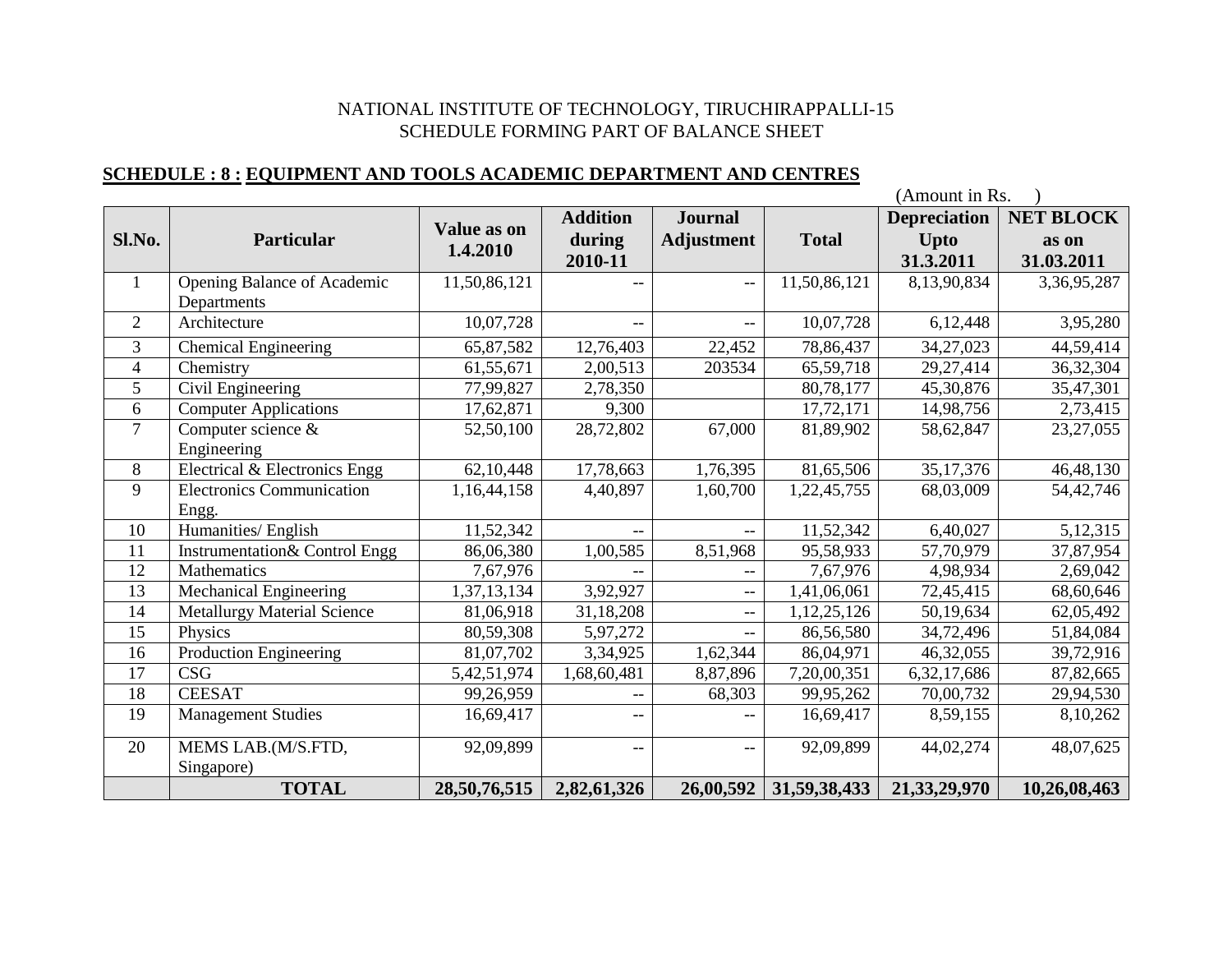| <b>SCHEDULE : 9 : EQUIPMENT AND TOOLS OTHER SECTIONS</b> |                      |                    |                 |                |              | (Amount in Rs.)     |                  |
|----------------------------------------------------------|----------------------|--------------------|-----------------|----------------|--------------|---------------------|------------------|
|                                                          |                      | <b>Value as on</b> | <b>Addition</b> | <b>Journal</b> |              | <b>Depreciation</b> | <b>NET BLOCK</b> |
| Sl.No.                                                   | <b>Particular</b>    | 01.04.2010         | <b>During</b>   | Adjustment     | <b>Total</b> | upto                | as on            |
|                                                          |                      |                    | 2010-11         |                |              | 31.3.2011           | 31-3-2011        |
|                                                          | Training & Placement | 81,85,001          |                 |                | 81,85,001    | 65,45,135           | 16,39,866        |
| 2.                                                       | Hospital             | 3,87,114           | 10,30,000       |                | 14, 17, 114  | 3,54,743            | 10,62,371        |
| 3.                                                       | Estate Maint. Dept.  | 7,63,343           | 23,54,926       | 88,155         | 32,06,424    | 6,34,486            | 25,71,938        |
| 4.                                                       | Campus               | 10,36,139          | 10,52,423       |                | 20,88,562    | 5,47,325            | 15,41,237        |
|                                                          | Commn.Service        |                    |                 |                |              |                     |                  |
| 5.                                                       | Admn. Office         | 24, 32, 452        | 5,00,473        | 21,164         | 29,54,089    | 14,21,570           | 15,32,519        |
| 6.                                                       | Hostels              | 63,07,017          | 8,75,651        |                | 71,82,668    | 36,57,480           | 35,25,188        |
| 7.                                                       | Deans / COE          | 1,08,98,783        | 9,80,894        |                | 1,18,79,677  | 64,47,914           | 54, 31, 763      |
|                                                          | <b>TOTAL</b>         | 3,00,09,849        | 67,94,367       | 1,09,319       | 3,69,13,535  | 1,96,08,653         | 1,73,04,882      |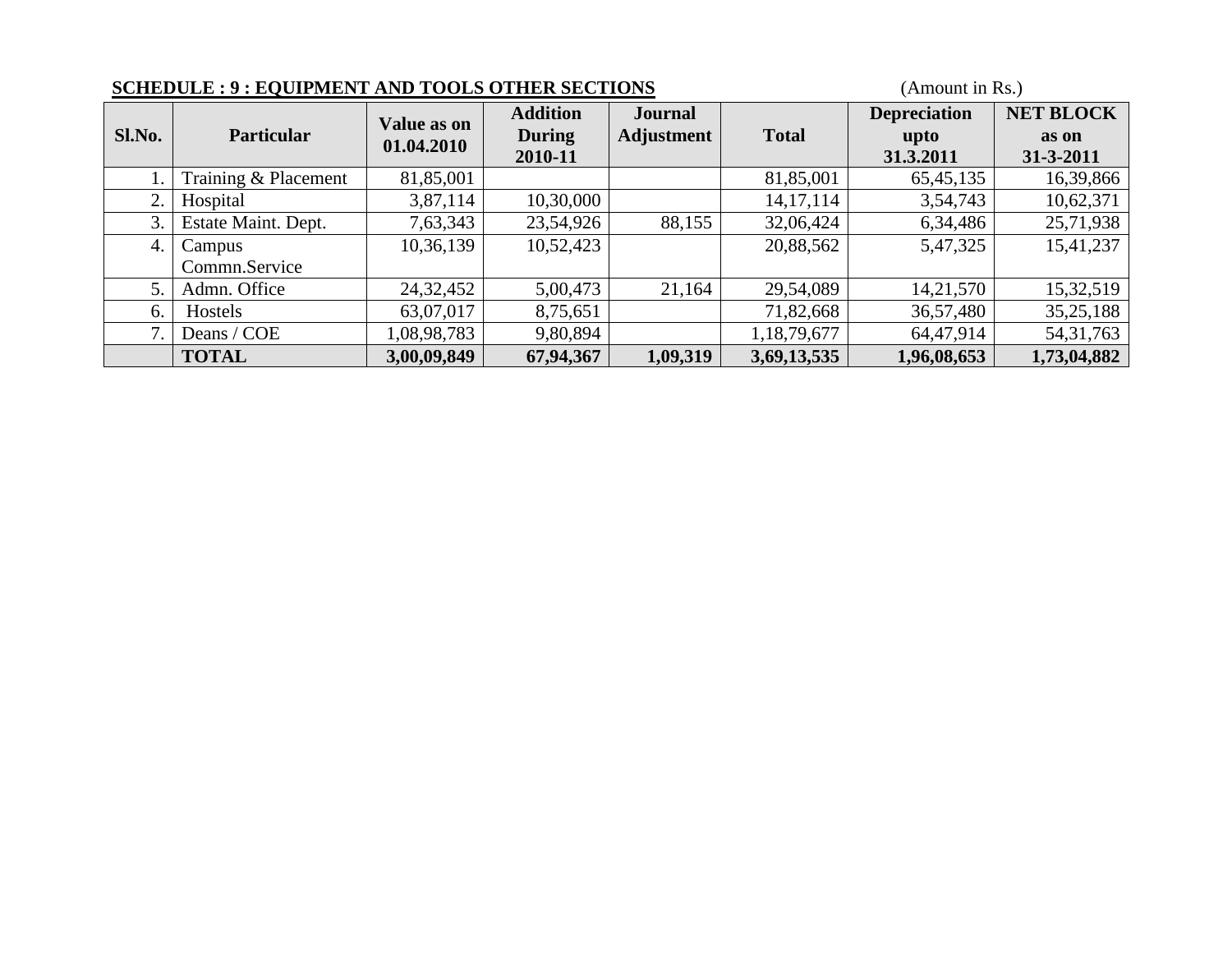| <b>SCHEDULE : 10 :AUGMENTATION OF LABORATORY AND WORKSHOPS</b><br>(Amount in Rs. |                                                           |                           |                                     |              |                                          |                                                  |  |  |  |
|----------------------------------------------------------------------------------|-----------------------------------------------------------|---------------------------|-------------------------------------|--------------|------------------------------------------|--------------------------------------------------|--|--|--|
| Sl.No                                                                            | <b>Particular</b>                                         | Value as on<br>01.04.2010 | <b>Current</b><br>Year<br>2010-2011 | <b>Total</b> | <b>Depreciation</b><br>upto<br>31.3.2011 | <b>NET</b><br><b>BLOCK</b><br>as on<br>31-3-2011 |  |  |  |
|                                                                                  | DST, New Delhi Projects                                   | 5, 11, 82, 730            | 1,48,57,578                         | 6,60,40,308  | 2,54,35,388                              | 4,06,04,920                                      |  |  |  |
| $\overline{2}$                                                                   | DRDO, New Delhi                                           | 73,45,836                 | 1,99,100                            | 75,44,936    | 45, 23, 563                              | 30, 21, 373                                      |  |  |  |
| 3                                                                                | MIT, New Delhi/SMDP                                       | 16,17,596                 | $- -$                               | 16,17,596    | 11,27,228                                | 4,90,368                                         |  |  |  |
| $\overline{4}$                                                                   | <b>AICTE, New Delhi</b>                                   | 1,67,50,000               | $-$                                 | 1,67,50,000  | 1,21,66,175                              | 45,83,825                                        |  |  |  |
| 5                                                                                | Centre of Excellence/                                     | 83,03,023                 | $-$                                 | 83,03,023    | 60,76,417                                | 22,26,606                                        |  |  |  |
|                                                                                  | PWD/MRD/NCER/TATA STEEL                                   |                           |                                     |              |                                          |                                                  |  |  |  |
| 6                                                                                | Sponsored Projects Microsoft/UK                           | 14,69,646                 | 20,290                              | 14,89,936    | 10,30,124                                | 4,59,812                                         |  |  |  |
| $\overline{7}$                                                                   | UGC, New Delhi                                            | 21,36,892                 | $- -$                               | 21,36,892    | 14,84,138                                | 6,52,754                                         |  |  |  |
| 8                                                                                | COIR/CTCC/DARO/DIT/DNRD/ISRO/MEF/<br><b>MNRE PROJECTS</b> | 86,91,138                 | 26, 19, 381                         | 1,13,10,519  | 28,04,698                                | 85,05,821                                        |  |  |  |
| 9                                                                                | <b>IITM Joint Project</b>                                 | 46,14,075                 | 33,066                              | 46, 47, 141  | 19,40,420                                | 27,06,721                                        |  |  |  |
| 10                                                                               | <b>CSIR New Delhi</b>                                     | 18,73,528                 | 7,41,937                            | 26,15,465    | 7,98,556                                 | 18,16,909                                        |  |  |  |
| 11                                                                               | DST-NANO/NewDelhi                                         | $-$                       | 5,43,27,509                         | 5,43,27,509  | 81,49,126                                | 4,61,78,383                                      |  |  |  |
| 12                                                                               | <b>IGCAR</b> Project                                      | $--$                      | 3,86,100                            | 3,86,100     | 57,915                                   | 3,28,185                                         |  |  |  |
| 13                                                                               | DBT, New Delhi                                            | $- -$                     | 15, 16, 285                         | 15, 16, 285  | 2,27,443                                 | 12,88,842                                        |  |  |  |
| 14                                                                               | <b>NLC</b> Neyveli                                        | $- -$                     | 1,45,947                            | 1,45,947     | 21,892                                   | 1,24,055                                         |  |  |  |
| 15                                                                               | <b>TNSCST Project</b>                                     | --                        | 56,073                              | 56,073       | 8,411                                    | 47,662                                           |  |  |  |
|                                                                                  | <b>Total</b>                                              | 10,39,84,464              | 7,49,03,266                         | 17,88,87,730 | 6,58,51,493                              | 11,30,36,237                                     |  |  |  |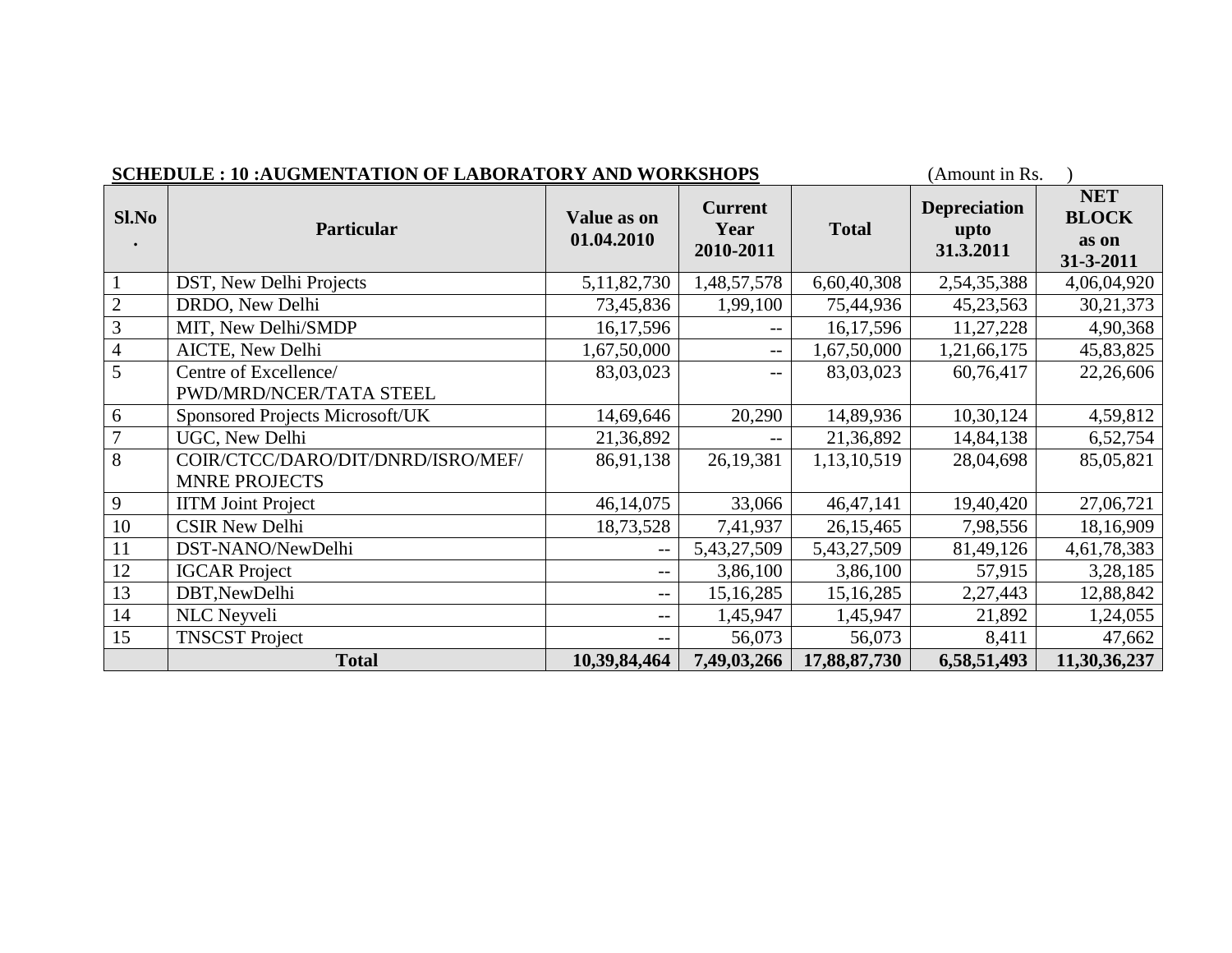#### **SCHEDULE : 11 : FURNITURE AND FIXTURE**

| (Amount in Rs. |                                          |                                               |                                      |              |                                                       |                                               |
|----------------|------------------------------------------|-----------------------------------------------|--------------------------------------|--------------|-------------------------------------------------------|-----------------------------------------------|
| Sl.No.         | <b>Particulars</b>                       | <b>Opening Balance as</b><br>on<br>01.04.2010 | <b>Addition</b><br>during<br>2010-11 | <b>Total</b> | <b>Depreciation</b><br><b>Upto</b><br>$31 - 3 - 2011$ | <b>NET BLOCK</b><br><b>AS ON</b><br>31-3-2011 |
| 1.             | <b>Instructional Building (TEQIP)</b>    | 41, 37, 183                                   | $- -$                                | 41, 37, 183  |                                                       | 41, 37, 183                                   |
| a)             | Laboratory & Library                     | 1, 19, 15, 743                                | 28,92,109                            | 1,48,07,852  | 42,59,824                                             | 1,05,48,028                                   |
| b)             | <b>Class Rooms</b>                       | 58,77,810                                     |                                      | 58,77,810    | 26,08,993                                             | 32,68,817                                     |
| 2.             | Hostel                                   | 1,09,26,144                                   | 21,95,983                            | 1,31,22,127  | 35, 33, 286                                           | 95,88,841                                     |
| 3.             | <b>Students / Staff Amenities (Admn)</b> | 58,60,831                                     | 2,83,222                             | 61,44,053    | 21,24,296                                             | 40,19,757                                     |
|                | <b>TOTAL</b>                             | 3,87,17,711                                   | 53,71,314                            | 4,40,89,025  | 1,25,26,399                                           | 3,15,62,626                                   |

#### **SCHEDULE : 12 LIBRARY BOOKS AND JOURNALS**

(Amount in Rs. )

| Sl.No. | <b>Particulars</b>          | Value as on<br>01.04.2010 | <b>Addition</b><br><b>During</b><br>2010-11 | Journal<br><b>Adjustment</b> | <b>Total</b> | <b>Depreciation</b><br><b>Upto</b><br>$31 - 3 - 2011$ | <b>NET</b><br><b>BLOCK</b><br>As on<br>$31 - 3 - 2011$ |
|--------|-----------------------------|---------------------------|---------------------------------------------|------------------------------|--------------|-------------------------------------------------------|--------------------------------------------------------|
|        |                             |                           |                                             |                              |              |                                                       |                                                        |
|        | <b>Department Libraries</b> | 25,21,332                 | 1,67,972                                    | 1,79,564                     | 42,77,413    | 38,08,199                                             | 4,69,214                                               |
|        | Central Library             | 14,08,545                 |                                             |                              |              |                                                       |                                                        |
|        | <b>TOTAL</b>                | 39,29,877                 | 1,67,972                                    | 1,79,564                     | 42,77,413    | 38,08,199                                             | 4,69,214                                               |

#### **SCHEDULE :13 TREC-STEP**

|        |                     |                                  |                                  |              |                                                | (Amount in Rs.            |
|--------|---------------------|----------------------------------|----------------------------------|--------------|------------------------------------------------|---------------------------|
| Sl.No. | <b>Particulars</b>  | <b>Value as on</b><br>01.04.2010 | <b>Current Year</b><br>2010-2011 | <b>TOTAL</b> | <b>DEPRECIATION</b><br>Upto<br>$31 - 3 - 2011$ | Value as on<br>31.03.2011 |
|        | <b>Nursery Shed</b> | 6,00,000                         | $- -$                            | 6,00,000     | 2,42,744                                       | 3,57,256                  |
|        | <b>TOTAL</b>        | 6,00,000                         | $\sim$ $\sim$                    | 6,00,000     | 2,42,744                                       | 3,57,256                  |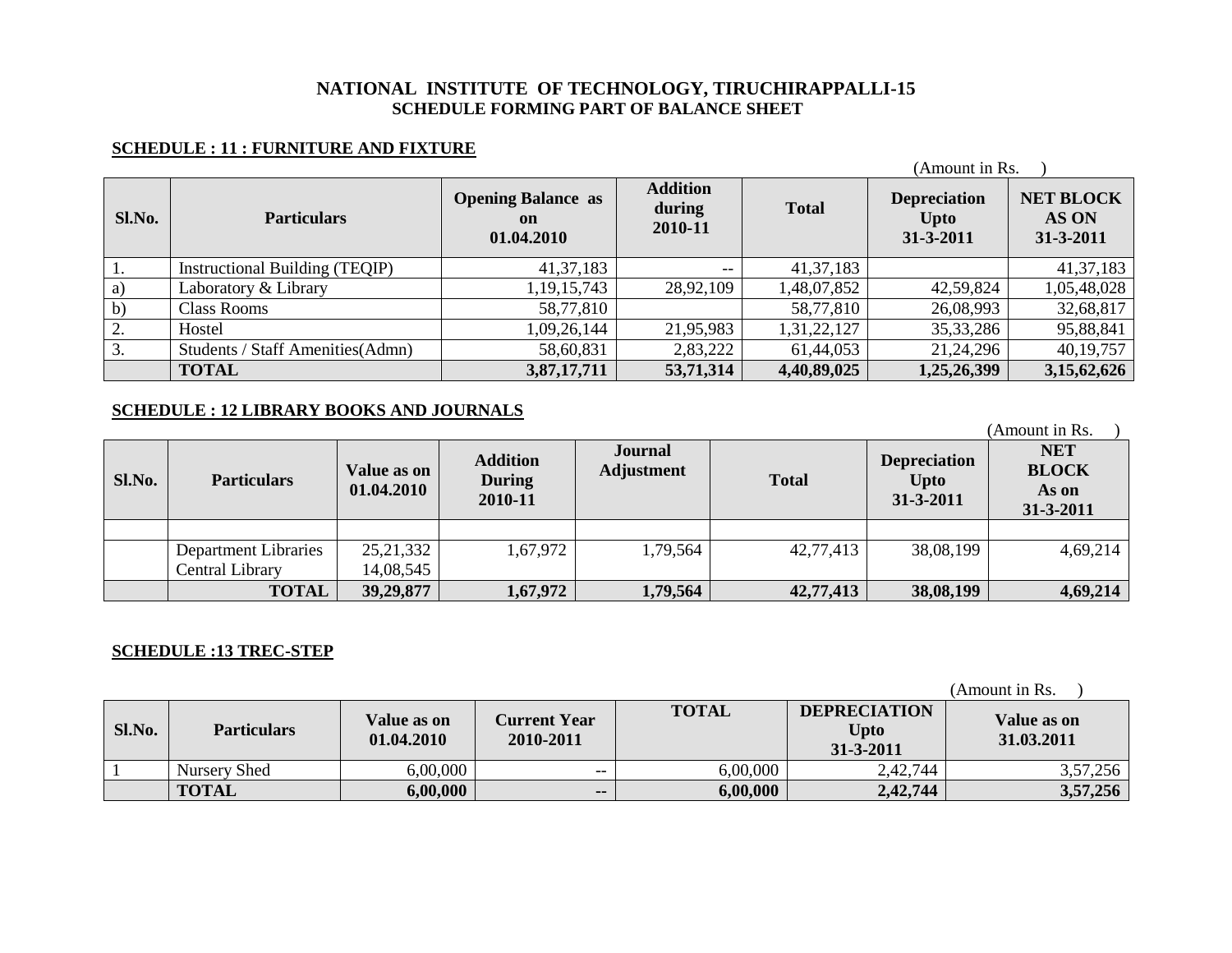|                  | <b>SCHEDULE : 14 EQUIPMENT AND TOOLS / SPECIAL GRANT FROM MHRD</b> |                           | (Amount in Rs.                                   |                 |                                                 |                                        |
|------------------|--------------------------------------------------------------------|---------------------------|--------------------------------------------------|-----------------|-------------------------------------------------|----------------------------------------|
| Sl.No.           | <b>Particular</b>                                                  | Value as on<br>01.04.2010 | <b>Additions</b><br>current<br>year<br>2010-2011 | <b>TOTAL</b>    | <b>DEPRECIATION</b><br><b>Upto</b><br>31-3-2011 | <b>NET BLOCK</b><br>AS ON<br>31-3-2011 |
| 1.               | REC-IIT Network<br>Scheme                                          | 89,30,000                 | $- -$                                            | 89,30,000       | 63,85,361                                       | 25,44,639                              |
| 2.               | Area of Excellence<br>Scheme                                       | 1,27,13,533               | $- -$                                            | 1,27,13,533     | 90,90,762                                       | 36, 22, 771                            |
| $\overline{3}$ . | Emerging Area of<br>Tech.Scheme                                    | 1,91,48,841               | $- -$                                            | 1,91,48,841     | 1,36,92,302                                     | 54, 56, 539                            |
| 4.               | <b>Critical need Scheme</b>                                        | 1,07,50,000               | $- -$                                            | 1,07,50,000     | 76,86,744                                       | 30,63,256                              |
| $\overline{5}$ . | Centre of Excellence<br>Scheme                                     | 4,00,00,000               | $\qquad \qquad -$                                | 4,00,00,000     | 2,86,01,840                                     | 1,13,98,160                            |
| 6.               | <b>MODROB</b> Scheme                                               | 4,36,91,589               | $-$                                              | 4,36,91,589     | 3, 12, 41, 496                                  | 1,24,50,093                            |
| 7.               | Thrust Area of<br><b>Technology Scheme</b>                         | 1,38,63,710               | --                                               | 1,38,63,710     | 99,13,191                                       | 39,50,519                              |
| $\overline{8}$ . | Research &<br>Development Scheme                                   | 99, 39, 789               | $- -$                                            | 99,39,789       | 71,08,312                                       | 28,31,477                              |
|                  | <b>TOTAL</b>                                                       | 15,90,37,462              | н.                                               | 15,90,37,462    | 11,37,20,008                                    | 4,53,17,454                            |
| $\overline{9}$ . | Equipment received as<br>donation (Indo UK)                        | 1,62,02,177               | --                                               | 1,62,02,177     | 1,17,87,238                                     | 44, 14, 939                            |
| 10.              | Equipment out of TEQIP<br>(World Bank project)                     | 10,92,97,675              | $\qquad \qquad -$                                | 10,92,97,675    | --                                              | 10,92,97,675                           |
| 11.              | Consultancy & Projects                                             | 1,05,85,615               | 55,396                                           | 1,06,41,011     | 77,09,445                                       | 29,31,566                              |
|                  | <b>GRAND TOTAL</b>                                                 | 29,51,22,929              | 55,396                                           | 29, 51, 78, 325 | 13,32,16,691                                    | 16,19,61,634                           |

#### **SCHEDULE : 14 A :VEHICLES**

|        |                   |                           |                                               |              | (Amount in Rs.                               |                            |
|--------|-------------------|---------------------------|-----------------------------------------------|--------------|----------------------------------------------|----------------------------|
| Sl.No. | <b>Particular</b> | Value as on<br>01.04.2010 | <b>Additions</b><br>current year<br>2010-2011 | <b>Total</b> | <b>DEPRECIATION</b><br><b>UPTO 31-3-2011</b> | <b>NET</b><br><b>BLOCK</b> |
| . .    | Vehicles          | 41,08,649                 | 5,09,000                                      | 46,17,649    | 25,79,969                                    | 20,37,680                  |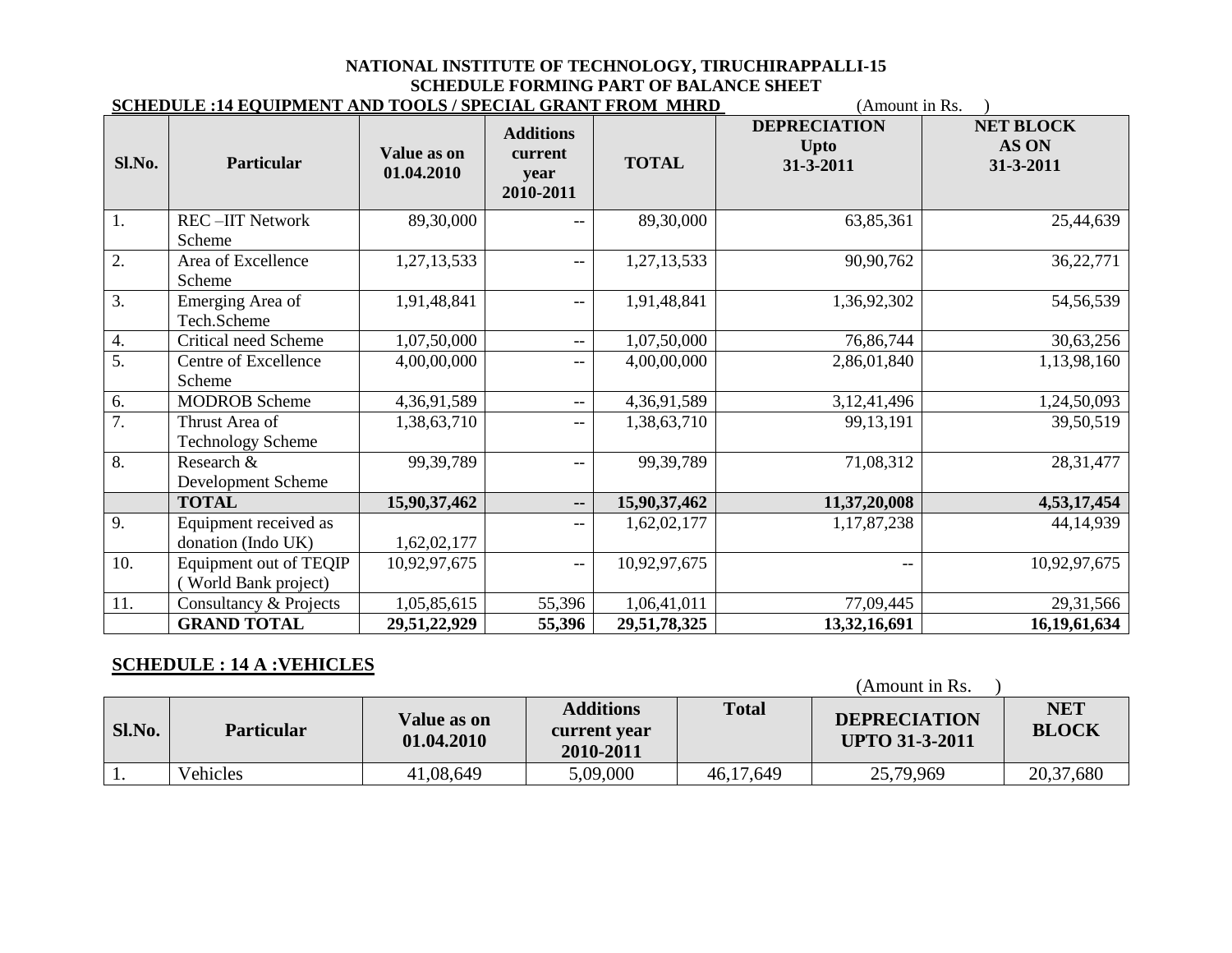|        |                    |                           |                                         |              | (Amount in Rs.<br><b>Depreciation</b><br><b>NET</b><br><b>BLOCK</b><br>Upto |               |  |
|--------|--------------------|---------------------------|-----------------------------------------|--------------|-----------------------------------------------------------------------------|---------------|--|
| Sl.No. | <b>Particular</b>  | Value as on<br>01.04.2010 | <b>Additions</b><br>during<br>2010-2011 | <b>TOTAL</b> | $31 - 3 - 2011$                                                             | $31 - 3 - 11$ |  |
| 1.     | Central Library    | 56,93,450                 |                                         | 56,93,450    | 56,80,478                                                                   | 12,972        |  |
| 2.     | <b>Book Bank</b>   | 26,54,162                 |                                         | 26,54,162    | 26,48,115                                                                   | 6,047         |  |
| 3.     | Department Library | 2,91,115                  |                                         | 2,91,115     | 2,90,452                                                                    | 663           |  |
| 4.     | Indo UK            | 13, 19, 545               |                                         | 13, 19, 545  | 13,16,589                                                                   | 2,956         |  |
|        | <b>TOTAL</b>       | 99,58,272                 | $\sim$ $\sim$                           | 99,58,272    | 99, 35, 633                                                                 | 22,639        |  |

#### **SCHEDULE :15 LIBRARY BOOKS & JOURNALS / SPECIAL GRANT FROM MHRD**

| SCHEDULE : 15 A :LIBRARY BOOKS RECEIVED AS DONATION (INDO –UK) | (Amount in Rs. |  |
|----------------------------------------------------------------|----------------|--|
|                                                                |                |  |

| Sl.No. | <b>Particular</b>         | Value as on<br>01.04.2010 | <b>Additions</b><br><b>Current year</b><br>2010-2011 | <b>TOTAL</b> | <b>Depreciation</b><br><b>Upto</b><br>$31 - 3 - 2011$ | Value as on<br>31.03.2011 |
|--------|---------------------------|---------------------------|------------------------------------------------------|--------------|-------------------------------------------------------|---------------------------|
| . .    | <b>Central</b><br>Librarv | 11,24,545                 | $\overline{\phantom{a}}$                             | 11,24,545    | 11,23,808                                             | 737                       |

#### **SCHEDULE : 15 B : LIBRARY BOOKS (TEQIP WORLD BANK)**

|        | (Amount in Rs.         |                           |                                               |                           |  |  |  |  |
|--------|------------------------|---------------------------|-----------------------------------------------|---------------------------|--|--|--|--|
| Sl.No. | <b>Particular</b>      | Value as on<br>01.04.2010 | <b>Additions current</b><br>vear<br>2010-2011 | Value as on<br>31.03.2011 |  |  |  |  |
| ı.     | <b>Central Library</b> | 2,77,31,981               | $\sim$ $\sim$                                 | 2,77,31,981               |  |  |  |  |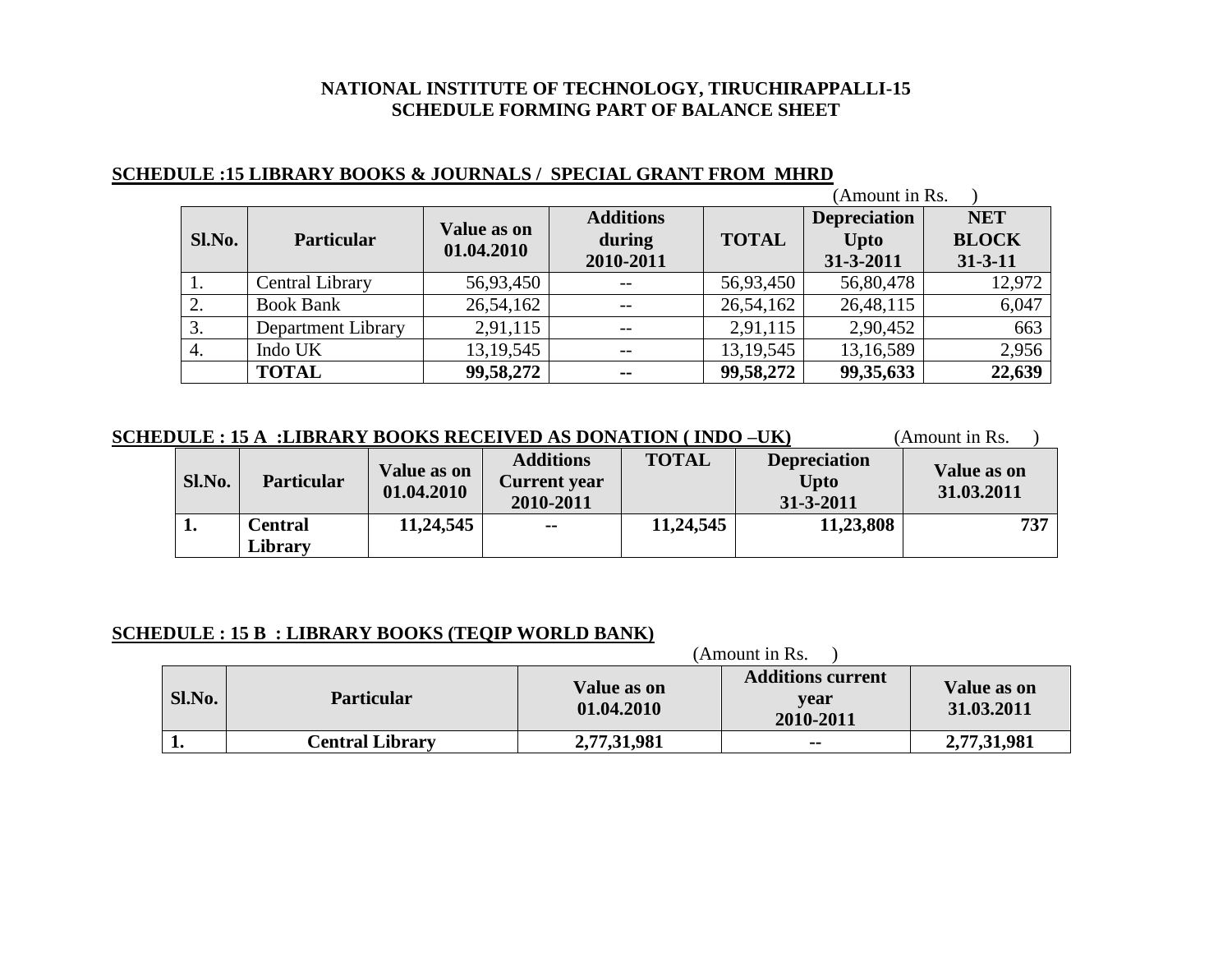#### **SCHEDULE : 15 C :DEPRECIATION ACCOUNT**

|                  |                                                                    | (Amount in Rs.            |                                          |                                                            |                  |                                             |                                                         |                                    |
|------------------|--------------------------------------------------------------------|---------------------------|------------------------------------------|------------------------------------------------------------|------------------|---------------------------------------------|---------------------------------------------------------|------------------------------------|
| Sl.No.           | Particular                                                         | <b>RATE</b><br>OF<br>DEP. | <b>ASSET VALUE</b><br>AS ON<br>31-3-2010 | <b>DEPRECIA</b><br><b>TION</b><br><b>UPTO</b><br>31-3-2010 | <b>NET BLOCK</b> | <b>ADDITION</b><br><b>DURING</b><br>2010-11 | <b>DEPRECIA</b><br><b>TION</b><br><b>FOR</b><br>2010-11 | <b>VALUE AS</b><br>ON<br>31-3-2011 |
| 1.               | a. Buildings (Sch.7)<br>(Completed Works)<br>A. Inst.Bldgs /Office |                           |                                          |                                                            |                  |                                             |                                                         |                                    |
|                  | <b>Bldgs</b>                                                       | 10%                       | 26,66,53,928                             | 8,72,06,655                                                | 17,94,47,273     | 1,51,73,720                                 | 1,94,62,090                                             | 17,51,58,903                       |
|                  | B. Resi.Bldgs                                                      | 5%                        | 16,69,89,707                             | 3,73,55,271                                                | 12,96,34,436     | 13,87,235                                   | 65,51,084                                               | 12,44,70,587                       |
|                  | b.Elect. Installation<br>(Sch.7)                                   | 15%`                      | 97,46,328                                | 29,53,046                                                  | 67,93,282        | 41,52,219                                   | 16,41,825                                               | 93,03,676                          |
|                  | <b>TREC-STEP Building</b><br>Sch-13                                | 10%                       | 6,00,000                                 | 2,03,050                                                   | 3,96,950         | $-\,-$                                      | 39,695                                                  | 3,57,256                           |
|                  | <b>TEQIP Buildings</b><br>(Sch.7)                                  |                           | 1,24,61,820                              | $-\, -$                                                    | 1,24,61,820      | $\overline{\phantom{m}}$                    |                                                         | 1,24,61,820                        |
|                  | <b>Renovation Works</b><br>(Sch.7)                                 | 10%                       | 4,46,01,898                              | 44,60,190                                                  | 4,01,41,708      | 42,01,641                                   | 44, 34, 335                                             | 3,99,09,014                        |
| 2.               | Equipment & Tools<br>Dept.& Centre(Sch. 8)                         | 15%                       | 22,38,11,570                             | 12,66,52,094                                               | 9,71,59,476      | 1,01,64,439                                 | 1,60,98,587                                             | 9, 12, 25, 328                     |
| 3.               | Computers (Sch.8)                                                  | 60%                       | 6,12,64,945                              | 5,35,04,586                                                | 77,60,359        | 2,06,97,479                                 | 1,70,74,703                                             | 1,13,83,135                        |
| 4.               | Office Equipment<br>(Sch.9)                                        | 15%                       | 3,00,09,849                              | 1,65,54,850                                                | 1,34,54,999      | 69,03,686                                   | 30,53,803                                               | 1,73,04,882                        |
| $\overline{5}$ . | R& D Project<br>Equipment(Sch.10)                                  | 15%                       | 10,39,84,464                             | 4,59,03,922                                                | 5,80,80,542      | 7,49,03,266                                 | 1,99,47,571                                             | 11,30,36,237                       |
| 6.               | Furniture & Fixtures<br>(Sch.11)                                   | 10%                       | 3,45,80,528                              | 94,79,128                                                  | 2,51,01,400      | 53,71,314                                   | 30,47,271                                               | 2,74,25,443                        |
|                  | <b>TEQIP Furniture</b>                                             |                           | 41,37,183                                |                                                            | 41, 37, 183      |                                             |                                                         | 41, 37, 183                        |
| 7.               | Library (Sch.12)                                                   | 60%                       | 39,29,877                                | 31,04,377                                                  | 8,25,500         | 3,47,536                                    | 7,03,822                                                | 4,69,214                           |
|                  | (Sch.15)                                                           |                           | 99,58,272                                | 99,01,674                                                  | 56,598           | $-$                                         | 33,959                                                  | 22,639                             |
|                  | (Sch.15A)                                                          |                           | 11,24,545                                | 11,22,703                                                  | 1,842            |                                             | 1,105                                                   | 737                                |
| 8.               | <b>MHRD Spl.Grants</b><br>Indo UK (Sch.14)                         | 15%                       | 18,58,25,254                             | 12,39,23,051                                               | 6,19,02,203      | 55,396                                      | 92,93,640                                               | 5,26,63,959                        |
| 9                | Vehicles(Sch.14A)                                                  | 15%                       | 41,08,649                                | 22, 20, 378                                                | 18,88,271        | 5,09,000                                    | $\overline{3,59,591}$                                   | 20,37,680                          |
|                  | <b>TOTAL</b>                                                       |                           | 116,37,88,817                            | 52,45,44,974                                               | 63,92,43,843     | 14,38,66,931                                | 10,17,43,081                                            | 68, 13, 67, 693                    |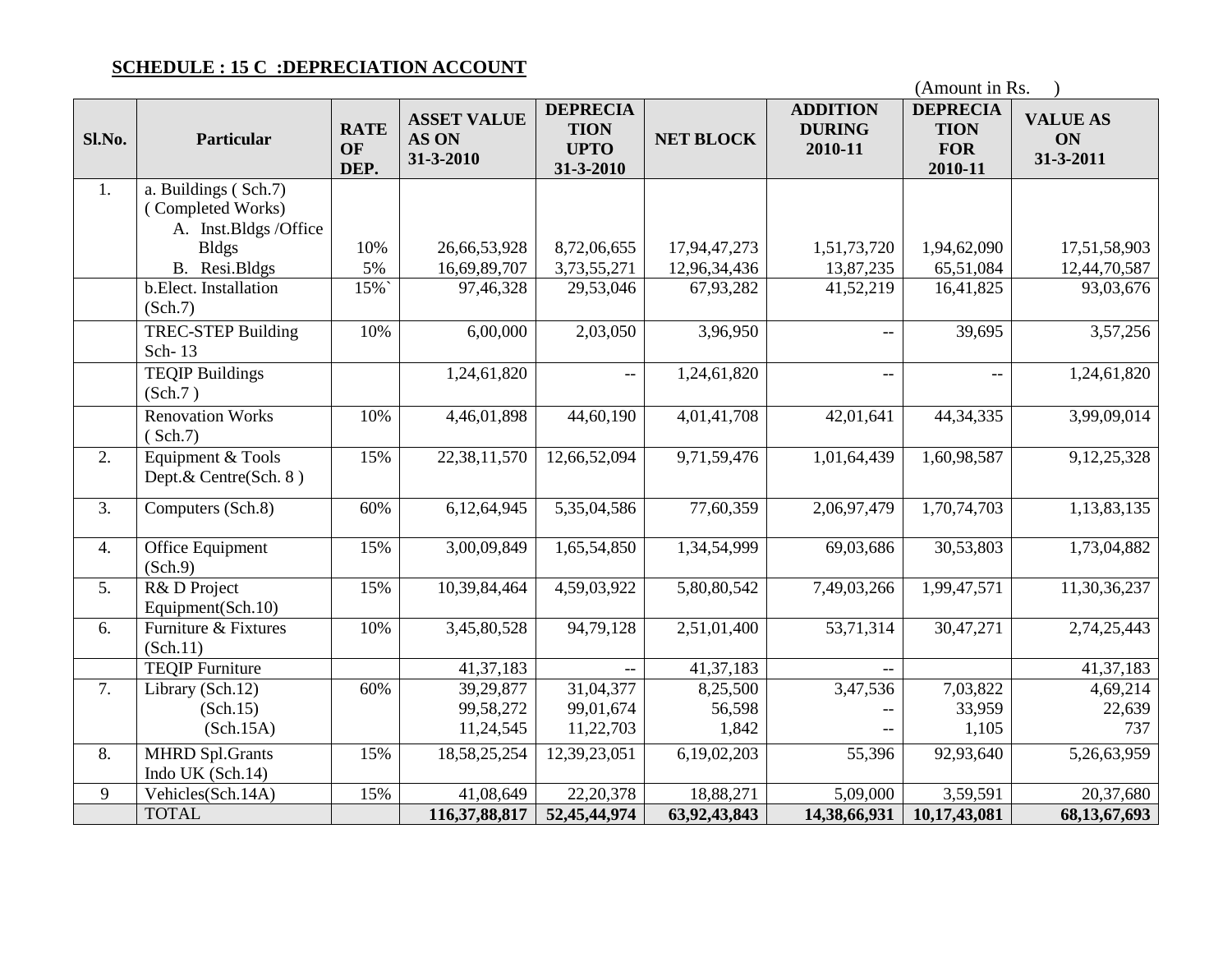#### **SCHEDULE : 16 ADVANCES ACCOUNTS**

| Sl.No. | <b>Particular</b>         | Opening<br><b>Balance</b> as on<br>01.04.2010 | <b>Payments</b><br><b>Current Year</b><br>2010-2011 | <b>Adjustments</b><br><b>Current Year</b><br>2010-2011 | <b>Balance as on</b><br>31.3.2011 |
|--------|---------------------------|-----------------------------------------------|-----------------------------------------------------|--------------------------------------------------------|-----------------------------------|
| a)     | <b>Staff Advance</b>      |                                               |                                                     |                                                        |                                   |
| 1.     | House Building Advance    | 8,63,528                                      | 70,925                                              | 1,96,781                                               | 7,37,672                          |
| 2.     | <b>Festival Advance</b>   | 8,90,877                                      | 8,25,300                                            | 8,57,300                                               | 8,58,877                          |
| 3.     | <b>Education Advance</b>  | --                                            | --                                                  | $\qquad \qquad -$                                      |                                   |
| 4.     | <b>Cycle Advance</b>      | 626                                           | --                                                  | $-$                                                    | 626                               |
| 5.     | a)Moped / Motor Advance   | 32,20,897                                     | 12,77,849                                           | 7,70,728                                               | 37,28,018                         |
|        | b)Computer Advance        | 12,42,208                                     | 17,46,323                                           | 4,18,853                                               | 25,69,678                         |
| 6.     | Marriage Advance          | 1,35,760                                      | 50,056                                              | 63,816                                                 | 1,22,000                          |
| 7.     | Flood Advance             | --                                            | --                                                  | $\qquad \qquad -$                                      |                                   |
| 8.     | <b>TEQIP Advance</b>      | 4,33,258                                      | --                                                  | $\qquad \qquad -$                                      | 4,33,258                          |
| 9.     | <b>Contingent Advance</b> |                                               | 1,37,18,198                                         | 1,37,18,198                                            |                                   |
|        | <b>GRAND TOTAL</b>        | 67,87,154                                     | 1,76,88,651                                         | 1,60,25,676                                            | 84,50,129                         |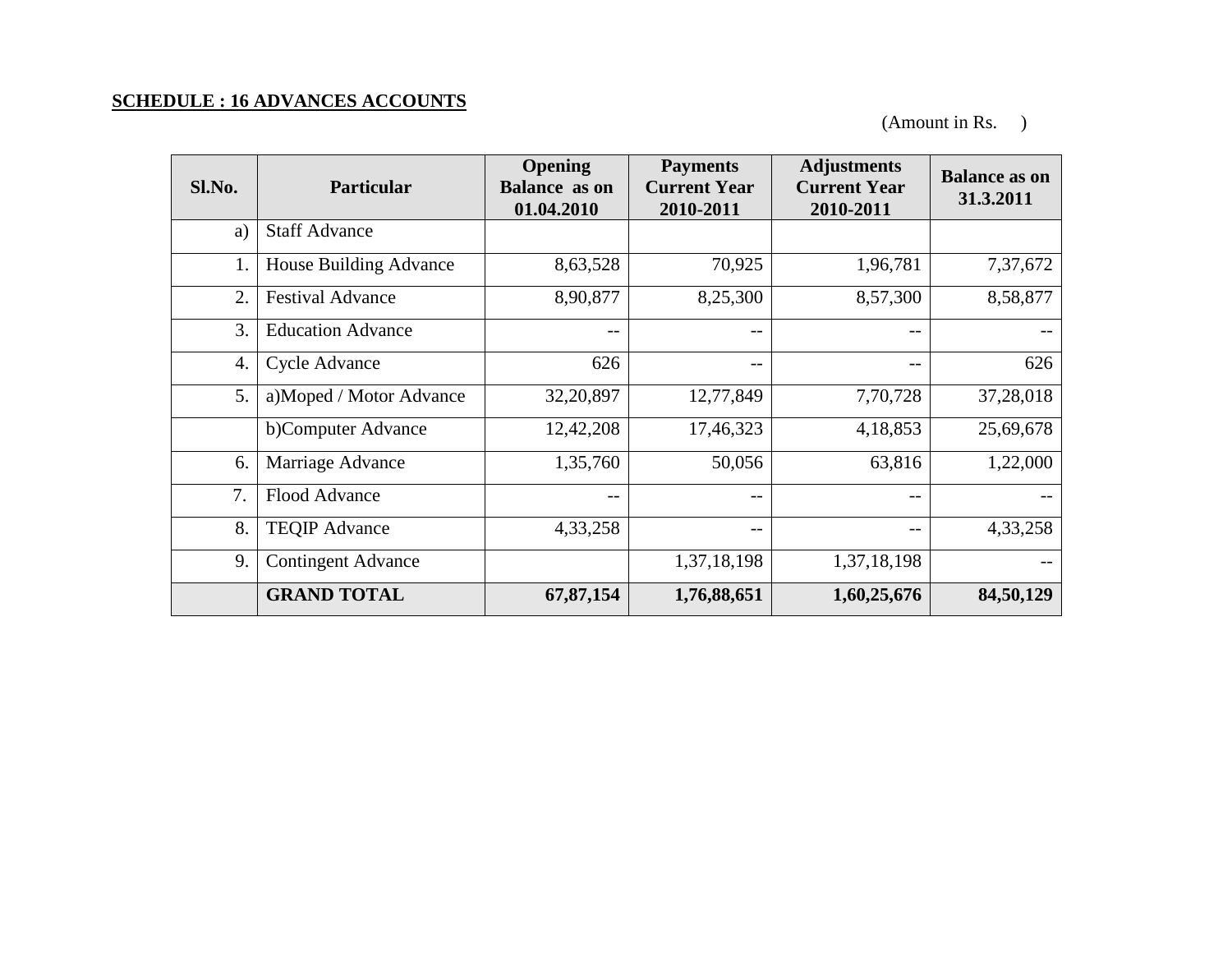#### **SCHEDULE : 17 RECOVERABLE DEPOSITS/ STOCK**

|        |                                             |                                    |                               |                                       | (Amount in Rs.       |
|--------|---------------------------------------------|------------------------------------|-------------------------------|---------------------------------------|----------------------|
| Sl.No. | <b>Particular</b>                           | <b>Opening</b>                     | <b>Payments</b><br>During the | <b>Receipts</b><br>During the         | <b>Balance as on</b> |
|        |                                             | <b>Balance</b> as on<br>01.04.2010 | Year<br>2010-2011             | Year<br>2010-2011                     | 31.3.2011            |
| 1.     | <b>P&amp;T</b> Deposits                     | 53,079                             | $\overline{\phantom{m}}$      | $\hspace{0.05cm}$ – $\hspace{0.05cm}$ | 53,079               |
| 2.     | <b>TNEB HT Current consumption Deposit</b>  | 41,61,830                          | $\overline{\phantom{m}}$      | $\hspace{0.05cm}$ – $\hspace{0.05cm}$ | 41,61,830            |
| 3.     | <b>NIT Transit House Deposit</b>            | 7,00,000                           | $- -$                         | $- -$                                 | 7,00,000             |
| 4.     | <b>Accrued Interest</b>                     | 3,39,36,857                        | 2,85,11,354                   | 2,73,37,723                           | 3,51,10,488          |
| 5.     | M/S. Balmeir & Lourie, Chennai Clg. Deposit | 2,00,000                           | $\overline{\phantom{m}}$      | $- -$                                 | 2,00,000             |
| 6.     | Stamp on hand                               | 56,512                             | 18,593                        | 56,512                                | 18,593               |
|        | <b>TOTAL</b>                                | 3,91,08,278                        | 2,85,29,947                   | 2,73,94,235                           | 4,02,43,990          |

#### **SCHEDULE : 18 : FIXED DEPOSITS**

|        |                            | <b>Opening Balance</b> | <b>Deposit</b>         | <b>Encashment</b> | <b>Closing Balance</b> |
|--------|----------------------------|------------------------|------------------------|-------------------|------------------------|
| Sl.No. | Particular                 | as on                  | <b>During the Year</b> | During the year   | as on                  |
|        |                            | 01.04.2010             | 2010-11                | 2010-11           | 31.3.2011              |
| 1.     | <b>Retirement Benefit</b>  | 8,81,41,401            | 1,73,26,002            | 75,00,000         | 9,79,67,403            |
|        | Fund (GPF/CPF)             |                        |                        |                   |                        |
| 2.     | <b>Endowment Deposits</b>  | 8,83,748               | 10,30,877              | 10,700            | 19,03,925              |
| 3.     | Corpus Funds / Staff       | 23,01,21,365           | 4,26,44,301            | $- -$             | 27, 27, 65, 666        |
|        | Development Fund etc       |                        |                        |                   |                        |
| 4.     | Projects Funds             | 6,56,00,000            | 2,00,00,000            | 6,56,00,000       | 2,00,00,000            |
| 5.     | <b>New Pension Scheme</b>  | 1,45,00,000            | 10,10,297              | 1,55,10,297       |                        |
| $6\,$  | Deposit Funds              | 1,89,32,688            | 2,98,043               | $- -$             | 1,92,30,731            |
| 7.     | <b>Short Term Deposits</b> |                        |                        |                   |                        |
|        | a. Plan                    | 12,00,00,000           | 9, 14, 84, 708         | 12,95,00,000      | 8, 19, 84, 708         |
|        | b. Non Plan                | <b>NIL</b>             |                        |                   |                        |
|        | <b>TOTAL</b>               | 53,81,79,202           | 17,37,94,228           | 21,81,20,997      | 49, 38, 52, 433        |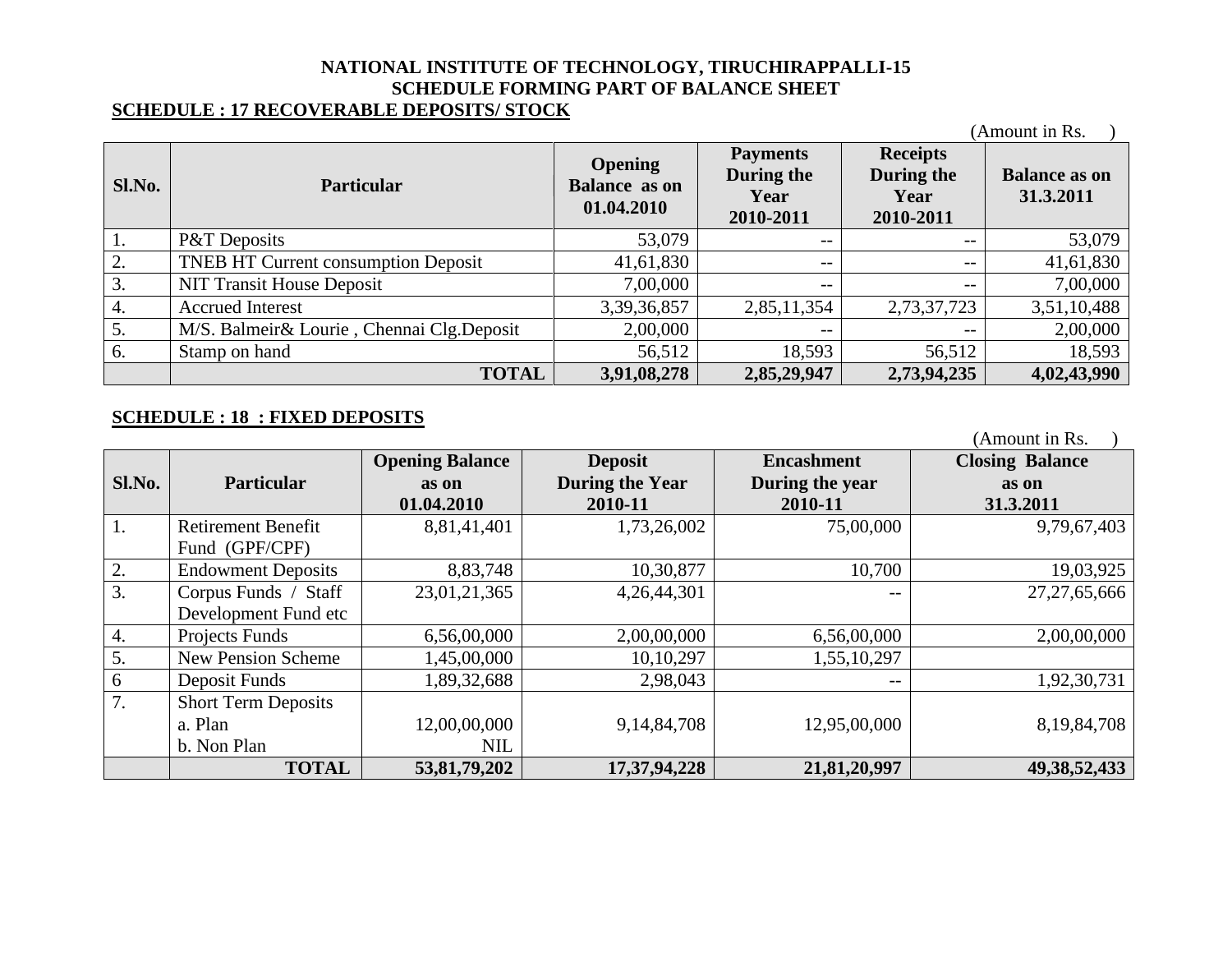### **NATIONAL INSTITUTE OF TECHNOLOGY, TIRUCHIRAPPALLI-15 SCHEDULE FORMING PART OF BALANCE SHEET SCHEDULE : 19 :MISCELLANEOUS EXPENDITURE RECOVERY/PREPAID EXPENSES/ CLAIMS RECEIVABLE**

|        |                         |                                                      |                                              |                                              |                           | (Amount in Rs.                    |
|--------|-------------------------|------------------------------------------------------|----------------------------------------------|----------------------------------------------|---------------------------|-----------------------------------|
| Sl.No. | <b>Particulars</b>      | <b>Opening</b><br><b>Balance</b> as on<br>01.04.2010 | <b>Payments</b><br><b>During</b><br>the Year | <b>Receipts</b><br><b>During</b><br>the Year | J.E.<br><b>Adjustment</b> | <b>Balance as</b><br>on 31.3.2011 |
| Ι.     | Department Imprest      | $- -$                                                | $- -$                                        | $\qquad \qquad -$                            | --                        | $- -$                             |
| 2.     | Pre paid expenses       | 12,27,834                                            | 2,92,913                                     | $- -$                                        | 12,27,834                 | 2,92,913                          |
| 3.     | Leave salary Receivable | 78,036                                               | $- -$                                        | $\qquad \qquad -$                            | --                        | 78,036                            |
|        | <b>TOTAL</b>            | 13,05,870                                            | 2,92,913                                     | $\sim$ $\sim$                                | 12,27,834                 | 3,70,949                          |

#### **SCHEDULE : 19 A : SUNDRY DEBTORS**

| Sl.No. | <b>Particulars</b>              | <b>Opening</b><br><b>Balance</b> as on<br>01.04.2010 | <b>Payments</b><br>During the<br>Year     | <b>Receipts</b><br>During the<br>Year | J.E.<br>Adjustment | <b>Balance</b><br>as on<br>31.3.2011 |
|--------|---------------------------------|------------------------------------------------------|-------------------------------------------|---------------------------------------|--------------------|--------------------------------------|
| 1.     | Fees due from students & others | 7,06,64,673                                          | 3,43,68,172                               | 6, 34, 34, 283                        |                    | 4,15,98,562                          |
|        | <b>TOTAL</b>                    |                                                      | $7,06,64,673$   3,43,68,172   6,34,34,283 |                                       |                    | 4,15,98,562                          |

#### **SCHEDULE 19B : GRANTS SANCTIONED AND DUE**

| Sl.No. | <b>Particulars</b>                    | <b>Opening Balance</b><br>as on<br>01.04.2010 | <b>Payments</b><br>During the<br>Year | <b>Receipts during</b><br>2010-11 | <b>Closing Balance</b><br>as on<br>31.3.2011 |
|--------|---------------------------------------|-----------------------------------------------|---------------------------------------|-----------------------------------|----------------------------------------------|
|        | Grants sanctioned for 2010-11<br>Plan | $- -$                                         | 4,00,00,000                           | $- -$                             | 4,00,00,000                                  |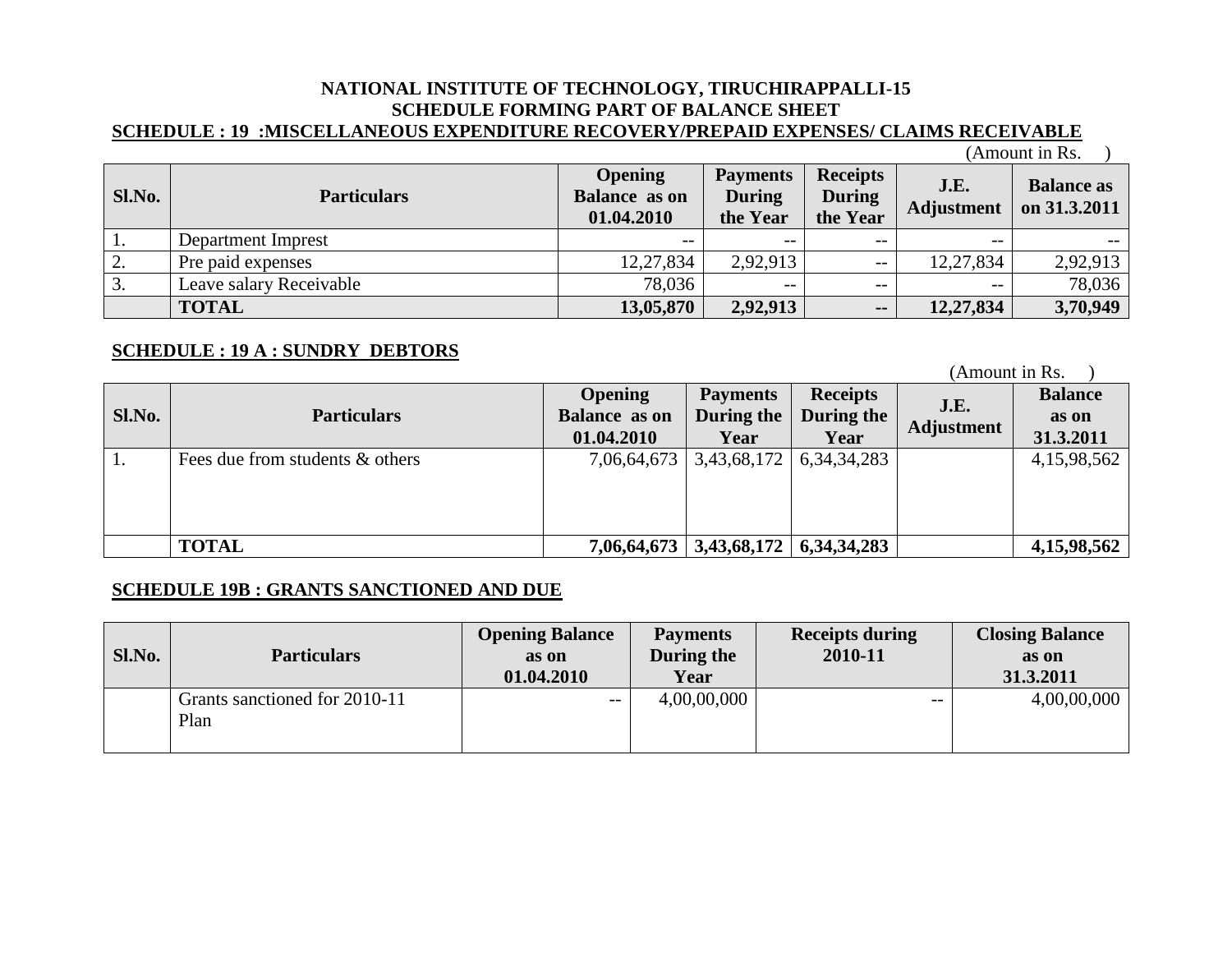#### **NATIONAL INSTITUTE OF TECHNOLOGY, TIRUCHIRAPPALLI-15 SCHEDULE : 20 CLOSING BALANCE OF CASH AND BANK**

|                  | (Amount in Rs.                                                                         |                                                 |        |                                     |              |                            |                                                |
|------------------|----------------------------------------------------------------------------------------|-------------------------------------------------|--------|-------------------------------------|--------------|----------------------------|------------------------------------------------|
| Sl.No.           | Particular                                                                             | <b>Current Year</b><br>2010-2011<br><b>Bank</b> |        | <b>Total of both</b><br>cash & Bank |              | Previous year<br>2009-2010 | <b>Total of both</b><br><b>Cash &amp; Bank</b> |
|                  |                                                                                        |                                                 | Cash   |                                     | <b>Bank</b>  | Cash                       |                                                |
| -1               | $A/C 'A' - PLAN$<br>Building,. Equipment etc.<br>A/c.No. 10023882957                   | 4,35,41,072                                     |        | 4,35,41,072                         | 16,46,62,891 |                            | 16,46,62,891                                   |
| 2                | A/C 'B' - NON-PLAN<br><b>U.G. Recurring Account</b><br>A/c No.10023882946              | 7,97,81,860                                     | 24,986 | 7,98,06,846                         | 15,20,83,378 | 1,68,196                   | 15,22,51,574                                   |
| 3                | $A/C 'C' - TEOIP$<br>a. World Bank Project<br>A/c No.10023883008                       | 18,807                                          |        | 18,807                              | 19,278       | 39,473                     | 58,751                                         |
|                  | b. Canara Bank $(A/C No.36127)$                                                        | 1,47,752                                        |        | 1,47,752                            | 1,42,688     |                            | 1,42,688                                       |
| $\overline{4}$ . | $A/C$ 'D' – Engineering<br>consultancy<br>a. Consultancy/Testing<br>A/C No.10023883064 | 96,42,992                                       |        | 96,42,992                           | 65,29,539    |                            | 65,29,539                                      |
| $\overline{5}$ . | $A/C$ 'F' – Corpus & Other Funds<br>a. Corpus Fund : No.10023883097                    | 3,13,58,442                                     |        | 3,13,58,442                         | 3,02,84,207  |                            | 3,02,84,207                                    |
| 6.               | $A/C$ 'G' – R & D Projects<br>a. MHRD R&D Projects<br>A/C No. 10023883042              | 5, 13, 13, 350                                  | 2,593  | 5, 13, 15, 943                      | 4,84,90,809  | 14,866                     | 4,85,05,675                                    |
| 7.               | $A/C'H'$ – Scholarships<br>A/C No.10023883019                                          | 23,04,370                                       |        | 23,04,370                           | 14,41,895    |                            | 14,41,895                                      |
| 8.               | <b>A/C "I" New Pension Scheme</b><br>A/c No. 3006601 5622                              | 56,17,034                                       |        | 56,17,034                           | 1,34,41,457  |                            | 1,34,41,457                                    |
| 9.               | A/c "J" General Provident Fund<br>A/c No 10023883100                                   | 54,02,398                                       |        | 54,02,398                           | 53,11,529    |                            | 53,11,529                                      |
| 9.               | <b>SBI – HEK Branch</b><br>A/c No.10891414445                                          | 45,01,564                                       |        | 45,01,564                           | 2,84,13,330  |                            | 2,84,13,330                                    |
|                  | <b>TOTAL</b>                                                                           | 23, 36, 29, 641                                 | 27,579 | 23, 36, 57, 220                     | 45,08,21,001 | 2,22,535                   | 45, 10, 43, 536                                |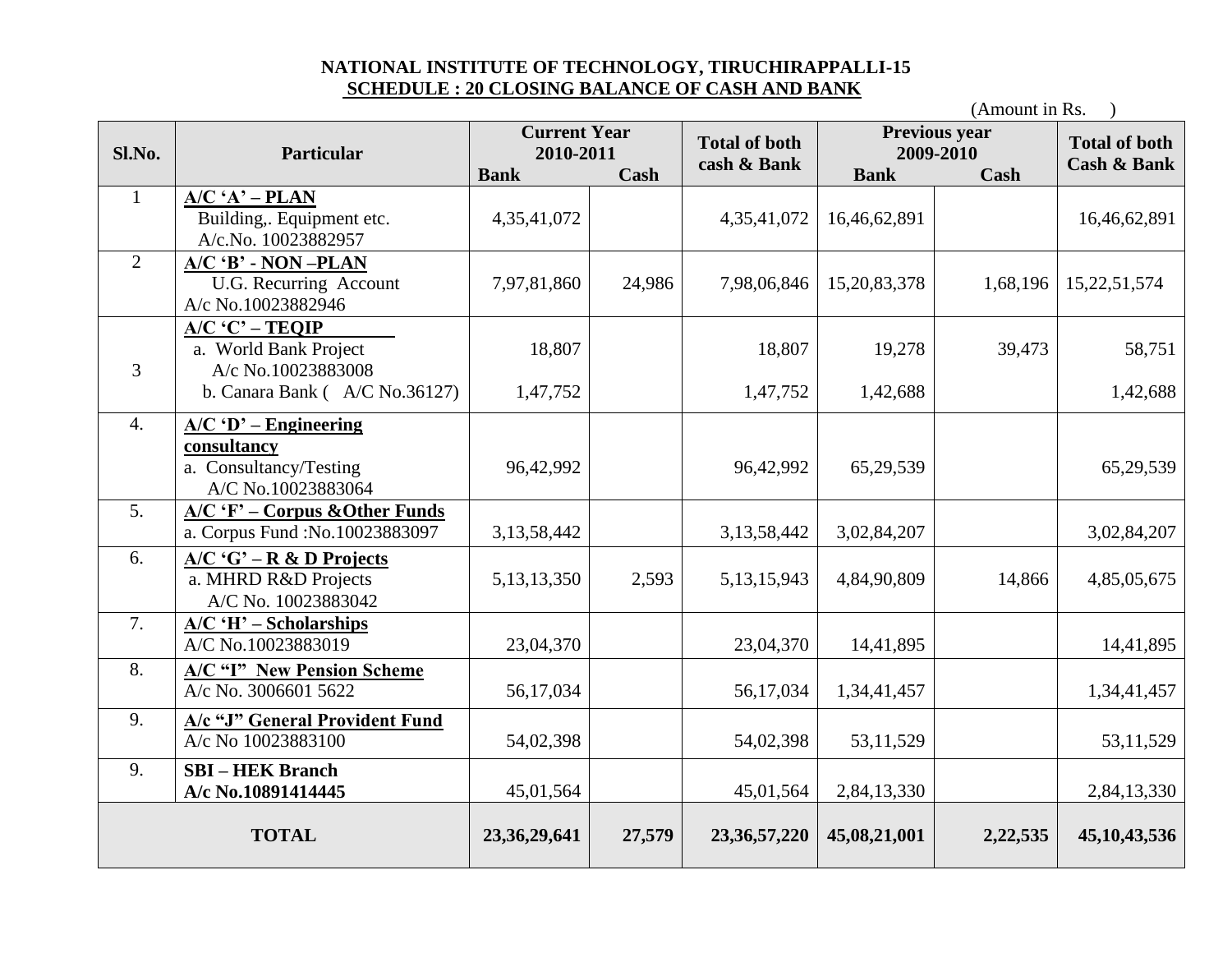#### **NATIONAL INSTITUTE OF TECHNOLOGY, TIRUCHIRAPPALLI-15 SCHEDULE FORMING PART OF INCOME AND EXPENDITURE ACCOUNT**

#### **SCHEDULE : 21 FEES FROM STUDENTS** (Amount in Rs. )

| Sl.No. | <b>Particular</b>                            | Receipts as on<br>31.3.2011 | <b>Journal Entry</b><br><b>Adjustment</b> | <b>Current Year</b><br>2010-2011 | Previous year<br>$2009 - 2010$ |
|--------|----------------------------------------------|-----------------------------|-------------------------------------------|----------------------------------|--------------------------------|
|        | <b>TUITION FEES: Non-Plan</b>                | 11,57,22,261                | 41,39,320                                 | 12,36,99,978                     | 10,16,48,640                   |
|        | <b>HEK</b><br>Scholarship                    | 21,17,619<br>17, 20, 778    |                                           |                                  |                                |
| 2      | <b>OTHER FEES</b>                            |                             |                                           |                                  |                                |
|        | (A) Admission Fees                           | 4,24,800                    |                                           | 4,24,800                         | 3,35,200                       |
|        | Exam fee, mark List Fee<br>(B)               | 53,06,735                   |                                           | 53,06,735                        | 46,50,094                      |
|        | Student Activity Fee/Medical Exam Fee<br>(C) | 1,78,600                    |                                           | 1,78,600                         | 10,90,700                      |
|        | Sale of application Forms<br>(D)             | 18, 18, 738                 |                                           | 18, 18, 738                      | 20,07,327                      |
|        | HEK cost of application<br>(E)               | 391                         |                                           | 391                              | 6,772                          |
|        | <b>Student Registration Fees</b><br>(F)      | 28,73,150                   |                                           | 28,73,150                        | 16,77,300                      |
|        | (G) Student Aid Fund                         | 9,55,850                    |                                           | 9,55,850                         | 8,25,350                       |
|        | (H) Association Fees                         | 95,56,500                   |                                           | 95,56,500                        | 82,16,000                      |
| 3.     | Share of Corpus Collection                   | 2,90,00,000                 |                                           | 2,90,00,000                      | 2,52,00,000                    |
|        | <b>TOTAL</b>                                 | 16,96,75,422                | 41,39,320                                 | 17,38,14,742                     | 14,56,57,383                   |

#### **SCHEDULE : 22 OTHER RECEIPTS FROM STUDENTS**

|       |                                                 |                |                          |                     | (Amount in Rs.       |
|-------|-------------------------------------------------|----------------|--------------------------|---------------------|----------------------|
| Sl.No |                                                 | Receipts as on | <b>Journal Entry</b>     | <b>Current Year</b> | <b>Previous Year</b> |
|       | <b>Particulars</b>                              | 31.3.2011      | <b>Adjustment</b>        | 2010-2011           | 2009-2010            |
|       | <b>SEAT RENT/LICENCE FEE</b>                    |                |                          |                     |                      |
|       | [A] Student (Hostels)                           | 1,21,23,820    | 26,10,000                | 1,47,33,820         | 1,32,96,668          |
|       | Staff (Quarters)<br>[B]                         | 17, 10, 554    | $\overline{\phantom{m}}$ | 17, 10, 554         | 10,94,607            |
|       | <b>Shopping Complex</b><br>[C]                  | 22,13,045      | 15,96,899                | 38,09,944           | 37,08,979            |
|       | <b>TOTAL</b>                                    | 1,60,47,419    | 42,06,899                | 2,02,54,318         | 1,81,00,254          |
| 2     | Internet E-mail & Computer Print-out Collection | 34,48,459      | $\overline{\phantom{m}}$ | 34,48,459           | 52,01,856            |
| 3     | <b>Sports Collection</b>                        | 9,63,950       | $\overline{\phantom{m}}$ | 9,63,950            | 8,35,900             |
| 4     | Cable TV                                        | 3,35,914       | $--$                     | 3,35,914            | 3,40,400             |
|       | <b>TOTAL</b>                                    | 2,07,95,742    | 42,06,899                | 2,50,02,641         | 2,44,78,410          |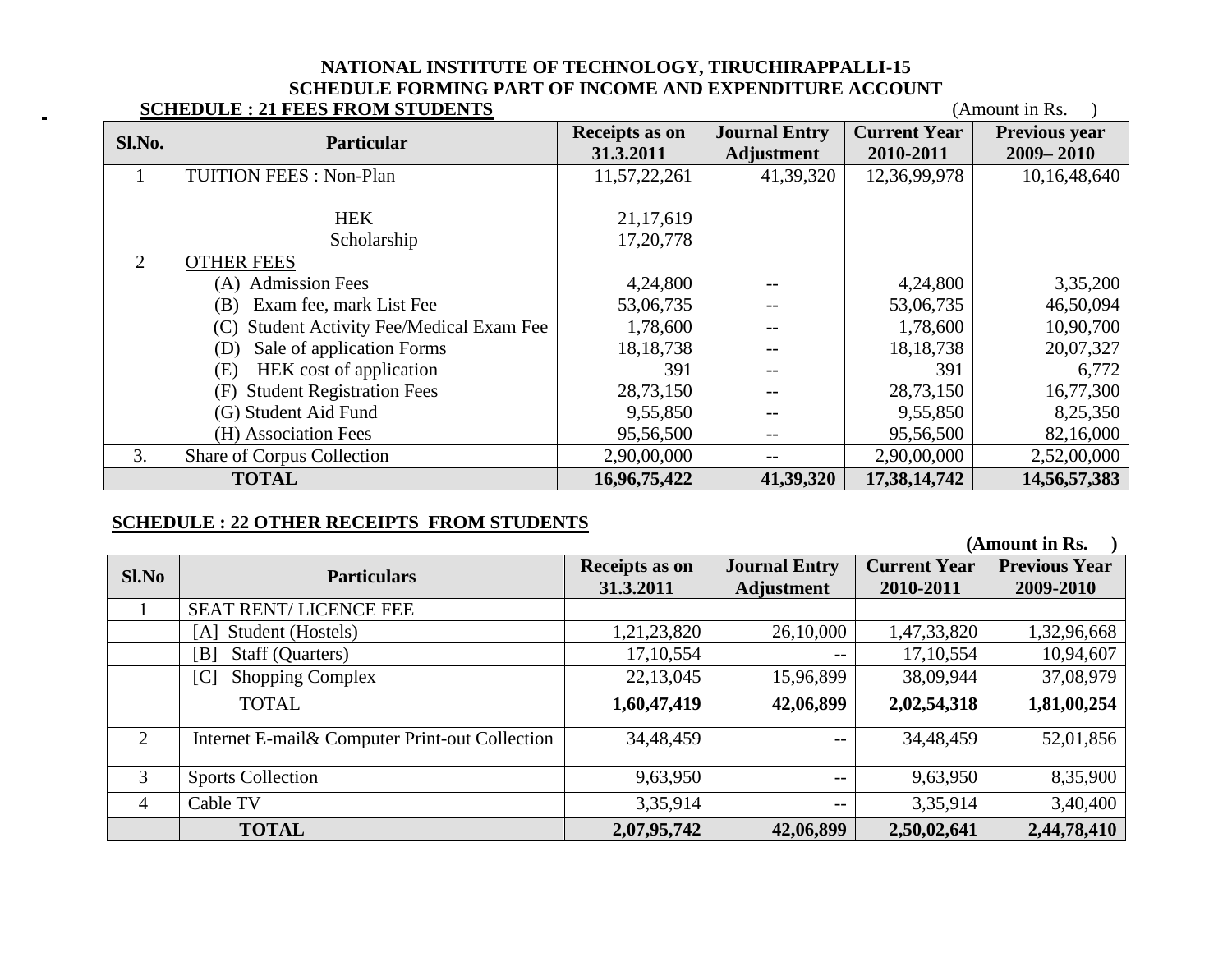#### **NATIONAL INSTITUTE OF TECHNOLOGY, TIRUCHIRAPPALLI-15 SCHEDULE FORMING PART OF INCOME AND EXPENDITURE ACCOUNT**

#### **SCHEDULE : 23 ALL INDIA ENTRANCE EXAMINATIONS**

|        |                   |                                      | (Amount in Rs.                    |
|--------|-------------------|--------------------------------------|-----------------------------------|
| Sl.No. | <b>Particular</b> | <b>Current Year</b><br>$2010 - 2011$ | <b>Previous Year</b><br>2009-2010 |
|        | <b>NIMCET</b>     | $- -$                                | $- -$                             |
|        |                   |                                      |                                   |
|        | <b>TOTAL</b>      | $\sim$ $\sim$                        | $\blacksquare$                    |

#### **SCHEDULE : 24 OTHER INCOME AND MISCELLANIOUS RECEIPTS**

|        |                                                     |                |                      |                     | (Amount in Rs.       |
|--------|-----------------------------------------------------|----------------|----------------------|---------------------|----------------------|
| Sl.No. | <b>Particular</b>                                   | Receipts as on | <b>Journal Entry</b> | <b>Current Year</b> | <b>Previous year</b> |
|        |                                                     | 31.3.2011      | <b>Adjustment</b>    | 2010-2011           | 2009-2010            |
|        | <b>Electrical and Water Charges</b>                 | 65,51,667      | --                   | 65,51,667           | 46,00,292            |
|        | <b>Bus Fare Collection</b>                          | 5,78,524       | $-\,-$               | 5,78,524            | 5,51,775             |
| 3      | <b>Income From services</b>                         |                | $\qquad \qquad -$    |                     | 2,58,399             |
| 4      | Library Fee/comp.fee                                | 1,90,87,800    | --                   | 1,90,87,800         | 1,66,59,100          |
| 5      | Leave Salary & Pension Contribution                 | 3,49,062       | $\qquad \qquad -$    | 3,49,062            | 2,15,867             |
| 6      | Fine & Other Miscellaneous                          | 31,26,667      | $\qquad \qquad -$    | 31,26,667           | 6,61,356             |
|        | Honorarium to staff                                 | 63, 10, 549    | $\qquad \qquad -$    | 63, 10, 549         | 41,31,895            |
|        | <b>TOTAL</b>                                        | 3,60,04,269    | --                   | 3,60,04,269         | 2,70,78,684          |
|        | <b>INTEREST ON SB A/C</b><br><b>SCHEDULE</b> ; 24 A |                |                      |                     |                      |
| 7.     | <b>U.G. ACCOUNT</b>                                 | 30, 36, 795    | $\qquad \qquad -$    | 30, 36, 795         | 21,23,856            |
| 8.     | Scholarship A/c                                     | 42,229         | --                   | 42,229              | 29,602               |
|        | <b>TOTAL</b>                                        | 30,79,024      | $\blacksquare$       | 30,79,024           | 21,53,458            |
|        | <b>SCHEDULE: 24 B</b><br><b>INTEREST ON TDRs</b>    |                |                      |                     |                      |
| 9.     | <b>NON PLAN</b>                                     | 4,51,392       | 12,08,271            | 16,59,663           | 31,51,878            |
| 10.    | PLAN A/CS (BUILDING & EQUPT.)                       | 1,59,58,156    | $(-) 79,26,915$      | 80,31,241           | 1,24,86,062          |
| 11.    | TEQIP & CANARA BANK                                 | 7,220          | $\qquad \qquad -$    | 7,220               | 19,688               |
| 12.    | <b>HEK</b>                                          |                | $\qquad \qquad -$    |                     |                      |
|        | <b>TOTAL</b>                                        | 1,64,16,768    | $(-)67,18,644$       | 96,98,124           | 1,56,57,628          |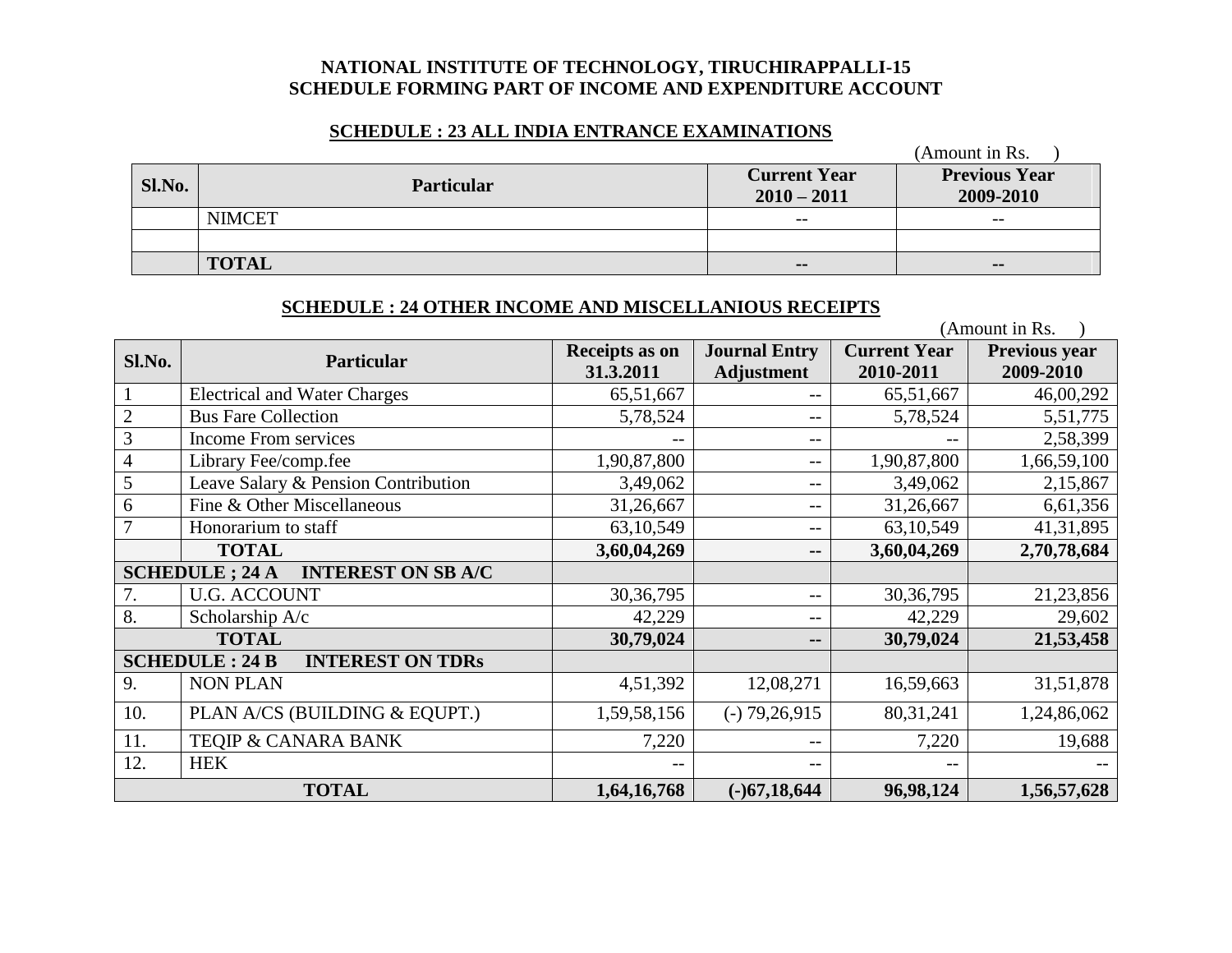#### **NATIONAL INSTITUTE OF TECHNOLOGY, TIRUCHIRAPPALLI-15 SCHEDULE FORMING PART OF INC OME AND EXPENDITURE ACCOUNT SCHEDULE 25 PAY AND ALLOWANCE - TEACHING STAFFS**

|                |                                            |                                  | (Amount in Rs.                    |
|----------------|--------------------------------------------|----------------------------------|-----------------------------------|
| SL.NO.         | <b>DEPARTMENTS</b>                         | <b>CURRENT YEAR</b><br>2010-2011 | <b>PREVIOUS YEAR</b><br>2009-2010 |
| 1              | <b>Architecture Department</b>             | 1,29,32,428                      | 94,75,031                         |
| $\overline{2}$ | <b>Computer Application</b>                | 1,03,96,590                      | 76,08,609                         |
| 3              | Computer Science & Engineering Department  | 1,08,21,118                      | 88,86,684                         |
| 4              | <b>Computer Support Group</b>              | 5,76,636                         | 4,64,804                          |
| 5              | <b>CEESAT Department</b>                   | 8,84,414                         | 6,59,258                          |
| 6              | <b>Chemical Department</b>                 | 1,30,48,532                      | 93,96,171                         |
| $\overline{7}$ | <b>Chemistry Department</b>                | 53, 12, 182                      | 47,77,977                         |
| 8              | <b>Civil Engineering Department</b>        | 1,90,89,014                      | 1,46,43,067                       |
| 9              | Dean (Office)/Director Office              | 6,34,438                         | 10,40,250                         |
| 10             | E.C.E. Department                          | 1,37,66,818                      | 99,64,044                         |
| 11             | E.E.E. Department                          | 1,13,06,692                      | 82,09,985                         |
| 12             | <b>English Department</b>                  |                                  | 44,37,484                         |
| 13             | <b>Humanities Department</b>               | 61,93,980                        |                                   |
| 14             | I.C.E. Department                          | 76,30,808                        | 54,79,413                         |
| 15             | Library                                    | 17,24,837                        | 12,09,841                         |
| 16             | Management Studies Department              | 88,99,623                        | 65,15,531                         |
| 17             | <b>Mathematics Department</b>              | 1,12,61,062                      | 76,60,694                         |
| 18             | <b>Mechanical Engineering Department</b>   | 1,75,06,704                      | 1,19,17,997                       |
| 19             | <b>Metallurgy Engineering Department</b>   | 1,21,85,985                      | 91,12,553                         |
| 20             | <b>Physical Education Department</b>       | 8,39,954                         | 6,05,240                          |
| 21             | <b>Physics Department</b>                  | 1,02,05,503                      | 71,52,169                         |
| 22             | <b>Production Engineering Department</b>   | 1,43,60,575                      | 1,00,36,913                       |
| 23             | <b>Training &amp; Placement Department</b> | 12,50,089                        | 8,82,920                          |
| 24             | <b>EMD</b>                                 | 66,000                           | 59,838                            |
| 25             | Hospital                                   | 7,94,236                         | 6,51,706                          |
| 26             | Arrears                                    | 39,85,725                        | 8,11,72,613                       |
|                | <b>Total</b>                               | 19,56,73,943                     | 22,20,20,792                      |
|                | <b>Less: OBC Recurring Transfer</b>        | 2,16,16,440                      |                                   |
|                |                                            | 17,40,57,503                     |                                   |
|                | Add payable for March 2011                 | 12,31,189                        | 76,68,877                         |
|                | <b>TOTAL</b>                               | 17,52,88,692                     | 22,96,89,669                      |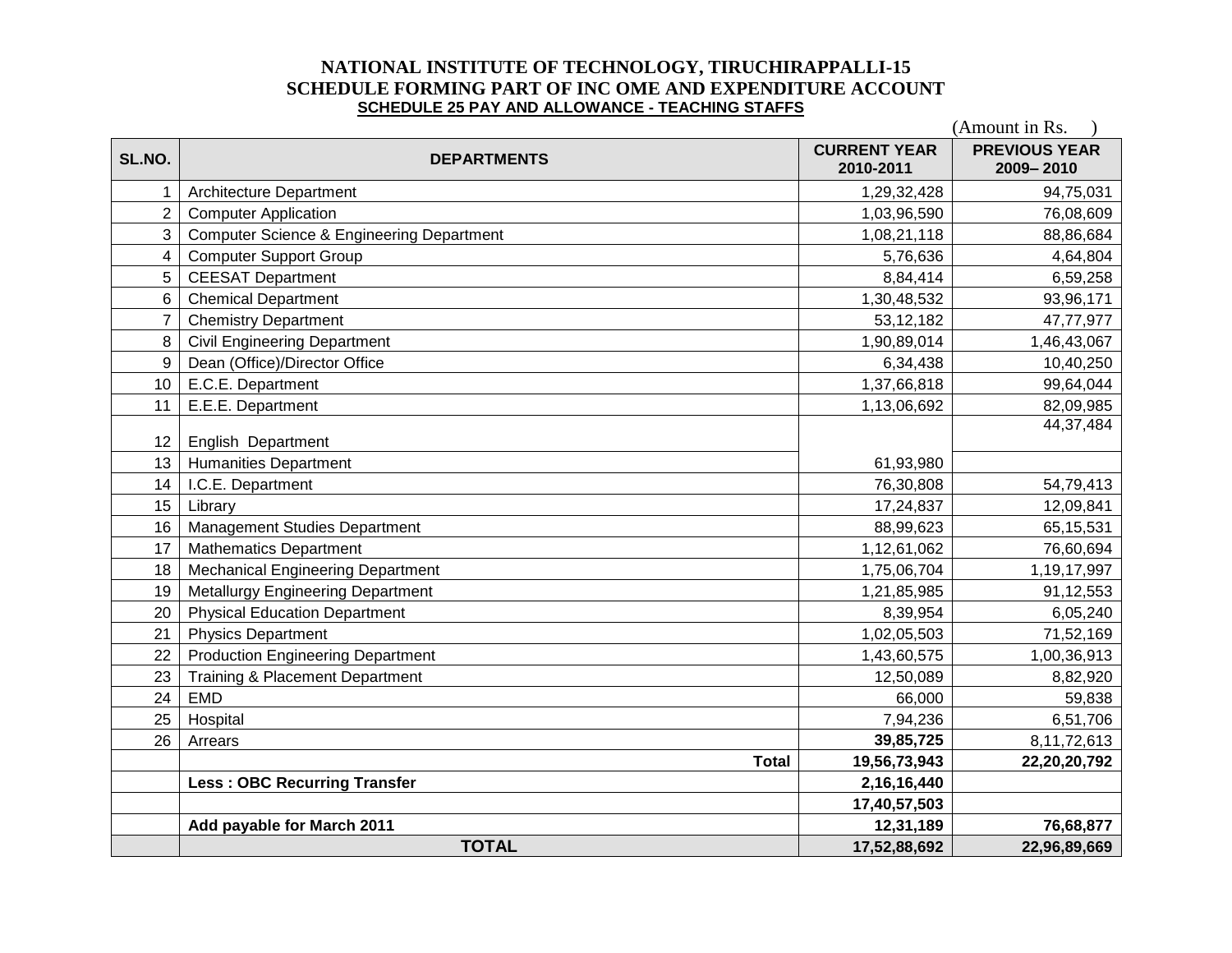#### **NATIONAL INSTITUTE OF TECHNOLOGY, TIRUCHIRAPPALLI-15 SCHEDULE FORMING PART OF INCOME AND EXPENDITURE ACCOUNT**

#### **SCHEDULE 26 PAY AND ALLOWANCE - TEACHING SUPPORTING STAFF**

|                |                                                      |                                  | (Amount in Rs.                    |
|----------------|------------------------------------------------------|----------------------------------|-----------------------------------|
| SL.NO.         | <b>DEPARTMENTS</b>                                   | <b>CURRENT YEAR</b><br>2010-2011 | <b>PREVIOUS YEAR</b><br>2009-2010 |
| 1              | <b>Architecture Department</b>                       | 4,25,841                         | 3,26,237                          |
| 2              | <b>Computer Science &amp; Engineering Department</b> |                                  |                                   |
| 3              | <b>Computer Support Group</b>                        | 42,81,196                        | 36,33,647                         |
| 4              | <b>CEESAT Department</b>                             | 2,63,254                         | 2,30,798                          |
| 5              | <b>Chemical Department</b>                           | 13,72,365                        | 11,99,630                         |
| 6              | <b>Chemistry Department</b>                          | 2,63,254                         | 2,30,798                          |
| $\overline{7}$ | <b>Civil Engineering Department</b>                  | 13,39,049                        | 11,58,644                         |
| 8              | Dean (Office)                                        | 2,36,512                         | 2,03,872                          |
| 9              | E.C.E. Department                                    | 12,06,443                        | 13,32,818                         |
| 10             | E.E.E. Department                                    | 14, 16, 303                      | 11,88,749                         |
| 11             | <b>Estate Maintenance Office</b>                     | 40,77,385                        | 36,41,300                         |
| 12             | Hospital                                             | 2,67,171                         | 2,34,427                          |
| 13             | Humanities                                           |                                  |                                   |
| 14             | I.C.E. Department                                    | 7,23,586                         | 6,28,504                          |
| 15             | Library                                              | 5,93,682                         | 5,20,351                          |
| 16             | <b>MCA Department</b>                                | 3,94,258                         | 3,45,213                          |
| 17             | <b>Management Studies Department</b>                 |                                  |                                   |
| 18             | <b>Mechanical Engineering Department</b>             | 15,32,022                        | 12,99,521                         |
| 19             | <b>Metallurgy Engineering Department</b>             | 11,60,271                        | 13,52,877                         |
| 20             | Office                                               | 2,83,286                         | 2,48,289                          |
| 21             | <b>Physics Department</b>                            | 3,34,221                         | 2,93,088                          |
| 22             | <b>Production Engineering Department</b>             | 45,78,370                        | 39,65,609                         |
| 23             | <b>Transport Section</b>                             | 14,18,368                        | 13,33,906                         |
| 24             | Arrear                                               | 2,98,786                         | 37,73,562                         |
|                | <b>Total</b>                                         | 2,64,65,623                      | 2,71,41,840                       |
|                | Add payable for March 2011                           | 1,72,787                         |                                   |
|                | <b>TOTAL</b>                                         | 2,66,38,410                      | 2,71,41,840                       |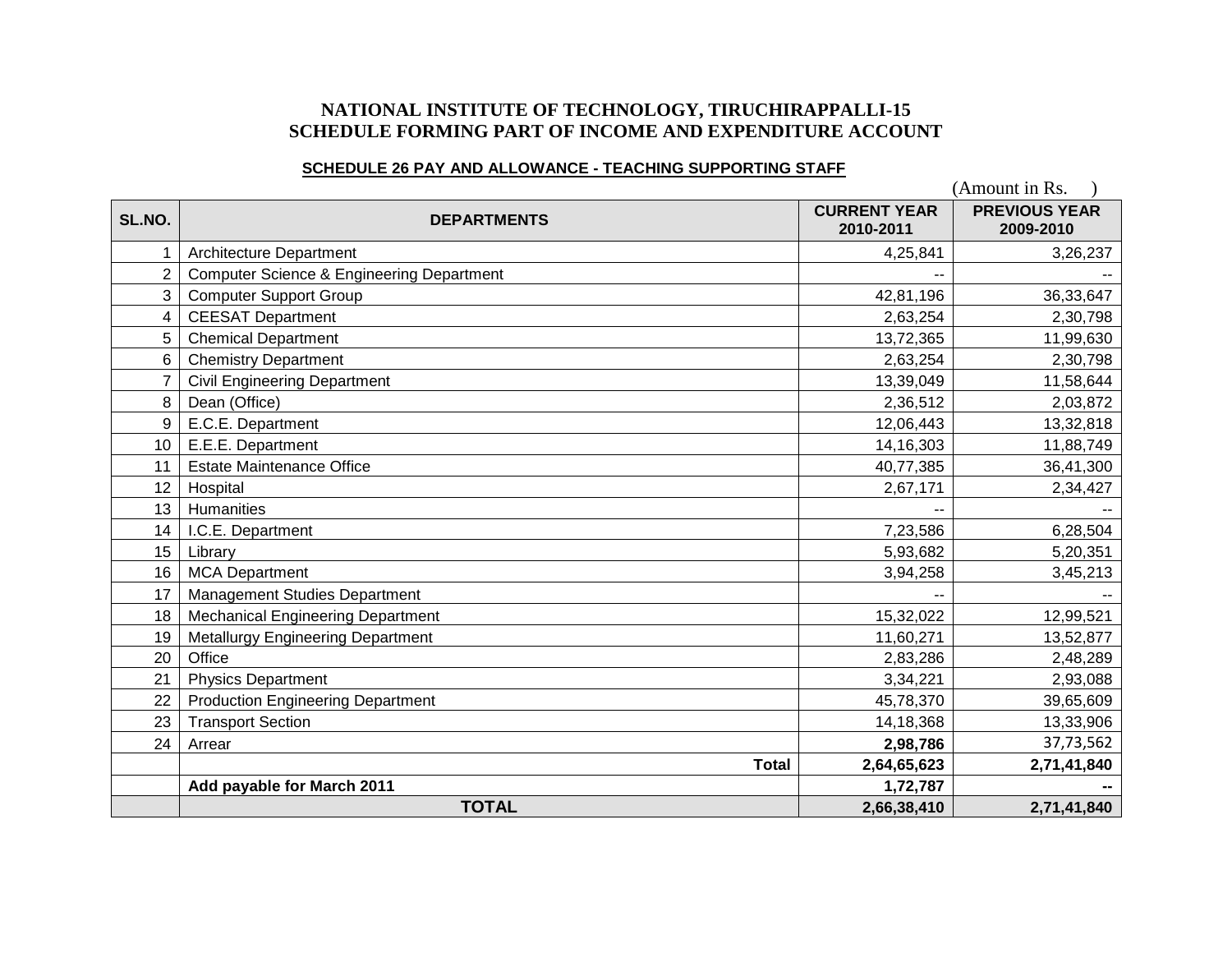| (Amount in Rs.<br>SCHEDULE 27 PAY AND ALLOWANCE - ADMINISTRATION STAFF |                                            |                                  |                                   |
|------------------------------------------------------------------------|--------------------------------------------|----------------------------------|-----------------------------------|
| SL.NO.                                                                 | <b>DEPARTMENTS/OFFICES</b>                 | <b>CURRENT YEAR</b><br>2010-2011 | <b>PREVIOUS YEAR</b><br>2009-2010 |
| 1                                                                      | <b>Architecture Department</b>             | 3,59,199                         | 3,10,279                          |
| $\overline{2}$                                                         | Computer Science & Engineering Department  | 3,74,599                         | 3,28,512                          |
| 3                                                                      | <b>CEESAT</b>                              |                                  |                                   |
| 4                                                                      | <b>Chemical Department</b>                 | 2,40,210                         | 2,33,707                          |
| 5                                                                      | <b>Chemistry Department</b>                | 2,08,919                         | 2,10,811                          |
| 6                                                                      | <b>Civil Engineering Department</b>        | 4,67,064                         | 3,80,231                          |
| $\overline{7}$                                                         | Dean (Acad)                                | 12,41,105                        | 10,99,726                         |
| 8                                                                      | Dean(Admin)                                |                                  | 5,56,281                          |
| 9                                                                      | Dean(IC & SR)                              | 6,66,127                         |                                   |
| 10                                                                     | Dean(Students)                             |                                  |                                   |
| 11                                                                     | <b>Director Office</b>                     | 3,55,042                         | 3,12,892                          |
| 12 <sup>°</sup>                                                        | E.C.E. Department                          | 3,34,054                         | 2,88,624                          |
| 13                                                                     | <b>Estate Maintenance Office</b>           | 21,40,129                        | 19,03,955                         |
| 14                                                                     | Hospitals                                  | 20,84,298                        | 17,68,195                         |
| 15                                                                     | <b>Hostel Office</b>                       | 11,44,029                        | 9,88,796                          |
| 16                                                                     | Humanities                                 | 3,79,390                         | 3,32,428                          |
| 17                                                                     | I.C.E. Department                          | 2,54,236                         | 1,96,273                          |
| 18                                                                     | Library                                    | 6,34,696                         | 5,25,811                          |
| 19                                                                     | <b>MCA Department</b>                      | 3,64,958                         | 3,19,759                          |
| 20                                                                     | <b>Management Studies Department</b>       |                                  |                                   |
| 21                                                                     | <b>Mathematics Department</b>              | 1,97,011                         | 1,70,364                          |
| 22                                                                     | <b>Mechanical Engineering Department</b>   | 2,24,873                         | 1,93,667                          |
| 23                                                                     | Office                                     | 83,04,453                        | 80,14,802                         |
| 24                                                                     | <b>Physical Education Department</b>       | 3,76,916                         | 3,30,333                          |
| 25                                                                     | <b>Physics Department</b>                  | 2,49,834                         | 2,15,936                          |
| 26                                                                     | <b>Production Engineering Department</b>   |                                  |                                   |
| 27                                                                     | <b>Security Office</b>                     | 22,767                           | 1,90,137                          |
| 28                                                                     | <b>Transport Section</b>                   | 2,34,187                         | 2,01,656                          |
| 29                                                                     | <b>Training &amp; Placement Department</b> | 1,90,540                         | 1,63,885                          |
| 30                                                                     | Arrears                                    | 5,14,562                         | 52,21,274                         |
|                                                                        | <b>Total</b>                               | 2,15,63,198                      | 2,44,58,334                       |
|                                                                        | Add payable for March 2011                 | 1,94,540                         | 28,66,575                         |
|                                                                        | <b>TOTAL</b>                               | 2, 17, 57, 738                   | 2,73,24,909                       |

# **SCHEDULE FORMING PART OF INCOME AND EXPENDITURE ACCOUNT**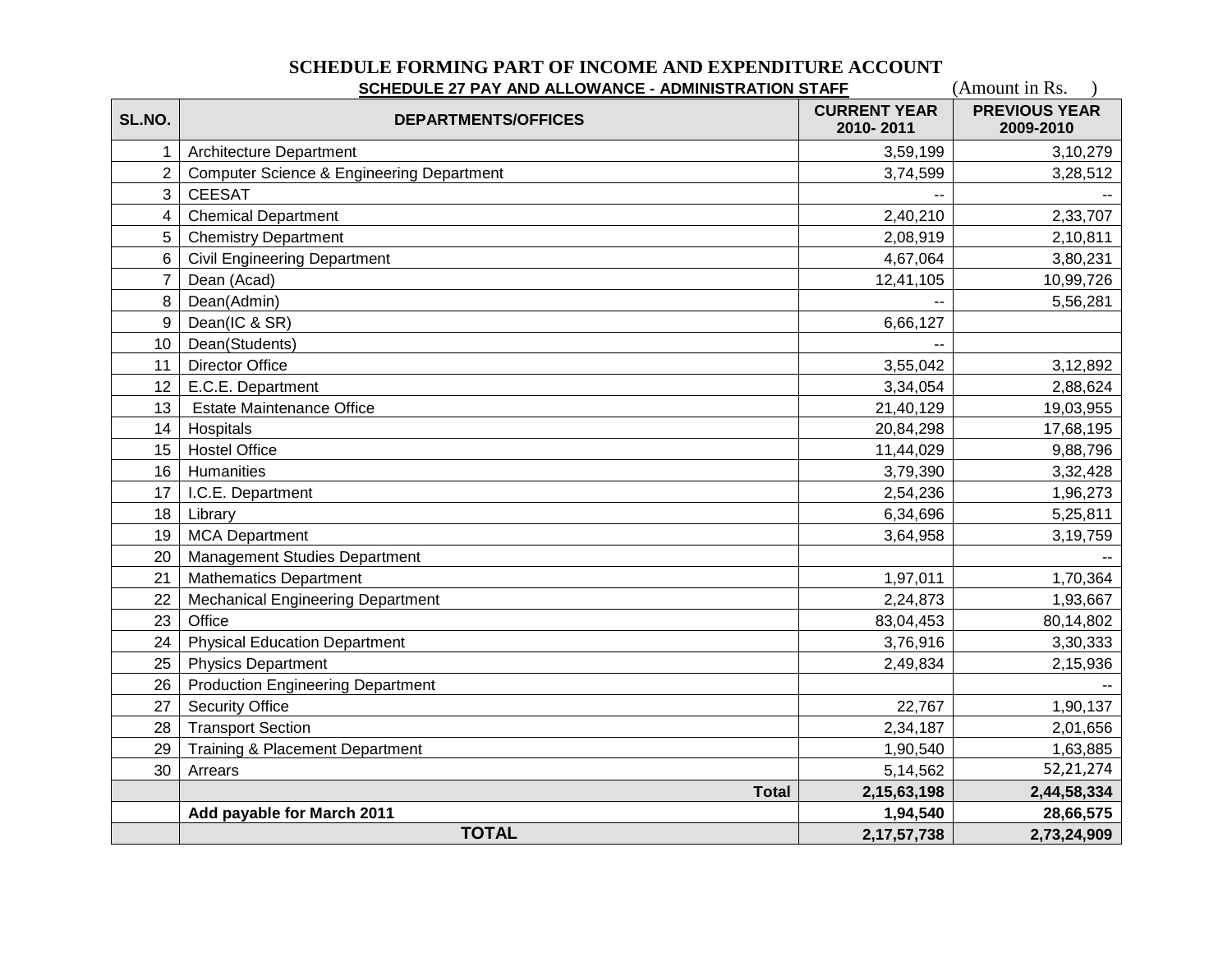|                 | SCHEDULE 28 PAY AND ALLOWANCE - OTHER STAFF | (Amount in Rs.                   |                                   |
|-----------------|---------------------------------------------|----------------------------------|-----------------------------------|
| SL.NO.          | <b>DEPARTMENTS</b>                          | <b>CURRENT YEAR</b><br>2010-2011 | <b>PREVIOUS YEAR</b><br>2009-2010 |
| 1               | <b>Architecture Department</b>              | 5,15,945                         | 3,12,624                          |
| 2               | Computer Science & Engineering Department   | 3,87,299                         | 2,71,615                          |
| 3               | <b>Computer Support Group</b>               | 14,23,759                        | 9,75,499                          |
| $\overline{4}$  | <b>CEESAT Department</b>                    | 2,37,204                         | 1,24,834                          |
| 5               | <b>Chemical Department</b>                  | 3,12,084                         | 1,39,588                          |
| 6               | <b>Chemistry Department</b>                 | 5,90,195                         | 3,79,289                          |
| $\overline{7}$  | <b>Civil Engineering Department</b>         | 14, 12, 677                      | 12,45,893                         |
| 8               | Dean (Acad)                                 | 14,95,283                        | 9,77,079                          |
| $9\,$           | Dean(Admin)                                 | 4,70,353                         | 2,93,065                          |
| 10              | Dean(IC & SR)                               | 4,91,948                         | 2,86,415                          |
| 11              | Dean(Students)                              | 2,16,106                         | 1,21,342                          |
| 12              | E.C.E. Department                           | 6,56,729                         | 5,12,716                          |
| 13              | E.E.E. Department                           | 7,98,601                         | 5,02,518                          |
| 14              | <b>Estate Maintenance Office</b>            | 98,21,177                        | 64,11,612                         |
| 15              | Hospitals                                   | 4,43,678                         | 2,18,866                          |
| 16              | <b>Hostel Office</b>                        | 3,89,786                         | 1,08,630                          |
| 17              | Humanities                                  | 1,77,649                         | 1,53,477                          |
| 18              | I.C.E. Department                           | 7,35,576                         | 4,87,085                          |
| 19              | Library                                     | 9,43,026                         | 6,29,338                          |
| 20              | M.C.A.                                      | 1,40,406                         | 1,09,102                          |
| 21              | <b>Management Studies Department</b>        | 7,14,346                         | 6,10,280                          |
| 22              | <b>Mathematics Department</b>               | 1,85,987                         | 1,50,023                          |
| 23              | <b>Mechanical Engineering Department</b>    | 9,56,928                         | 8,67,850                          |
| 24              | <b>Metallurgy Engineering Department</b>    | 2,34,105                         | 1,40,071                          |
| 25              | Office /Director office                     | 35,29,994                        | 23,68,377                         |
| 26              | <b>Physical Education Department</b>        | 8,31,120                         | 4,58,442                          |
| 27              | <b>Physics Department</b>                   | 7,97,593                         | 7,04,331                          |
| 28              | <b>Production Engineering Department</b>    | 14,12,924                        | 10,33,855                         |
| 29              | <b>Security Office</b>                      | 51,40,592                        | 36,66,147                         |
| $\overline{30}$ | <b>Transport Section</b>                    | 12,73,616                        | 8,61,811                          |
| 31              | <b>Training &amp; Placement Department</b>  | 2,27,240                         |                                   |
| 32              | Arrears                                     | 5,19,088                         | 1,35,74,732                       |
|                 | <b>Total</b>                                | 3,74,83,014                      | 3,86,96,506                       |
|                 | Add payable for March 2011                  | 2,39,573                         |                                   |
|                 | <b>TOTAL</b>                                | 3,77,22,587                      | 3,86,96,506                       |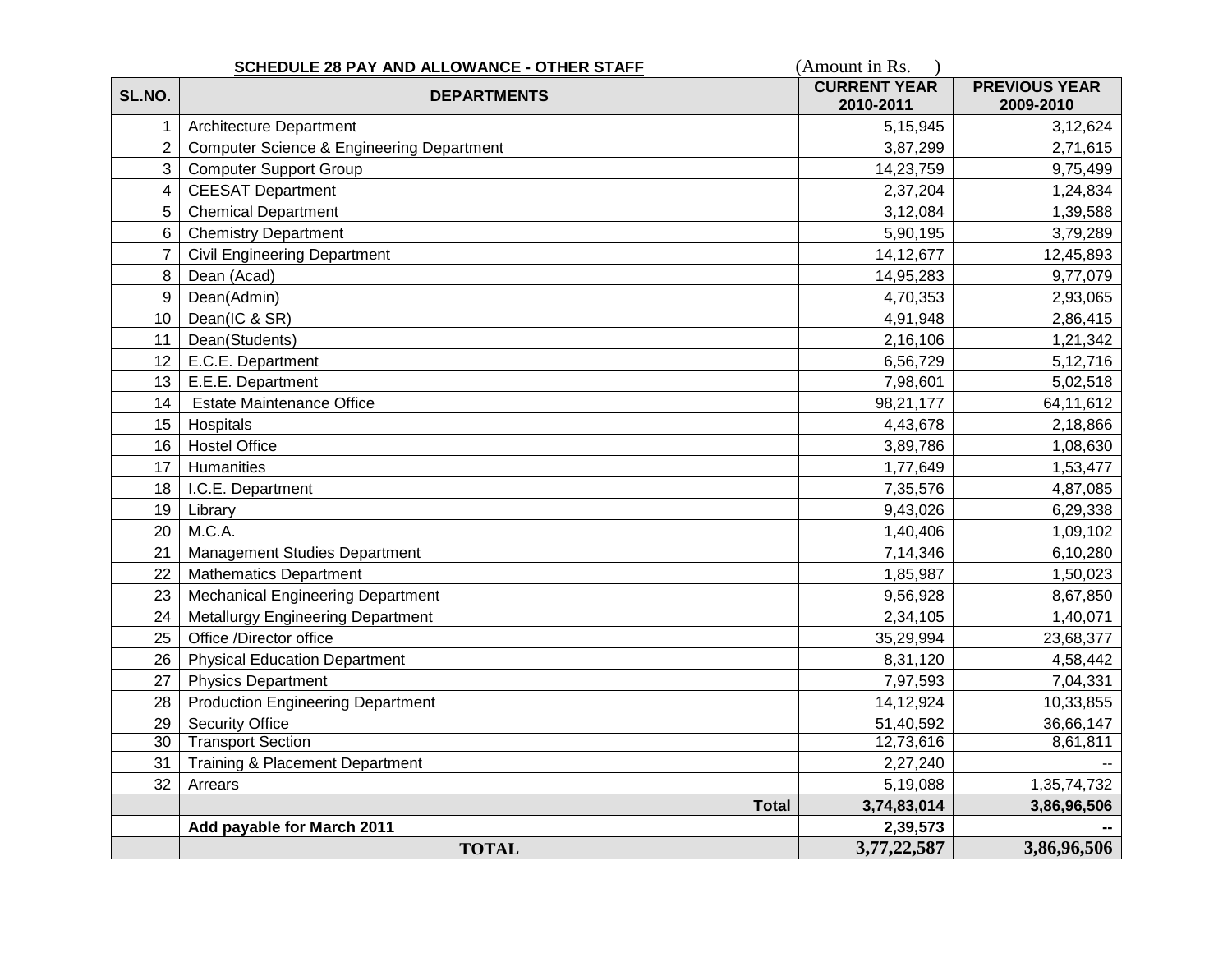#### **NATIONAL INSTITUTE OF TECHNOLOGY, TIRUCHIRAPPALLI-15 SCHEDULE FORMING PART OF INCOME AND EXPENDITURE ACCOUNT**

#### **SCHEDULE : 29 OTHER ALLOWANCES**

|        |                                      |                                       |                                           | (Amount in Rs.                                         |                                   |
|--------|--------------------------------------|---------------------------------------|-------------------------------------------|--------------------------------------------------------|-----------------------------------|
| Sl.No. | <b>Particulars</b>                   | <b>Expenditure as on</b><br>31.3.2011 | <b>Journal Entry</b><br><b>Adjustment</b> | <b>Current Year</b><br><b>Expenditure</b><br>2010-2011 | <b>Previous Year</b><br>2009-2010 |
|        | <b>LTC</b>                           | 1,06,32,768                           | 1,33,888                                  | 1,07,66,656                                            | 12,13,481                         |
| ↑      | Honorarium to Staff                  | 4,86,793                              | 62,000                                    | 5,48,793                                               | 6,87,722                          |
| 3      | <b>Book Allowance to Faculty/PDA</b> | 7,62,995                              | 13,41,914                                 | 21,04,909                                              | 9,38,316                          |
| 4      | <b>Outsourcing Service Charges</b>   | 42,55,817                             | 19,55,089                                 | 62,10,906                                              | 84, 83, 452                       |
|        | <b>Bonus</b>                         | 11,31,588                             | $- -$                                     | 11,31,588                                              | 12,86,722                         |
| 6      | <b>Children Education Allowance</b>  | 1,09,411                              | 30, 54, 278                               | 31,63,689                                              | 27, 14, 972                       |
|        | <b>Total</b>                         | 1,73,79,372                           | 65,47,169                                 | 2,39,26,541                                            | 1,53,24,665                       |

#### **Schedule : 30 RETIREMENT BENEFITS**

| Sl.No.           | <b>Particular</b>                    | <b>Expenditure as</b><br>on 31.3.2011 | <b>Journal Entry</b><br><b>Adjustment</b> | <b>Current Year</b><br><b>Expenditure</b><br>2010-2011 | <b>Previous year</b><br><b>Expenditure</b><br>2009-2010 |
|------------------|--------------------------------------|---------------------------------------|-------------------------------------------|--------------------------------------------------------|---------------------------------------------------------|
|                  | Pension & Family Pension             | 3,19,01,714                           | 3,87,053                                  | 32288767                                               | 4, 23, 18, 822                                          |
| 2                | Gratuity                             | 73,24,516                             | $- -$                                     | 7324516                                                | 93,38,848                                               |
| $\overline{3}$   | Commutation                          | 51,78,141                             | $--$                                      | 51,78,141                                              | 41,97,786                                               |
| $\overline{4}$   | Group Insurance Scheme               | 1,98,797                              | $- -$                                     | 1,98,797                                               | 1,96,945                                                |
| $\overline{5}$   | E.L. Encashment                      | 45,36,230                             | 5,74,703                                  | 51,10,933                                              | 21,64,797                                               |
| 6.               | Leave Salary & Pension Contributions | 2,20,228                              | 6,60,646                                  | 8,80,874                                               | 8,23,999                                                |
| $\overline{7}$ . | New Pension Scheme Contribution      | 59,81,317                             | 20,92,057                                 | 80,73,374                                              | 84,60,029                                               |
| 8.               | <b>CPF Contribution</b>              | 13,58,956                             | $--$                                      | 13,58,956                                              |                                                         |
|                  | <b>Total</b>                         | 5,66,99,899                           | 37, 14, 459                               | 6,04,14,358                                            | 6,75,01,226                                             |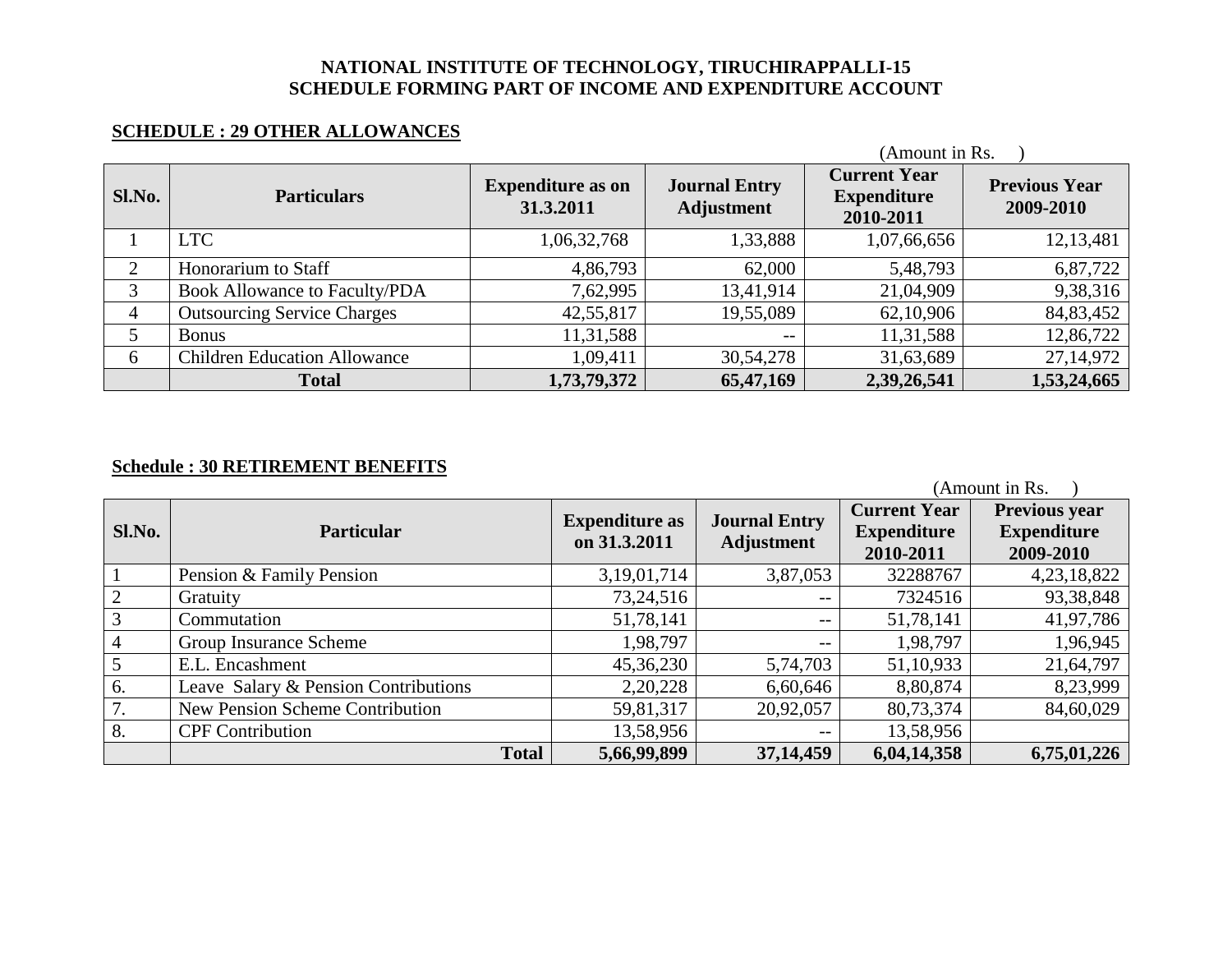#### **NATIONAL INSTITUTE OF TECHNOLOGY, TIRUCHIRAPPALLI-15 SCHEDULE FORMING PART OF INCOME AND EXPENDITURE ACCOUNT SCHEDULE : 31 ADMINISTRATIVE : GENERAL EXPENSES**

|        |                                                                   |                    |                      |                     | (Amount in Rs.       |  |  |  |
|--------|-------------------------------------------------------------------|--------------------|----------------------|---------------------|----------------------|--|--|--|
|        |                                                                   | <b>Expenditure</b> | <b>Journal Entry</b> | <b>Current Year</b> | <b>Previous Year</b> |  |  |  |
| Sl.No. | <b>Particular</b>                                                 | as on              | <b>Sundry</b>        | <b>Expenditure</b>  | <b>Expenditure</b>   |  |  |  |
|        |                                                                   | 31.3.2010          | <b>Creditors</b>     | $2010 - 2011$       | 2009-2010            |  |  |  |
|        | Tour & T.A to staff                                               | 15, 17, 958        | 21,320               | 15,39,278           | 15,32,375            |  |  |  |
|        | Main Office                                                       | 2,26,406           | $- -$                | 2,26,406            | 1,43,024             |  |  |  |
|        | Lawns & Garden / Playfields                                       | 4,94,330           | $- -$                | 4,94,330            | 2,67,031             |  |  |  |
| 4      | Security / Watch & Ward                                           | 15,455             | $- -$                | 15,455              | 48,262               |  |  |  |
|        | <b>Sanitation Expenses</b>                                        | 64,282             | $- -$                | 64,282              | 4,20,726             |  |  |  |
| 6      | <b>Computer Maintenance / Consumables</b>                         | 1,00,32,465        | $\qquad \qquad -$    | 1,00,32,465         | 52,19,210            |  |  |  |
|        | <b>Staff Amenities</b>                                            | 11,097             | $- -$                | 11,097              | 50,192               |  |  |  |
| 8      | Women Cell Expenses                                               | 35,000             | $- -$                | 35,000              | $- -$                |  |  |  |
| 9      | Electricity / Water Charges                                       | 3,90,21,412        | 5,83,200             | 3,96,04,612         | 3, 14, 68, 792       |  |  |  |
|        | <b>Total</b>                                                      | 5, 14, 18, 405     | 6,04,520             | 5,20,22,925         | 3,91,49,612          |  |  |  |
|        | SCHEDULE : 32 ADMINISTRATIVE EXPENSES – OTHER CONTINGENT EXPENSES |                    |                      |                     |                      |  |  |  |

|                |                               |                                          |                                |                                   |                                | (Amount in Rs.                                         |                                                             |
|----------------|-------------------------------|------------------------------------------|--------------------------------|-----------------------------------|--------------------------------|--------------------------------------------------------|-------------------------------------------------------------|
| Sl.<br>No.     | <b>Particular</b>             | <b>Expenditure</b><br>as on<br>31.3.2011 | <b>Opening</b><br><b>Stock</b> | <b>Sundry</b><br><b>Creditors</b> | <b>Closing</b><br><b>Stock</b> | <b>Current Year</b><br><b>Expenditure</b><br>2010-2011 | <b>Previous Year</b><br><b>Expenditure</b><br>$2009 - 2010$ |
|                | Postage & Telephone charges   | 10,16,332                                | 56,512                         | 52,429                            | 18,593                         | 11,06,680                                              | 9,82,750                                                    |
|                | Stationery & Printing charges | 19,71,863                                |                                | 1,42,551                          |                                | 21, 14, 414                                            | 16,84,116                                                   |
| 3              | <b>Advertisement Charges</b>  | 9,52,629                                 |                                | 11,55,200                         |                                | 21,07,829                                              | 13, 19, 594                                                 |
| $\overline{4}$ | Uniform & Livery              | 3,76,674                                 |                                |                                   |                                | 3,76,674                                               | 3,44,076                                                    |
| 5              | Legal Expenses                | 5,84,215                                 |                                | 1,88,260                          |                                | 7,72,475                                               |                                                             |
| 6              | Audit fee                     | 17,232                                   |                                | 2,36,615                          |                                | 2,53,847                                               | 5,40,911                                                    |
|                | Rent, Rates & taxes           | 4,75,780                                 |                                |                                   |                                | 4,75,780                                               | 23,87,833                                                   |
|                | Prior Period Expr.            |                                          |                                |                                   |                                |                                                        | 88,268                                                      |
| 8              | Building Maintenance Expr.    | 88,58,145                                |                                | 7,78,625                          |                                | 96, 36, 770                                            | 3,43,64,696                                                 |
| 9              | Corpus Fund payment           | 2,90,00,000                              |                                | $\qquad \qquad -$                 |                                | 2,90,00,000                                            | 2,52,00,000                                                 |
| 10             | Major Special repairs         | 3, 27, 573                               |                                | $- -$                             |                                | 3, 27, 573                                             | 12,89,010                                                   |
| 11             | NIT Transit House Maint.      | 1,50,000                                 |                                | $\qquad \qquad -$                 |                                | 1,50,000                                               | 3,00,000                                                    |
|                | <b>Total</b>                  | 4,37,30,443                              | 56,512                         | 25,53,680                         | 18,593                         | 4,63,22,042                                            | 6,85,01,254                                                 |
|                | <b>ADD: Prepaid Expenses</b>  |                                          |                                |                                   |                                | 12,27,834                                              |                                                             |
|                | <b>TOTAL</b>                  |                                          |                                |                                   |                                | 4,75,49,876                                            |                                                             |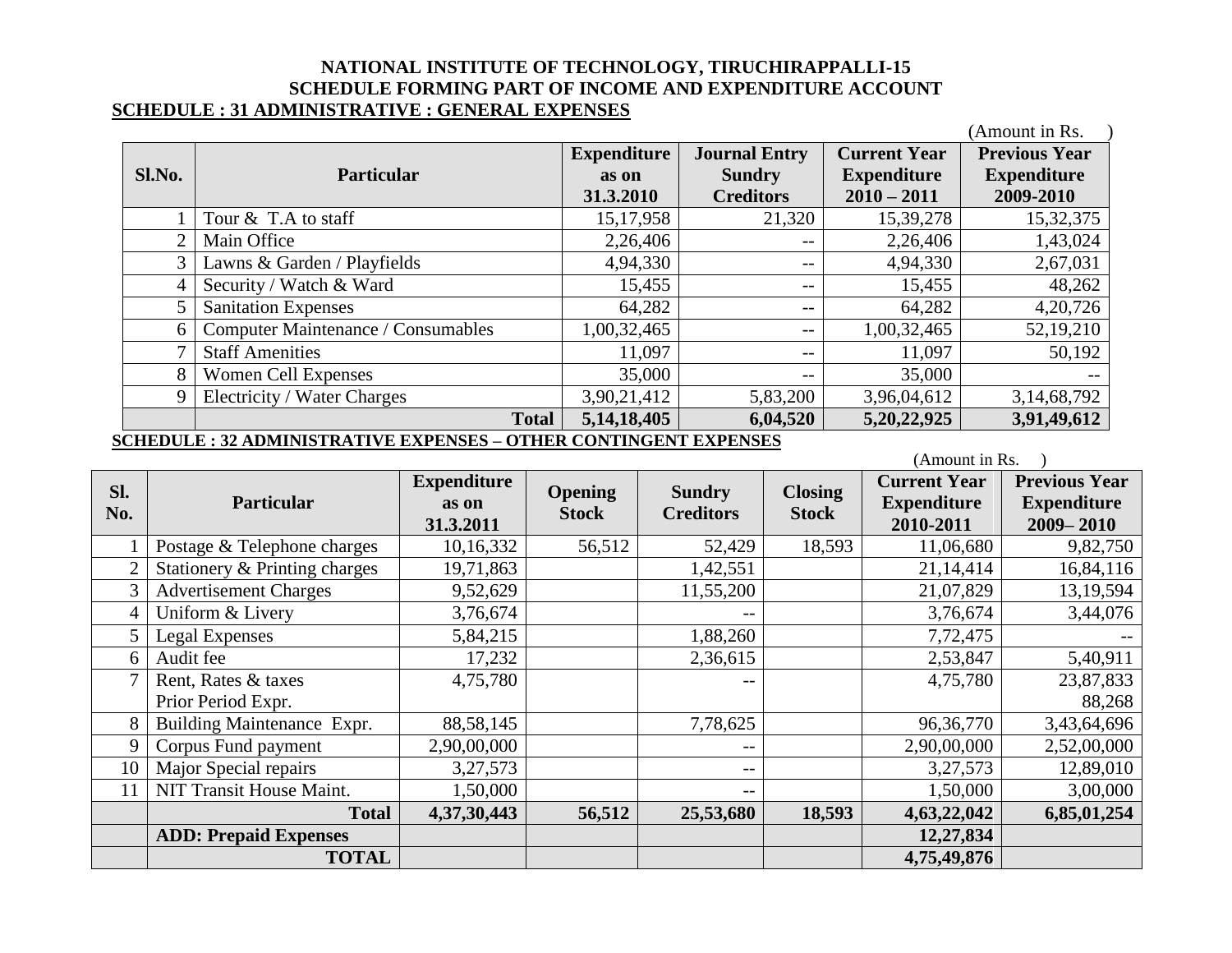#### **NATIONAL INSTITUTE OF TECHNOLOGY, TIRUCHIRAPPALLI-15 SCHEDULE FORMING PART OF INCOME AND EXPENDITURE ACCOUNT**

#### **SCHEDULE : 33 ADMINISTRATIVE EXPENSES – OTHER EDUCATIONAL EXPENSES**

 $(A$ mount in  $Rs$  )

| Sl.No.         | <b>Particulars</b>             | <b>Expenditure</b><br>as on<br>31.3.2011 | <b>Journal Entry</b><br><b>Adjustment</b> | <b>Current Year</b><br><b>Expenditure</b> | <b>Previous</b><br>Year<br><b>Expenditure</b><br>$2009 - 2010$ |
|----------------|--------------------------------|------------------------------------------|-------------------------------------------|-------------------------------------------|----------------------------------------------------------------|
|                | <b>Student Excursion</b>       | $-$                                      | $- -$                                     | $\qquad \qquad -$                         | 58,550                                                         |
| 2              | Prizes & Medals                | 49,379                                   |                                           | 49,379                                    | 1,25,188                                                       |
| 3              | Training of Teachers/Regn fees | 36,00,569                                | 28,500                                    | 36,29,069                                 | 32,56,351                                                      |
| $\overline{4}$ | N.C.C/N.S.S                    | 67,943                                   |                                           | 67,943                                    | 72,474                                                         |
| 5              | <b>Library Operating Cost</b>  | 8,38,060                                 | --                                        | 8,38,060                                  | 37,21,202                                                      |
|                | <b>SBIHEK Debit</b>            |                                          |                                           |                                           | 16,539                                                         |
| 6              | Hostel Consumables & Estate    | 1,54,370                                 |                                           | 1,54,370                                  | 2,21,482                                                       |
| 7              | Training & Placement           | 35,848                                   |                                           | 35,848                                    | 90,782                                                         |
| 8              | <b>Examination Expenditure</b> | 27,89,231                                |                                           | 27,89,231                                 | 24,04,981                                                      |
| 9.             | Seminar                        | 7,80,764                                 |                                           | 7,80,764                                  | 25, 35, 712                                                    |
|                | <b>TOTAL</b>                   | 83, 16, 164                              | 28,500                                    | 83,44,664                                 | 1,25,03,261                                                    |

#### **SCHEDULE : 34 ALL INDIA ENTRANCE EXAMINATIONS**

| Sl.No. | <b>Particulars</b> | <b>Current Year</b><br><b>Expenditure</b><br>2010-2011 | <b>Previous Year Expenditure</b><br>$2009 - 2010$ |
|--------|--------------------|--------------------------------------------------------|---------------------------------------------------|
|        |                    |                                                        |                                                   |
|        |                    |                                                        |                                                   |
|        |                    |                                                        |                                                   |
|        | <b>NIL</b>         |                                                        |                                                   |
|        |                    |                                                        |                                                   |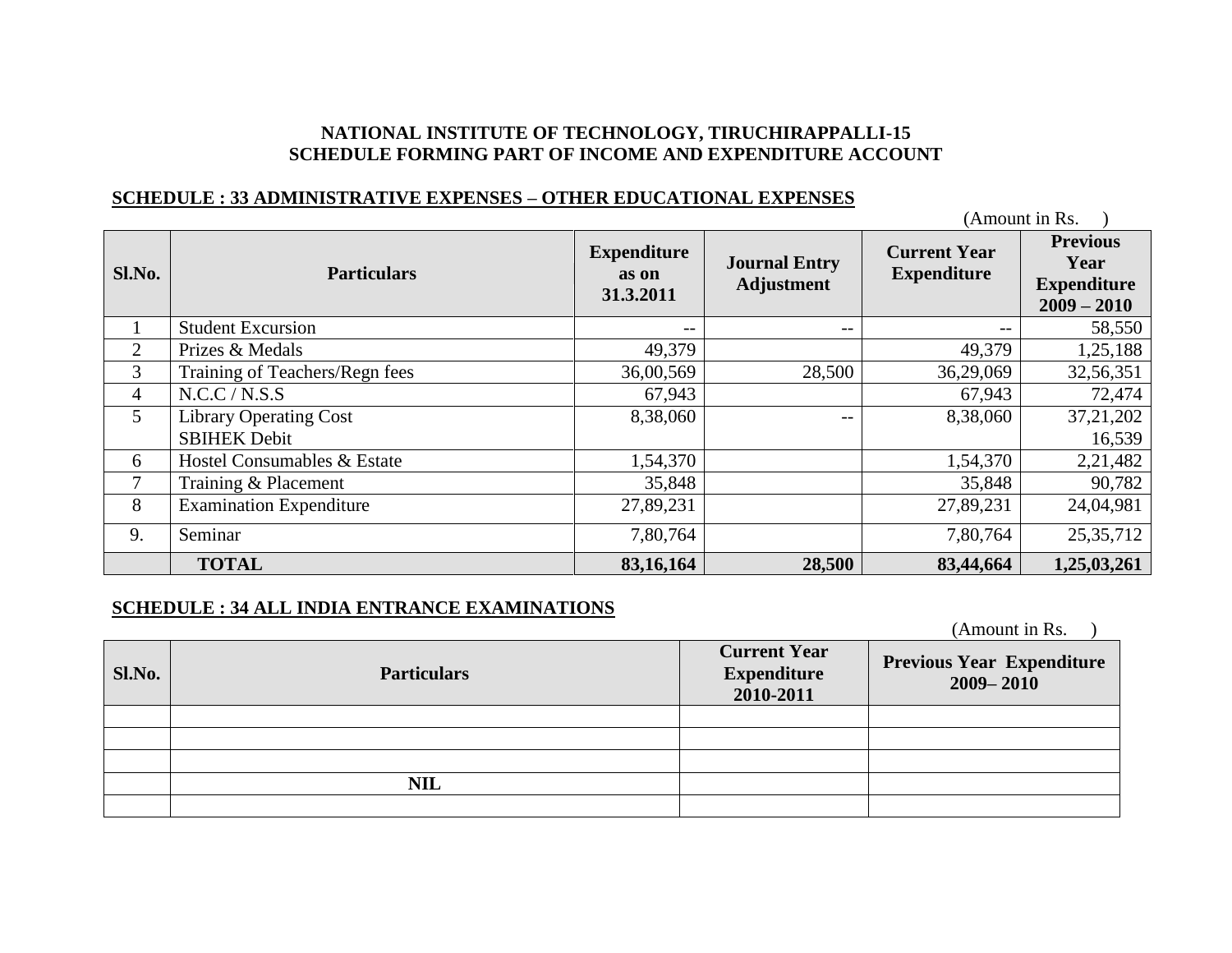#### **NATIONAL INSTITUTE OF TECHNOLOGY, TIRUCHIRAPPALLI-15 SCHEDULE FORMING PART OF INCOME AND EXPENDITURE ACCOUNT**

#### **SCHEDULE : 35 DOC / CONSUMABLES / ACADEMIC DEPARTMENT AND CENTRES**

|                  |                             |                       |                         |                     | (Amount in Rs.       |
|------------------|-----------------------------|-----------------------|-------------------------|---------------------|----------------------|
| Sl.No.           | Particular                  | <b>Expenditure as</b> | <b>Sundry Creditors</b> | <b>Current Year</b> | <b>Previous Year</b> |
|                  |                             | on 31.3.2011          |                         | $2010 - 2011$       | $2009 - 2010$        |
| $\mathbf{1}$     | D.O.C. Civil Engg.          | 81,886                | --                      | 81,886              | 1,25,842             |
| $\overline{2}$   | D.O.C. Chemical             | 92,337                | $-$                     | 92,337              | 3,88,613             |
| 3                | D.O.C. CSE                  | 91,355                | $-$                     | 91,355              | 1,06,083             |
| $\overline{4}$   | D.O.C. Chemistry            | 2,53,561              | $\qquad \qquad -$       | 2,53,561            | 4,02,502             |
| 5                | D.O.C. Architecture         | 2,33,744              | $-\,-$                  | 2,33,744            | 1,75,536             |
| $\boldsymbol{6}$ | D.O.C. EEE                  | 1,74,138              | $-$                     | 1,74,138            | 2,31,388             |
| 7                | D.O.C. ECE                  | 1,88,262              | $\qquad \qquad -$       | 1,88,262            | 1,10,701             |
| $8\,$            | D.O.C. ICE                  | 2,60,381              | $\qquad \qquad -$       | 2,60,381            | 1,03,073             |
| 9                | D.O.C. Maths                | 25,283                | $\qquad \qquad -$       | 25,283              | 12,035               |
| 10               | D.O.C. Mechanical           | 1,10,625              | $-$                     | 1,10,625            | 3,62,296             |
| 11               | D.O.C. Metallurgy           | 3,12,932              | $\qquad \qquad -$       | 3,12,932            | 3,90,705             |
| 12               | D.O.C. Production           | 3,02,544              | $-$                     | 3,02,544            | 3,11,871             |
| 13               | D.O.C. Physics              | 61,340                | $\qquad \qquad -$       | 61,340              | 2,51,437             |
| 14               | D.O.C. Deans                | 2,65,993              | $-$                     | 2,65,993            | 3,35,278             |
| 15               | D.O.C. CSG                  | 95,586                | $-$                     | 95,586              | 17,83,368            |
| 16               | D.O.C. ENGLISH              | 20,351                | $-$                     | 20,351              | 33,327               |
| 17               | D.O.C. MBA                  | 11,34,071             | $\qquad \qquad -$       | 11,34,071           | 4,96,212             |
| 18               | D.O.C. DEPTS                | 74,932                | $-$                     | 74,932              | 2,26,828             |
| 19               | D.O.C. MCA                  | 39,125                | $\qquad \qquad -$       | 39,125              | 55,105               |
| 20               | <b>D.O.C CENTRAL STORES</b> | 2,45,703              | $-$                     | 2,45,703            | 3,93,554             |
| 21               | <b>AMC Charges</b>          | 37,06,478             | 2,16,938                | 39,23,416           |                      |
|                  | <b>TOTAL</b>                | 77,70,627             | 2,16,938                | 79,87,565           | 62,95,754            |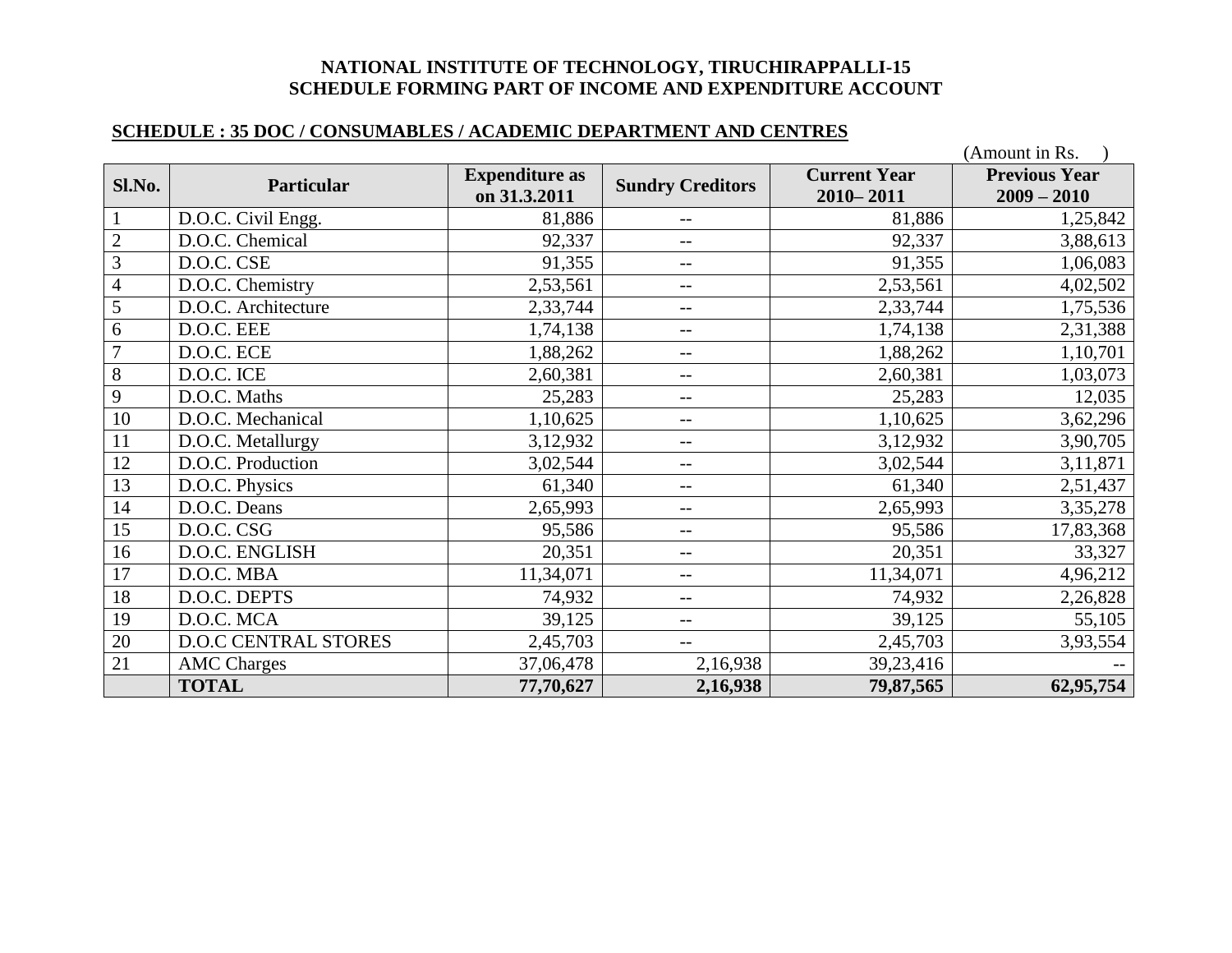#### **SCHEDULE FORMING PART OF INCOME AND EXPENDITURE ACCOUNT**

#### **SCHEDULE : 36 DOC / OTHER CONTINGENT EXPENDITURE / ACADEMIC DEPARTMENT AND CENTRES**

|                  |                                 |                                       |                                   |                                  | (Amount in Rs.                    |
|------------------|---------------------------------|---------------------------------------|-----------------------------------|----------------------------------|-----------------------------------|
| Sl.No.           | <b>Department</b>               | <b>Expenditure as on</b><br>31.3.2011 | <b>Sundry</b><br><b>Creditors</b> | <b>Current Year</b><br>2010-2011 | <b>Previous Year</b><br>2009-2010 |
|                  |                                 |                                       |                                   |                                  |                                   |
|                  | <b>CONTINGENCIES</b>            |                                       |                                   |                                  | 2,57,817                          |
|                  | Seed Money/Ph.D.Scholar Fund    | 7,05,582                              | 18,023                            | 7,23,605                         |                                   |
| $\overline{2}$ . | <b>Research and Development</b> | 3,11,017                              | $- -$                             | 3,11,017                         |                                   |
| 3.               | <b>Chemicals and Glassware</b>  | 5,33,657                              | 76,905                            | 6,10,562                         |                                   |
|                  | <b>TOTAL</b>                    | 15,50,256                             | 94,928                            | 16,45,184                        | 2,57,817                          |

#### **SCHEDULE : 37 MAINTENANCE AND REPAIR TO EQUIPMENT AND TOOLS**

|        | ochlochl i of minimulation into him to local minimulation toolo |                                          |                                              |                                      | Amount in Rs.                        |  |  |  |
|--------|-----------------------------------------------------------------|------------------------------------------|----------------------------------------------|--------------------------------------|--------------------------------------|--|--|--|
| Sl.No. | <b>Particular</b>                                               | <b>Expenditure</b><br>as on<br>31.3.2011 | <b>Journal</b><br>Entry<br><b>Adjustment</b> | <b>Current Year</b><br>$2010 - 2011$ | <b>Previous</b><br>Year<br>2009-2010 |  |  |  |
|        | Motor Vehicle                                                   | 28,59,897                                | 76,650                                       | 29, 36, 547                          | 23,68,397                            |  |  |  |
| 2      | Equipment & Tools                                               | 5,79,248                                 | 1,62,427                                     | 7,41,675                             | 5,78,140                             |  |  |  |
| 3      | Furniture & Fixtures                                            | 1,22,068                                 |                                              | 1,22,068                             | 2,89,469                             |  |  |  |
| 4      | <b>Other Miscellaneous</b>                                      | 14,894                                   |                                              | 14,894                               | 1,66,730                             |  |  |  |
| 5.     | Building & Equipment Insurance                                  | 7,83,521                                 |                                              | 7,83,521                             | 1,05,827                             |  |  |  |
|        | <b>TOTAL</b>                                                    | 43,59,628                                | 2,39,077                                     | 45,98,705                            | 35,08,563                            |  |  |  |
|        | $\alpha$ otter that $\alpha$<br>20 COULD L DOUIDO               |                                          |                                              |                                      |                                      |  |  |  |

**SCHEDULE : 38 SCHOLARSHIPS**

| Sl.No. | <b>Particular</b> | <b>Expenditure</b><br>as on<br>31.3.2011 | <b>Journal</b><br><b>Entry</b><br><b>Adjustment</b> | <b>Current Year</b><br>2010-2011 | <b>Previous year</b><br>2009-2010 |
|--------|-------------------|------------------------------------------|-----------------------------------------------------|----------------------------------|-----------------------------------|
|        | M.C.A Stipend     | 2,00,000                                 | $- -$                                               | 2,00,000                         |                                   |
|        | M.Tech Stipend    | 5,71,49,115                              | 54,60,000                                           | 6,26,09,115                      | 5, 31, 35, 189                    |
| 3.     | Ph.D.Stipend      | 2,30,02,237                              | 22,57,294                                           | 2,52,59,531                      | 2,09,44,144                       |
|        | <b>TOTAL</b>      | 8,03,51,352                              | 77, 17, 294                                         | 8,80,68,646                      | 7,40,79,333                       |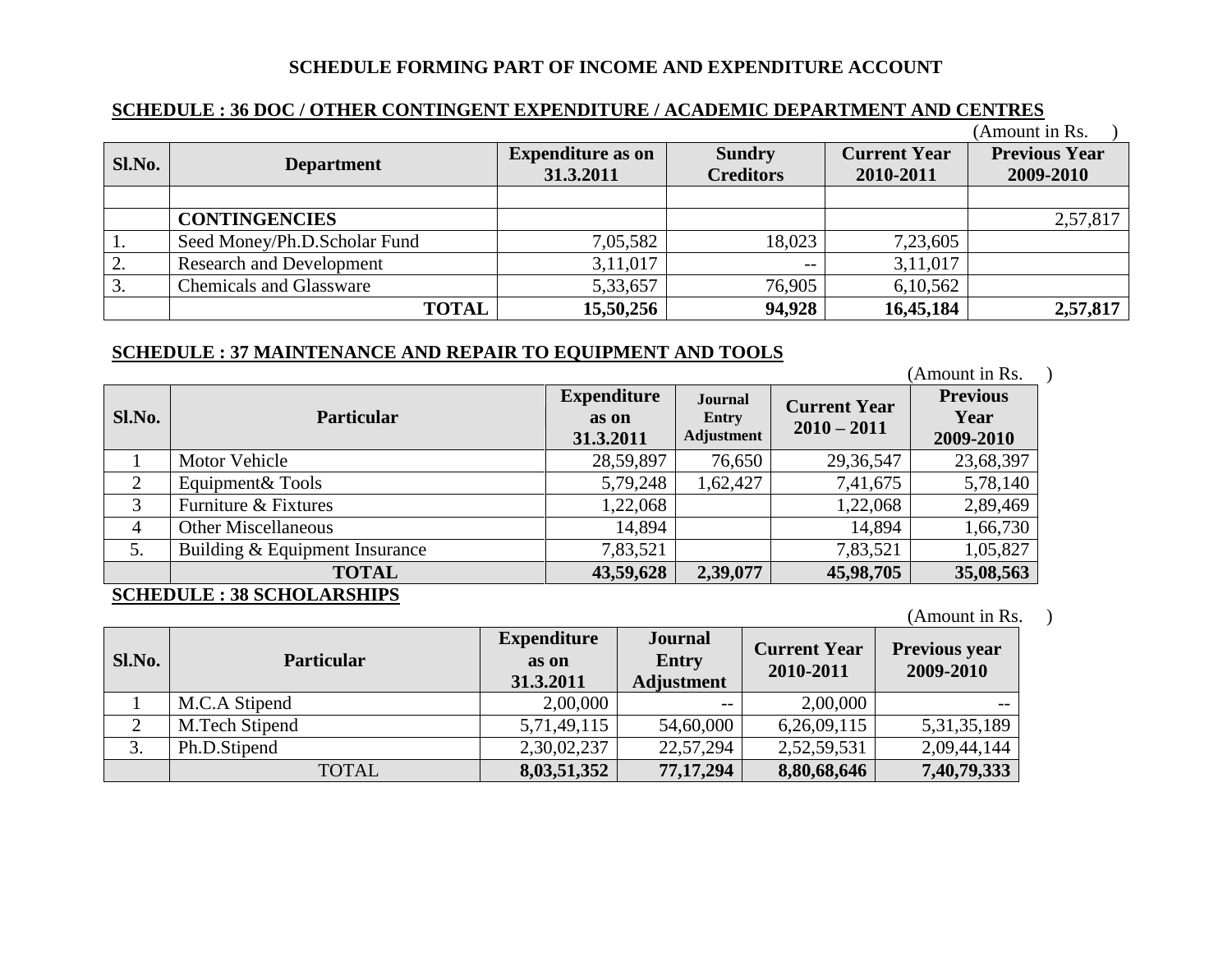#### **SCHEDULE FORMING PART OF INCOME AND EXPENDITURE ACCOUNT**

#### **SCHEDULE : 39 : HEALTH FACILITIES**

|                                                                                                                                                                                                                                                |                    |                                       |                                    |                                     | (Amount in Rs.                    |  |  |  |
|------------------------------------------------------------------------------------------------------------------------------------------------------------------------------------------------------------------------------------------------|--------------------|---------------------------------------|------------------------------------|-------------------------------------|-----------------------------------|--|--|--|
| Sl.No.                                                                                                                                                                                                                                         | <b>Particulars</b> | <b>Expenditure as</b><br>on 31.3.2011 | <b>Journal Entry</b><br>Adjustment | <b>Current</b><br>Year<br>2010-2011 | <b>Previous year</b><br>2009-2010 |  |  |  |
|                                                                                                                                                                                                                                                | Medicines          | 63,17,026                             | 14,39,128                          | 77,56,154                           | 34,79,074                         |  |  |  |
|                                                                                                                                                                                                                                                | <b>Total</b>       | 63,17,026                             | 14,39,128                          | 77,56,154                           | 34,79,074                         |  |  |  |
| $\alpha$ $\alpha$ , $\alpha$ , $\alpha$ , $\alpha$ , $\alpha$ , $\alpha$ , $\alpha$<br>$\mathbf{A}$ , and another $\mathbf{A}$ , and $\mathbf{A}$ , and $\mathbf{A}$ , and $\mathbf{A}$ , and $\mathbf{A}$<br>$\mathbf{10}$ italian teningtala |                    |                                       |                                    |                                     |                                   |  |  |  |

#### **SCHEDULE : 40: HOUSE KEEPING AND ESTATE MAINTENANCE\***

|                                                     |                                 |                                          |                                                |                                                                          | (Amount in Rs. |                                       |  |  |
|-----------------------------------------------------|---------------------------------|------------------------------------------|------------------------------------------------|--------------------------------------------------------------------------|----------------|---------------------------------------|--|--|
| Sl.No.                                              | <b>Particular</b>               | <b>Expenditure</b><br>as on<br>31.3.2011 | Opening $\&$<br><b>Closing</b><br><b>Stock</b> | <b>Current</b><br><b>Sundry</b><br>Year<br><b>Creditors</b><br>2010-2011 |                | <b>Previous year</b><br>$2009 - 2010$ |  |  |
|                                                     | INCLUDED IN SCHEDULE 32 $\&$ 33 |                                          |                                                |                                                                          |                |                                       |  |  |
|                                                     | <b>BUILDING MAINTENANCE</b>     |                                          |                                                |                                                                          |                |                                       |  |  |
| <b>SCHEDULE : 40 A : STUDENTS ACTIVITY EXPENSES</b> |                                 |                                          |                                                |                                                                          |                |                                       |  |  |

|        |                                  | (Amount in Rs.     |                  |                     |                      |  |
|--------|----------------------------------|--------------------|------------------|---------------------|----------------------|--|
|        |                                  | <b>Expenditure</b> | <b>Sundry</b>    | <b>Current Year</b> | <b>Previous Year</b> |  |
| Sl.No. | <b>Particulars</b>               | as on              | <b>Creditors</b> | 2010-2011           | 2009-2010            |  |
|        |                                  | 31.03.2011         |                  |                     |                      |  |
| 1.     | Sports & Games                   | 9,30,449           | $-$              | 9,30,449            | 4,85,731             |  |
| 2.     | Audio Visual                     | --                 | $-$              | $\qquad \qquad -$   |                      |  |
| 3.     | Function                         | 2,93,507           | $- -$            | 2,93,507            | 3,54,940             |  |
| 4.     | <b>Student Function</b>          | 55,03,040          | 4,20,200         | 59,23,240           | 29,84,056            |  |
| 5.     | Clubs& Committees                | 12,41,875          | 29,917           | 12,71,792           | 16, 12, 113          |  |
| 6.     | <b>Guest House</b>               |                    |                  |                     | 1,14,586             |  |
| 7.     | Misc.Exp.                        | 3,54,558           | 13,209           | 3,67,767            |                      |  |
| 8.     | <b>Tree Plantation</b>           | --                 |                  |                     |                      |  |
| 9.     | Festember                        | 30,40,253          | 17,388           | 30,57,641           | 22,94,474            |  |
| 10.    | Convocation                      | 6,16,474           |                  | 6,16,474            | 7,71,875             |  |
| 11.    | Membership / Assn.Fees           | 2,46,613           | 11,500           | 2,58,113            | 4,31,643             |  |
| 12.    | Cable TV/CCS                     | 3,37,261           | $- -$            | 3,37,261            | 3,40,850             |  |
| 13.    | <b>Student Seminar</b>           | 14,49,639          | $- -$            | 14,44,639           | 3,19,484             |  |
| 14.    | <b>Student Registration Fees</b> | 2,17,385           | $- -$            | 2,17,385            | 3,13,198             |  |
| 15.    | <b>Students Aid Fund</b>         | --                 | --               | --                  | 3,35,000             |  |
|        | <b>TOTAL</b>                     | 1,42,31,054        | 4,92,214         | 1,47,23,268         | 1,03,57,950          |  |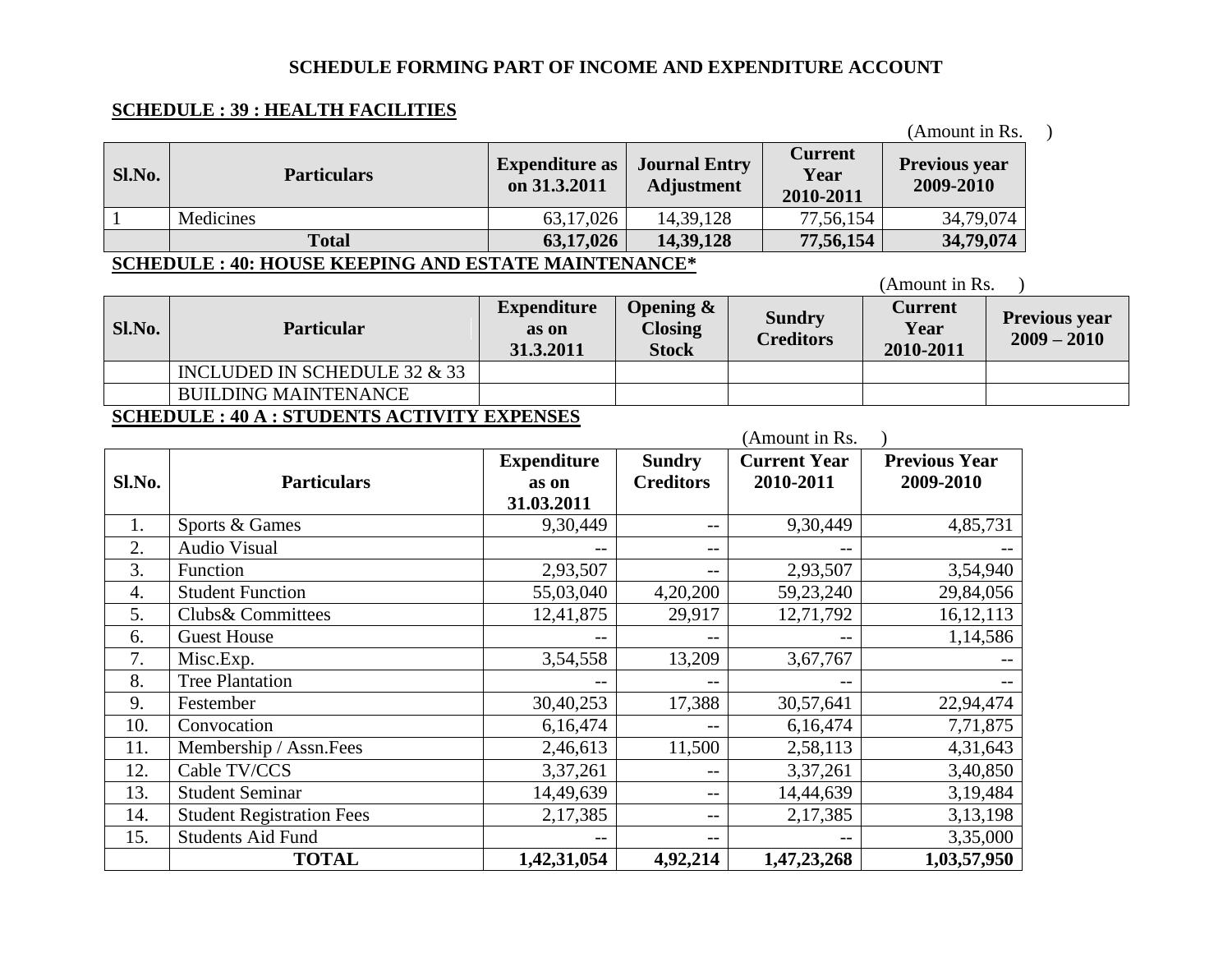#### **SCHEDULE : 41: TREC STEP EXPENSES**

|        |                   |                                  | (Amount in Rs.                        |
|--------|-------------------|----------------------------------|---------------------------------------|
| Sl.No. | <b>Department</b> | <b>Current Year</b><br>2010-2011 | <b>Previous Year</b><br>$2009 - 2010$ |
|        |                   |                                  |                                       |
|        |                   | <b>NIL</b>                       |                                       |

#### **NATIONAL INSTITUTE OF TECHNOLOGY, TIRUCHIRAPPALLI-15 SCHEDULE FORMING PART OF INCOME AND EXPENDITURE ACCOUNT**

#### **SCHEDULE : 42: MHRD PROJECT**

| Sl.No. | Department                     | <b>Current Year</b> | Previous Year |
|--------|--------------------------------|---------------------|---------------|
|        |                                | $2010 - 2011$       | 2009-2010     |
| 01     | Thrust / MODROB Schemes        |                     |               |
|        | a. Recurring Expenditure       |                     |               |
|        | b. Non-recurring Expenditure   |                     | $- -$         |
| 02     | Research & Development Schemes |                     |               |
|        | a. Recurring                   |                     |               |
|        | b. Non-recurring Expenditure   |                     |               |
|        | <b>Total</b>                   |                     | <b>NIL</b>    |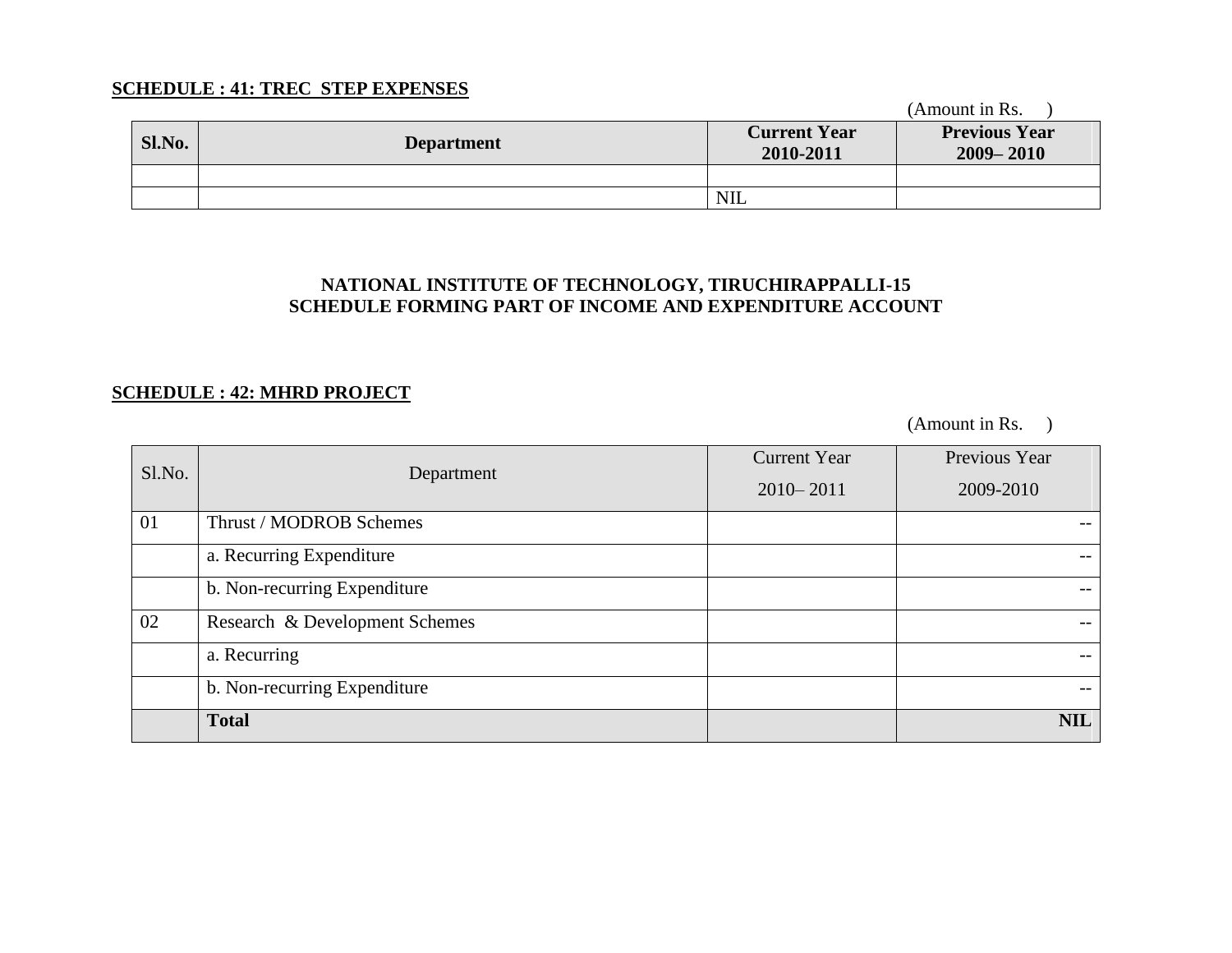#### NATIONAL INSTITUTE OF TECHNOLOGY, TIRUCHIRAPPALLI-15  **SCHEDULE : 43 OPENING BALANCE OF CASH AND BANK**

|                    | (Amount in Rs.                    |                                  |          |                                                                   |              |        |                                                |  |
|--------------------|-----------------------------------|----------------------------------|----------|-------------------------------------------------------------------|--------------|--------|------------------------------------------------|--|
| Sl.No.             | Particular                        | <b>Current Year</b><br>2010-2011 |          | Previous year<br><b>Total of both</b><br>2009-2010<br>cash & Bank |              |        | <b>Total of both</b><br><b>Cash &amp; Bank</b> |  |
|                    |                                   | <b>Bank</b>                      | Cash     |                                                                   | <b>Bank</b>  | Cash   |                                                |  |
| $\mathbf{1}$       | $A/C 'A' - PLAN$                  |                                  |          |                                                                   |              |        |                                                |  |
|                    | Building,. Equipment etc.         | 16,46,62,891                     |          | 16,46,62,891                                                      | 20,74,38,176 |        | 20,74,38,176                                   |  |
|                    | A/c.No. 10023882957               |                                  |          |                                                                   |              |        |                                                |  |
| 2                  | A/C 'B' - NON-PLAN                |                                  |          |                                                                   |              |        |                                                |  |
|                    | U.G. Recurring Account            | 15,20,83,378                     | 1,68,196 | 15,22,51,574                                                      | 1,98,63,196  | 51,150 | 1,99,14,346                                    |  |
|                    | A/c No.10023882946                |                                  |          |                                                                   |              |        |                                                |  |
|                    | $A/C 'C' - TEOIP$                 |                                  |          |                                                                   |              |        |                                                |  |
|                    | a. World Bank Project             | 19,278                           | 39,473   | 58,751                                                            | 6,22,703     | $-$    | 6,22,703                                       |  |
| 3                  | A/c No.10023883008                |                                  |          |                                                                   |              |        |                                                |  |
|                    | b. Canara Bank A/C No.36127       | 1,42,688                         |          | 1,42,688                                                          | 3,75,986     | $ -$   | 3,75,986                                       |  |
| $\overline{4}$ .   | $A/C$ 'D' – Engg. Consultancy     |                                  |          |                                                                   |              |        |                                                |  |
|                    | a. Consultancy/Testing            |                                  |          |                                                                   | 48,06,177    |        | 48,06,177                                      |  |
|                    | A/C No.10023883064                | 65,29,539                        |          | 65,29,539                                                         |              |        |                                                |  |
| 5.                 | $A/C$ 'F' – Corpus & Other Funds  |                                  |          |                                                                   |              |        |                                                |  |
|                    | a. Corpus Fund : No.10023883097   | 3,02,84,207                      |          | 3,02,84,207                                                       | 1,76,67,790  | $- -$  | 1,76,67,790                                    |  |
| 6.                 | $A/C$ 'G' – R & D Projects        |                                  |          |                                                                   |              |        |                                                |  |
|                    | a. MHRD R&D Projects              |                                  |          |                                                                   | 3,07,31,329  | $-$    | 3,07,31,329                                    |  |
|                    | A/C No. 10023883042               | 4,84,90,809                      | 14,866   | 4,85,05,675                                                       |              |        |                                                |  |
| 7.                 | $A/C$ 'H' – Scholarships          |                                  |          |                                                                   |              |        |                                                |  |
|                    | A/C No.10023883019                | 14,41,895                        |          | 14,41,895                                                         | 3,76,220     | $-$    | 3,76,220                                       |  |
| 8.                 | <b>A/C "I" New Pension Scheme</b> |                                  |          |                                                                   |              |        |                                                |  |
|                    | A/c No. 3006601 5622              | 1,34,41,457                      |          | 1,34,41,457                                                       | 64,01,910    | $- -$  | 64,01,910                                      |  |
| 9.                 | A/c "J" General Provident Fund    |                                  |          |                                                                   |              |        |                                                |  |
|                    | A/c No. 10023883100               | 53, 11, 529                      |          | 53,11,529                                                         | 2,23,31,886  | $-$    | 2,23,31,886                                    |  |
| 9.                 | <b>SBI – HEK Branch</b>           |                                  |          |                                                                   |              |        |                                                |  |
| A/c No.10891414445 |                                   | 2,84,13,330                      |          | 2,84,13,330                                                       | 37,96,511    | $-$    | 37,96,511                                      |  |
| <b>TOTAL</b>       |                                   | 45,08,21,001                     | 2,22,535 | 45, 10, 43, 536                                                   | 31,44,11,884 | 51,150 | 31,44,63,034                                   |  |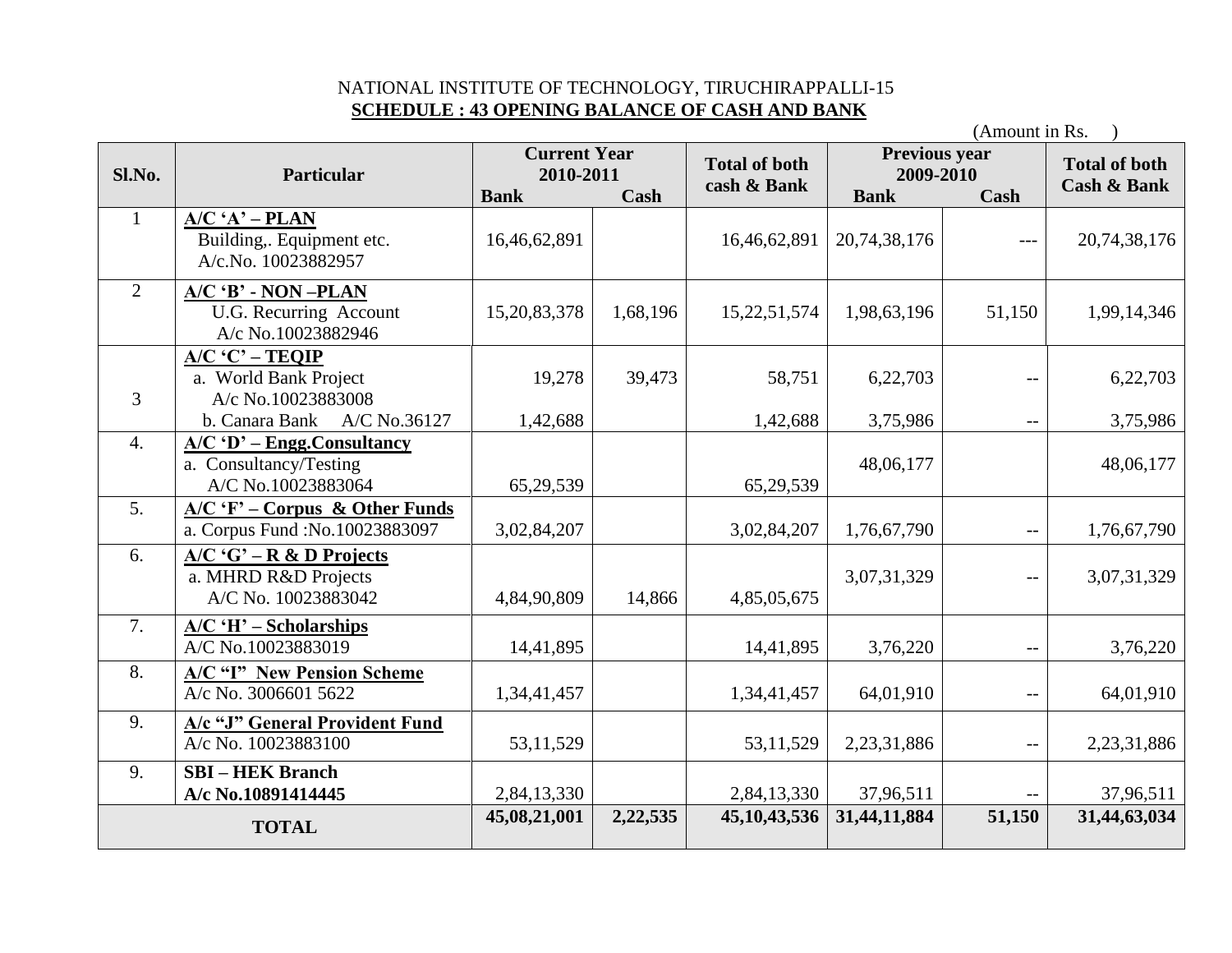#### **NATIONAL INSTITUTE OF TECHNOLOGY, TIRUCHIRAPPALLI-15**

#### **SCHEDULE : 44 WORKS & BUILDINGS (CURRENT EXPENDITURE**)

| (Amount in Rs. |                                  |                                       |                            |                                  |
|----------------|----------------------------------|---------------------------------------|----------------------------|----------------------------------|
| $SIN$ 0.       | Particular                       | <b>Expenditure as</b><br>on 31.3.2009 | Sundry<br><b>Creditors</b> | <b>Current Year</b><br>2008-2009 |
|                | I CPWD WORKS (DETAILS IN SCH. 7) |                                       |                            |                                  |

#### **SCHEDULE : 45 Statement showing the Institute"s Investment with various Financial Institutions as on 31.3.2011**

| Sl.<br>No.       | Name of the Bank /<br><b>Financial Institutions</b> |                | <b>Name of Funds</b> |                   |                   |             |                   |                 |
|------------------|-----------------------------------------------------|----------------|----------------------|-------------------|-------------------|-------------|-------------------|-----------------|
|                  |                                                     | General        | Corpus Fund/         | Endow             | Research          | Lib\Caution | Plan (DPR)        | Total           |
|                  |                                                     | Provident Fund | Staff Dev.           | ment              | projects          | Deposits    | <b>Short Term</b> |                 |
|                  |                                                     |                | Fund etc.            | Funds             |                   |             | Deposit           |                 |
| 1.               | Reserve Bank of India:                              |                |                      |                   |                   |             |                   |                 |
|                  | Spl Deposit Scheme                                  |                |                      |                   |                   |             |                   |                 |
|                  | a. Canara Bank,                                     | 8,00,000       | --                   | --                | --                |             | --                | 8,00,000        |
|                  | Teppakulam Branch                                   |                |                      |                   |                   |             |                   |                 |
|                  | b. State Bank of India,                             | 61,18,066      | --                   | $\qquad \qquad -$ | $\qquad \qquad -$ |             | --                | 61,18,066       |
|                  | <b>NITT</b> Branch                                  |                |                      |                   |                   |             |                   |                 |
| 2.               | State Bank of India,                                | 1,20,07,500    | --                   | $- -$             | --                |             | --                | 1,20,07,500     |
|                  | <b>NITT</b> Branch                                  |                |                      |                   |                   |             |                   |                 |
| 3.               | Canara Bank, Puthur/                                | 1,02,76,699    | 4,94,41,692          | --                | --                |             | $- -$             | 5,97,18,391     |
|                  | Rly Jn Branch                                       |                |                      |                   |                   |             |                   |                 |
| $\overline{4}$ . | State Bank of India,                                | 6,87,65,138    | 22, 33, 23, 974      | 19,03,925         | 2,00,00,000       | 1,92,30,731 | 8,19,84,708       | 41,52,08,476    |
|                  | <b>NITT</b> Branch                                  |                |                      |                   |                   |             |                   |                 |
|                  | <b>TOTAL</b>                                        | 9,79,67,403    | 27, 27, 65, 666      | 19,03,925         | 2,00,00,000       | 1,92,30,731 | 8,19,84,708       | 49, 38, 52, 433 |

( Enclosure for Schedule No.18)